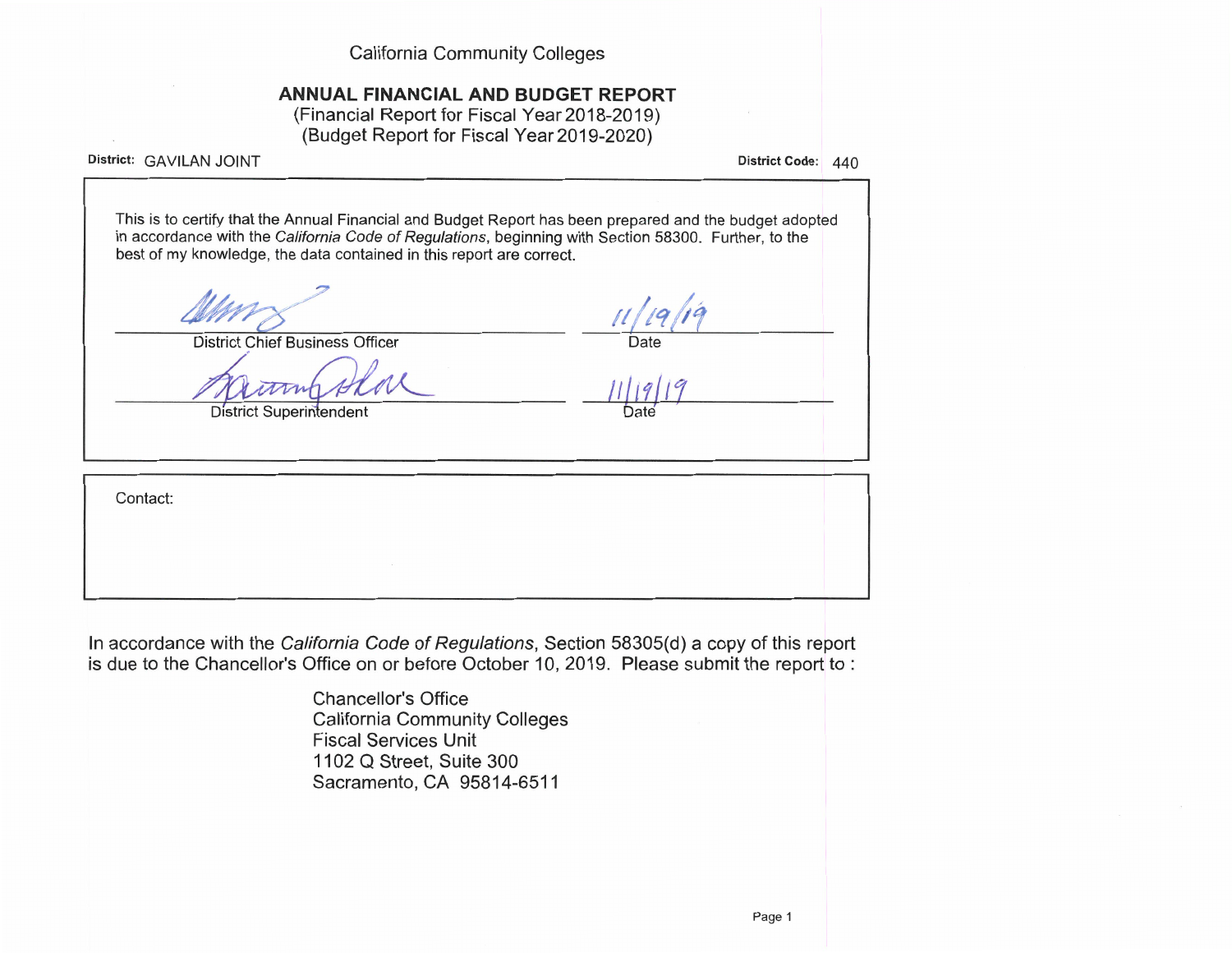### **Analysis of compliance with the 50 Percent Law (ECS 84362)**

### **Annual Financial and Budget Report**

# **The Current Expense of Education**

### **SUPPLEMENTAL DATA S11 GENERAL FUND - UNRESTRICTED SUBFUND**

| For Actual Year: 2018-2019<br>Budget Year: 2019-2020 |        | District ID: 440                 | Name: GAVILAN JOINT    |                        |              |
|------------------------------------------------------|--------|----------------------------------|------------------------|------------------------|--------------|
|                                                      |        | <b>Activity (ECSA)</b>           | <b>Activity (ECSB)</b> | <b>Activity (ECSX)</b> |              |
|                                                      |        | <b>ECS 84362 A</b>               | <b>ECS 84362 B</b>     | <b>Excluded</b>        |              |
|                                                      | Object | <b>Instructional Salary Cost</b> | <b>Total CEE</b>       | <b>Activities</b>      |              |
| <b>Academic Salaries</b>                             | Code   | AC 0100-5900 & AC 6110           | AC 0100 - 6799         | AC 6800 - 7390         | <b>Total</b> |
| <b>Instructional Salaries</b>                        |        |                                  |                        |                        |              |
| <b>Contract or Regular</b>                           | 1100   | 5,027,837                        | 5,027,837              |                        | 5,027,837    |
| Other                                                | 1300   | 7,269,491                        | 7,269,491              |                        | 7,269,491    |
| <b>Total Instructional Salaries</b>                  |        | 12,297,328                       | 12,297,328             | $\overline{0}$         | 12,297,328   |
| <b>Non-Instructional Salaries</b>                    |        |                                  |                        |                        |              |
| Contract or Regular                                  | 1200   |                                  | 2,554,166              |                        | 2,554,166    |
| Other                                                | 1400   |                                  | 537,245                |                        | 537,245      |
| Total Non-Instructional Salaries                     |        | $\overline{0}$                   | 3,091,411              | $\overline{0}$         | 3,091,411    |
| <b>Total Academic Salaries</b>                       |        | 12,297,328                       | 15,388,739             | $\Omega$               | 15,388,739   |
| <b>Classified Salaries</b>                           |        |                                  |                        |                        |              |
| <b>Non-Instructional Salaries</b>                    |        |                                  |                        |                        |              |
| <b>Regular Status</b>                                | 2100   |                                  | 6,563,092              | 8,040                  | 6,571,132    |
| Other                                                | 2300   |                                  | 333,512                |                        | 333,512      |
| Total Non-Instructional Salaries                     |        | $\overline{0}$                   | 6,896,604              | 8,040                  | 6,904,644    |
| <b>Instructional Aides</b>                           |        |                                  |                        |                        |              |
| <b>Regular Status</b>                                | 2200   | 290,542                          | 290,542                |                        | 290,542      |
| Other                                                | 2400   | 112,255                          | 112,255                |                        | 112,255      |
| <b>Total Instructional Aides</b>                     |        | 402,797                          | 402,797                | $\Omega$               | 402,797      |
| <b>Total Classified Salaries</b>                     |        | 402,797                          | 7,299,401              | 8,040                  | 7,307,441    |
|                                                      |        |                                  |                        |                        |              |
| <b>Employee Benefits</b>                             | 3000   | 3,735,989                        | 7,756,904              | 7,539                  | 7,764,443    |
| <b>Supplies and Materials</b>                        | 4000   |                                  | 396.601                | 4,673                  | 401,274      |
| <b>Other Operating Expenses</b>                      | 5000   | 2,012,024                        | 4,138,507              | 104,579                | 4,243,086    |
| <b>Equipment Replacement</b>                         | 6420   |                                  |                        |                        | $\Omega$     |
| <b>Total Expenditures Prior to Exclusions</b>        |        | 18,448,138                       | 34,980,152             | 124,831                | 35,104,983   |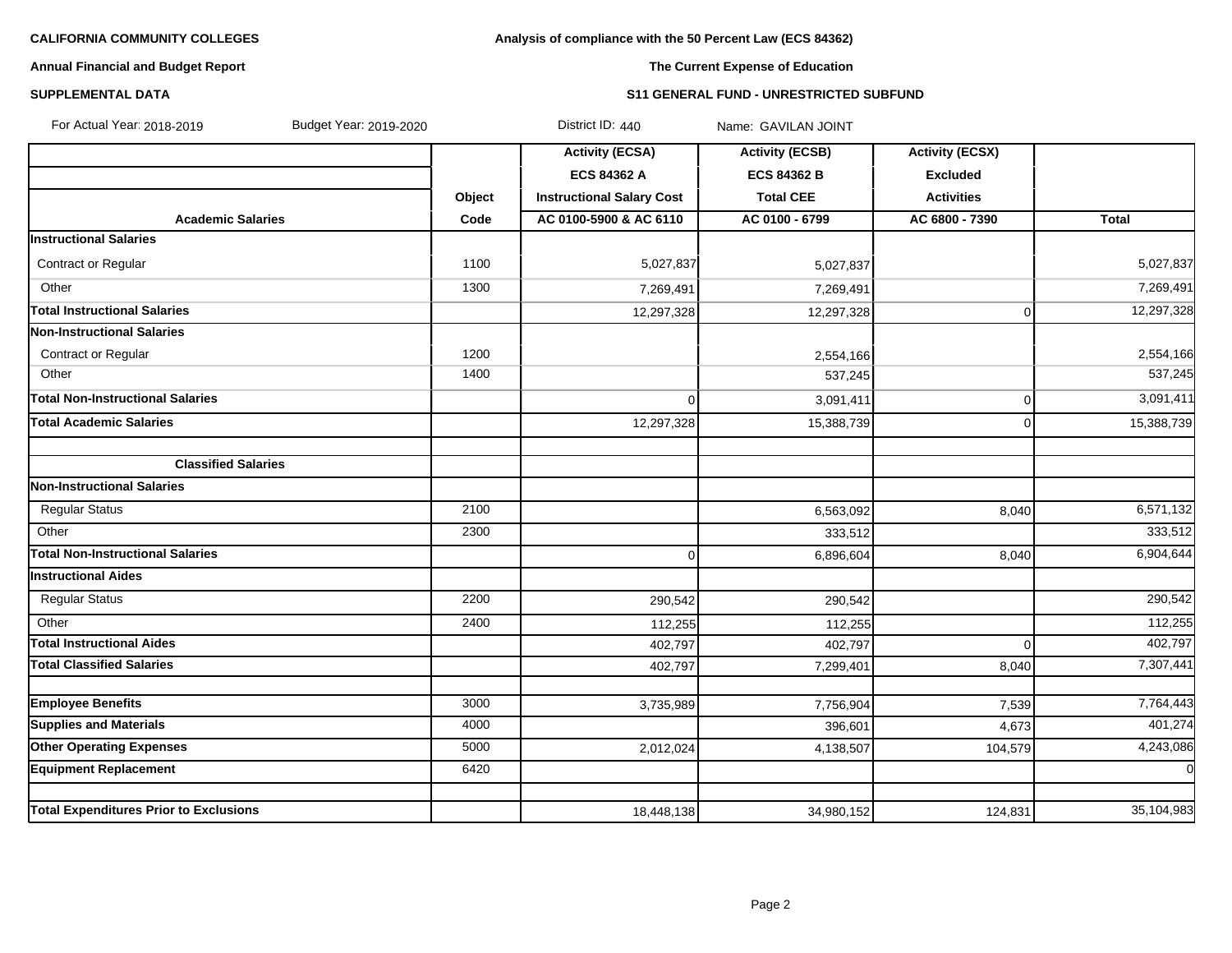**Analysis of compliance with the 50 Percent Law (ECS 84362)**

### **Annual Financial and Budget Report**

### **The Current Expense of Education**

### **SUPPLEMENTAL DATA S11 GENERAL FUND - UNRESTRICTED SUBFUND**

| For Actual Year: 2018-2019<br>Budget Year: 2019-2020                |                    | District ID: 440                 | Name: GAVILAN JOINT    |                        |              |
|---------------------------------------------------------------------|--------------------|----------------------------------|------------------------|------------------------|--------------|
|                                                                     |                    | <b>Activity (ECSA)</b>           | <b>Activity (ECSB)</b> | <b>Activity (ECSX)</b> |              |
|                                                                     |                    | <b>ECS 84362 A</b>               | <b>ECS 84362 B</b>     | <b>Excluded</b>        |              |
|                                                                     |                    | <b>Instructional Salary Cost</b> | <b>Total CEE</b>       | <b>Activities</b>      |              |
| <b>Exclusions</b>                                                   |                    | AC 0100-5900 & AC 6110           | AC 0100 - 6799         | AC 6800 - 7390         | <b>Total</b> |
| <b>Activities to Exclude</b>                                        | <b>TOP Code</b>    |                                  |                        |                        |              |
| Instructional Staff-Retirees' Benefits and Retirement Incentives    | 5900               | 419,074                          | 419,074                |                        | 419,074      |
| Student Health Services Above Amount Collected                      | 6441               |                                  |                        |                        | 0l           |
| <b>Student Transportation</b>                                       | 6491               |                                  |                        |                        | 01           |
| Noninstructional Staff-Retirees' Benefits and Retirement Incentives | 6740               |                                  |                        |                        | 0            |
| Objects to Exclude                                                  | <b>Object Code</b> |                                  |                        |                        |              |
| Rents and Leases                                                    | 5060               |                                  | 565,056                |                        | 565,056      |
| Lottery Expenditures                                                |                    |                                  |                        |                        |              |
| <b>Academic Salaries</b>                                            | 1000               |                                  | 327,183                |                        | 327,183      |
| <b>Classified Salaries</b>                                          | 2000               |                                  | 208,816                |                        | 208,816      |
| <b>Employee Benefits</b>                                            | 3000               |                                  | 127,106                |                        | 127,106      |
| <b>Supplies and Materials</b>                                       | 4000               |                                  |                        |                        |              |
| Software                                                            | 4100               |                                  |                        |                        | $\Omega$     |
| Books, Magazines, & Periodicals                                     | 4200               |                                  |                        |                        | 0l           |
| <b>Instructional Supplies &amp; Materials</b>                       | 4300               |                                  |                        |                        | <sub>0</sub> |
| Noninstructional, Supplies & Materials                              | 4400               |                                  |                        |                        | <sub>0</sub> |
| <b>Total Supplies and Materials</b>                                 |                    | $\Omega$                         | $\overline{0}$         | $\Omega$               | 0l           |
| Other Operating Expenses and Services                               | 5000               |                                  |                        |                        | 0l           |
|                                                                     |                    |                                  |                        |                        |              |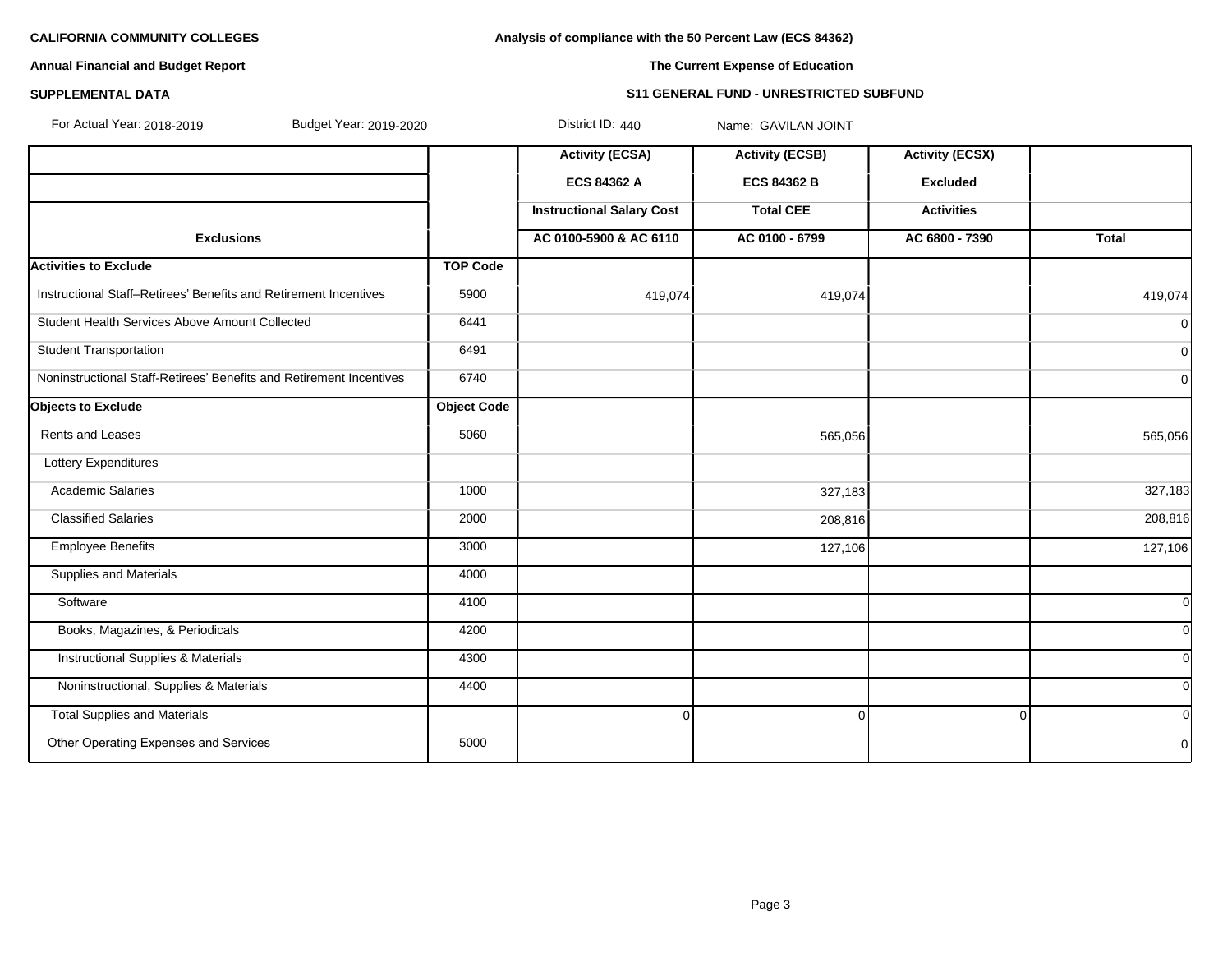### **Analysis of compliance with the 50 Percent Law (ECS 84362)**

### **Annual Financial and Budget Report**

# **The Current Expense of Education**

### **SUPPLEMENTAL DATA S11 GENERAL FUND - UNRESTRICTED SUBFUND**

| For Actual Year: 2018-2019 |  |
|----------------------------|--|

Budget Year: 2019-2020 **District ID: 440** Name: GAVILAN JOINT

|                                                          |        | <b>Activity (ECSA)</b>           | <b>Activity (ECSB)</b> | <b>Activity (ECSX)</b> |              |
|----------------------------------------------------------|--------|----------------------------------|------------------------|------------------------|--------------|
|                                                          |        | <b>ECS 84362 A</b>               | <b>ECS 84362 B</b>     | <b>Excluded</b>        |              |
|                                                          | Object | <b>Instructional Salary Cost</b> | <b>Total CEE</b>       | <b>Activities</b>      |              |
|                                                          | Code   | AC 0100-5900 & AC 6110           | AC 0100 - 6799         | AC 6800 - 7390         | <b>Total</b> |
| <b>Capital Outlay</b>                                    | 6000   |                                  |                        |                        |              |
| Library Books                                            | 6300   |                                  |                        |                        | $\Omega$     |
| Equipment                                                | 6400   |                                  |                        |                        |              |
| Equipment - Additional                                   | 6410   |                                  |                        |                        | 0            |
| Equipment - Replacement                                  | 6420   |                                  |                        |                        | $\Omega$     |
| <b>Total Equipment</b>                                   |        | $\overline{0}$                   | $\overline{0}$         | $\Omega$               | $\Omega$     |
| <b>Total Capital Outlay</b>                              |        | 0                                | $\Omega$               | $\Omega$               | U            |
| Other Outgo                                              | 7000   |                                  |                        |                        | <sub>0</sub> |
| <b>Total Exclusions</b>                                  |        | 419,074                          | 1,647,235              | $\Omega$               | 1,647,235    |
| Total for ECS 84362, 50% Law                             |        | 18,029,064                       | 33,332,917             | 124,831                | 33,457,748   |
| Percent of CEE (Instructional Salary Cost / Total CEE)   |        | 54.09%                           | 100.00%                |                        |              |
| 50% of Current Expense of Education                      |        |                                  | 16,666,458             |                        |              |
| Nonexempted (Remaining) Deficiency from second           |        |                                  |                        |                        |              |
| preceeding Fiscal Year                                   |        |                                  |                        |                        |              |
| Amount Required to be Expended for Salaries of Classroom |        | 18,029,064                       | 33,332,917             | 124,831                | 33,457,748   |
| Instructors                                              |        |                                  |                        |                        |              |
| Reconciliation to Unrestricted General Fund Expenditures |        |                                  |                        |                        |              |
| <b>Total Expenditures Prior to Exclusions</b>            |        | 18,448,138                       | 34,980,152             | 124,831                | 35,104,983   |
| <b>Capital Expenditures</b>                              | 6000   | 23,706                           | 105,445                | 1,194                  | 106,639      |
| Equipment Replacement (Back out)                         | 6420   |                                  | 0                      |                        | $\Omega$     |
| <b>Total Unrestricted General Fund Expenditures</b>      |        | 18,471,844                       | 35,085,597             | 126,025                | 35,211,622   |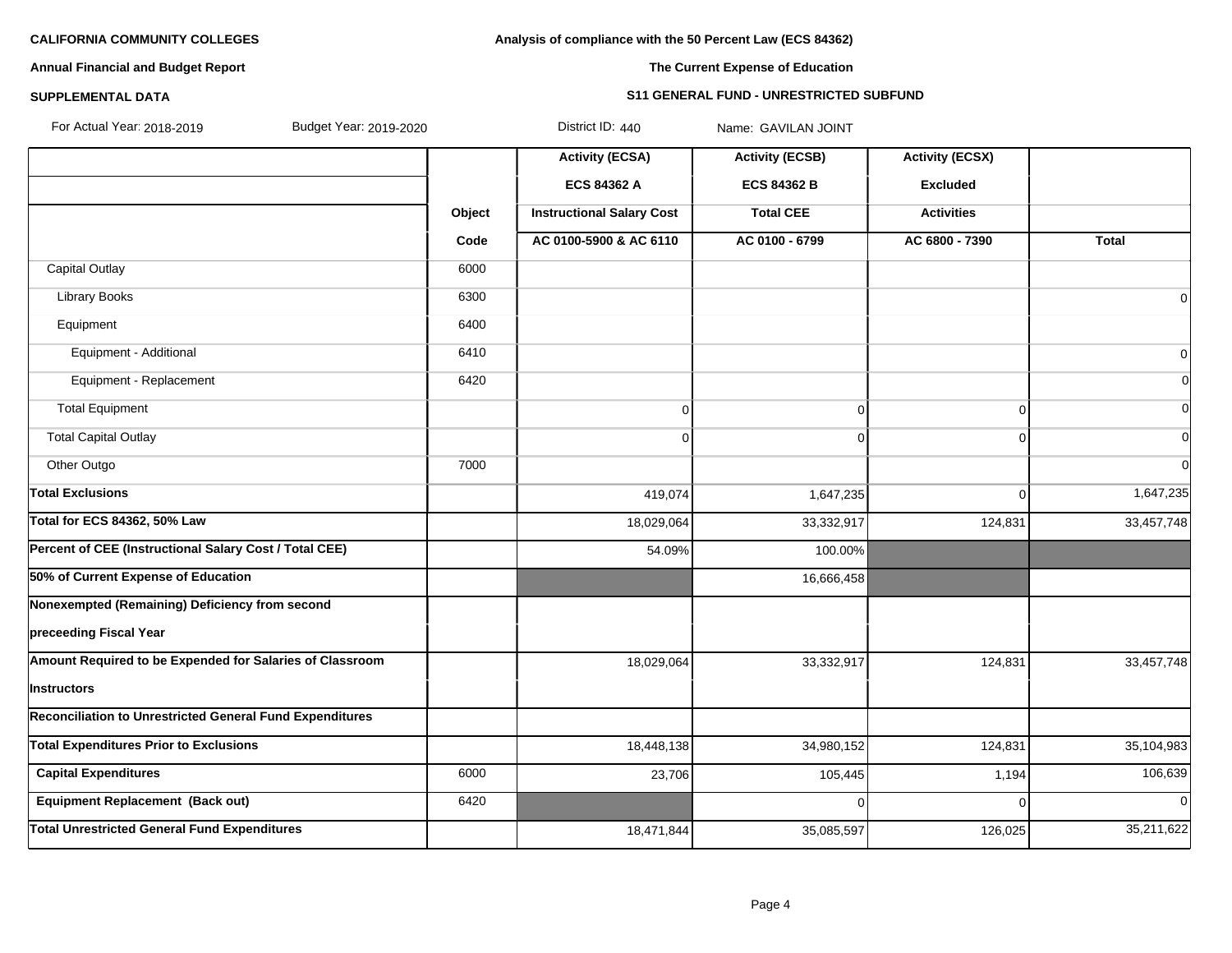### **COMBINED BALANCE SHEET 10 General Fund — Combined**

### **(Total Unrestricted and Restricted)**

| For Year Ended June 30, 2019                    | District ID: 440<br>Name: GAVILAN JOINT |                     |                     |                     |  |  |
|-------------------------------------------------|-----------------------------------------|---------------------|---------------------|---------------------|--|--|
|                                                 |                                         | 11                  | 12                  | 10                  |  |  |
|                                                 | CA                                      | <b>General Fund</b> | <b>General Fund</b> | <b>General Fund</b> |  |  |
| <b>Description</b>                              | (Object)                                | <b>Unrestricted</b> | <b>Restricted</b>   | <b>COMBINED</b>     |  |  |
| <b>ASSETS</b>                                   |                                         |                     |                     |                     |  |  |
| Cash, Investments, and Receivables              | 9100                                    |                     |                     |                     |  |  |
| Cash:                                           |                                         |                     |                     |                     |  |  |
| Awaiting Deposit and in Banks                   | 9111                                    | (458, 276)          |                     | (458, 276)          |  |  |
| In County Treasury                              | 9112                                    | 15,573,788          | 1,064,552           | 16,638,340          |  |  |
| Cash With Fiscal Agents                         | 9113                                    |                     |                     | $\mathbf 0$         |  |  |
| Revolving Cash Accounts                         | 9114                                    |                     |                     | $\mathbf 0$         |  |  |
| Investments (at cost)                           | 9120                                    |                     |                     | $\mathbf 0$         |  |  |
| <b>Accounts Receivable</b>                      | 9130                                    | 2,442,782           | 1,337,096           | 3,779,878           |  |  |
| Due from Other Funds                            | 9140                                    |                     |                     | $\mathbf 0$         |  |  |
| Inventories, Stores, and Prepaid Items          | 9200                                    |                     |                     |                     |  |  |
| <b>Inventories and Stores</b>                   | 9210                                    |                     |                     | 0                   |  |  |
| Prepaid Items                                   | 9220                                    | 427,387             |                     | 427,387             |  |  |
| <b>TOTAL ASSETS</b>                             |                                         | 17,985,681          | 2,401,648           | 20,387,329          |  |  |
| <b>LIABILITIES</b>                              |                                         |                     |                     |                     |  |  |
| <b>Current Liabilities and Deferred Revenue</b> | 9500                                    |                     |                     |                     |  |  |
| <b>Accounts Payable</b>                         | 9510                                    | 7,781,676           | 496,303             | 8,277,979           |  |  |
| Accrued Salaries and Wages Payable              | 9520                                    | 43,314              | 3,145               | 46,459              |  |  |
| <b>Compensated Absences Payable Current</b>     | 9530                                    |                     |                     | $\Omega$            |  |  |
| Due to Other Funds                              | 9540                                    | (342)               |                     | (342)               |  |  |
| <b>Temporary Loans</b>                          | 9550                                    | 7,379,396           |                     | 7,379,396           |  |  |
| Current Portion of Long-Term Debt               | 9560                                    |                     |                     | $\mathbf 0$         |  |  |
| <b>Deferred Revenues</b>                        | 9570                                    | 20,750              | 1,806,242           | 1,826,992           |  |  |
| <b>TOTAL LIABILITIES</b>                        |                                         | 15,224,794          | 2,305,690           | 17,530,484          |  |  |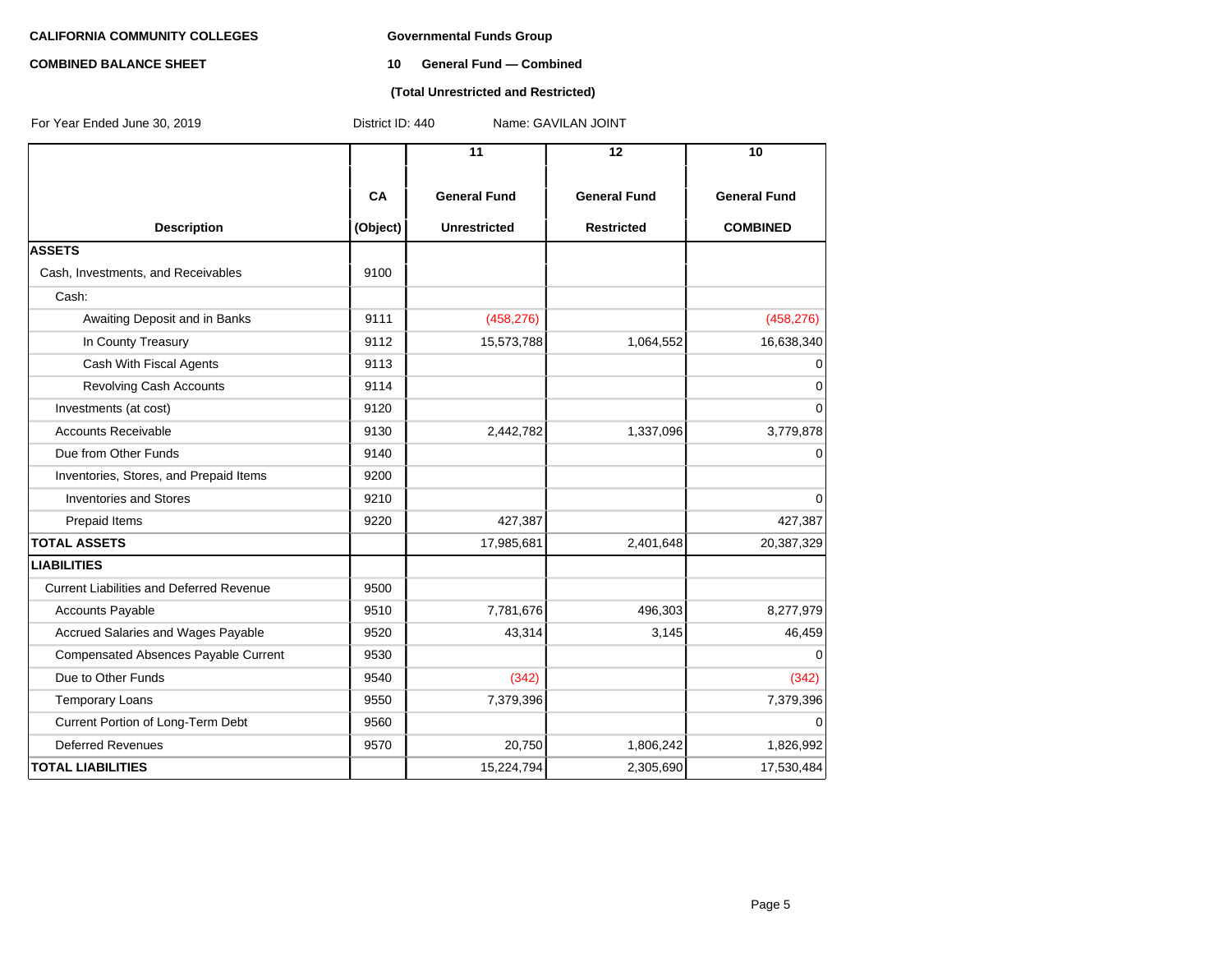### **COMBINED BALANCE SHEET 10 General Fund — Combined**

### **(Total Unrestricted and Restricted)**

| For Year Ended June 30, 2019                    | District ID: 440<br>Name: GAVILAN JOINT |                     |                     |                     |  |  |  |
|-------------------------------------------------|-----------------------------------------|---------------------|---------------------|---------------------|--|--|--|
|                                                 |                                         | 11                  | 12                  | 10 <sup>1</sup>     |  |  |  |
|                                                 | <b>CA</b>                               | <b>General Fund</b> | <b>General Fund</b> | <b>General Fund</b> |  |  |  |
| <b>Description</b>                              | (Object)                                | <b>Unrestricted</b> | <b>Restricted</b>   | <b>COMBINED</b>     |  |  |  |
| <b>FUND BALANCE (NON-GASB 54)</b>               |                                         |                     |                     |                     |  |  |  |
| <b>Fund Balance Reserved</b>                    | 9710                                    |                     |                     | 0                   |  |  |  |
| NonCash Assets                                  | 9711                                    |                     |                     | 0                   |  |  |  |
| Amounts Restricted by Law for Specific Purposes | 9712                                    |                     |                     | 0                   |  |  |  |
| Reserve for Encumbrances Credit                 | 9713                                    |                     |                     | $\mathbf 0$         |  |  |  |
| Reserve for Encumbrances Debit                  | 9714                                    |                     |                     | $\mathbf 0$         |  |  |  |
| <b>Reserve for Debt Services</b>                | 9715                                    |                     |                     | $\mathbf 0$         |  |  |  |
| Assigned/Committed                              | 9754                                    |                     |                     | $\Omega$            |  |  |  |
| Unassigned                                      | 9790                                    |                     | 95,958              | 95,958              |  |  |  |
| <b>Total Fund Balance</b>                       |                                         | 0                   | 95,958              | 95,958              |  |  |  |
| Fund Balance (GASB 54)                          | 9750                                    |                     |                     |                     |  |  |  |
| Nonspendable Fund Balance                       | 9751                                    |                     |                     | $\mathbf 0$         |  |  |  |
| <b>Restricted Fund Balance</b>                  | 9752                                    |                     |                     | $\Omega$            |  |  |  |
| <b>Committed Fund Balance</b>                   | 9753                                    |                     |                     | $\mathbf 0$         |  |  |  |
| Assigned Fund Balance                           | 9754                                    |                     |                     | $\mathbf 0$         |  |  |  |
| <b>Total Designated Fund Balance</b>            |                                         | $\overline{0}$      | $\overline{0}$      | $\mathbf 0$         |  |  |  |
| Uncommitted Fund Balance                        | 9790                                    | 2,760,888           |                     | 2,760,888           |  |  |  |
| <b>TOTAL FUND EQUITY</b>                        |                                         | 2,760,888           | 95,958              | 2,856,846           |  |  |  |
| <b>TOTAL LIABILITIES AND FUND EQUITY</b>        |                                         | 17,985,682          | 2,401,648           | 20,387,330          |  |  |  |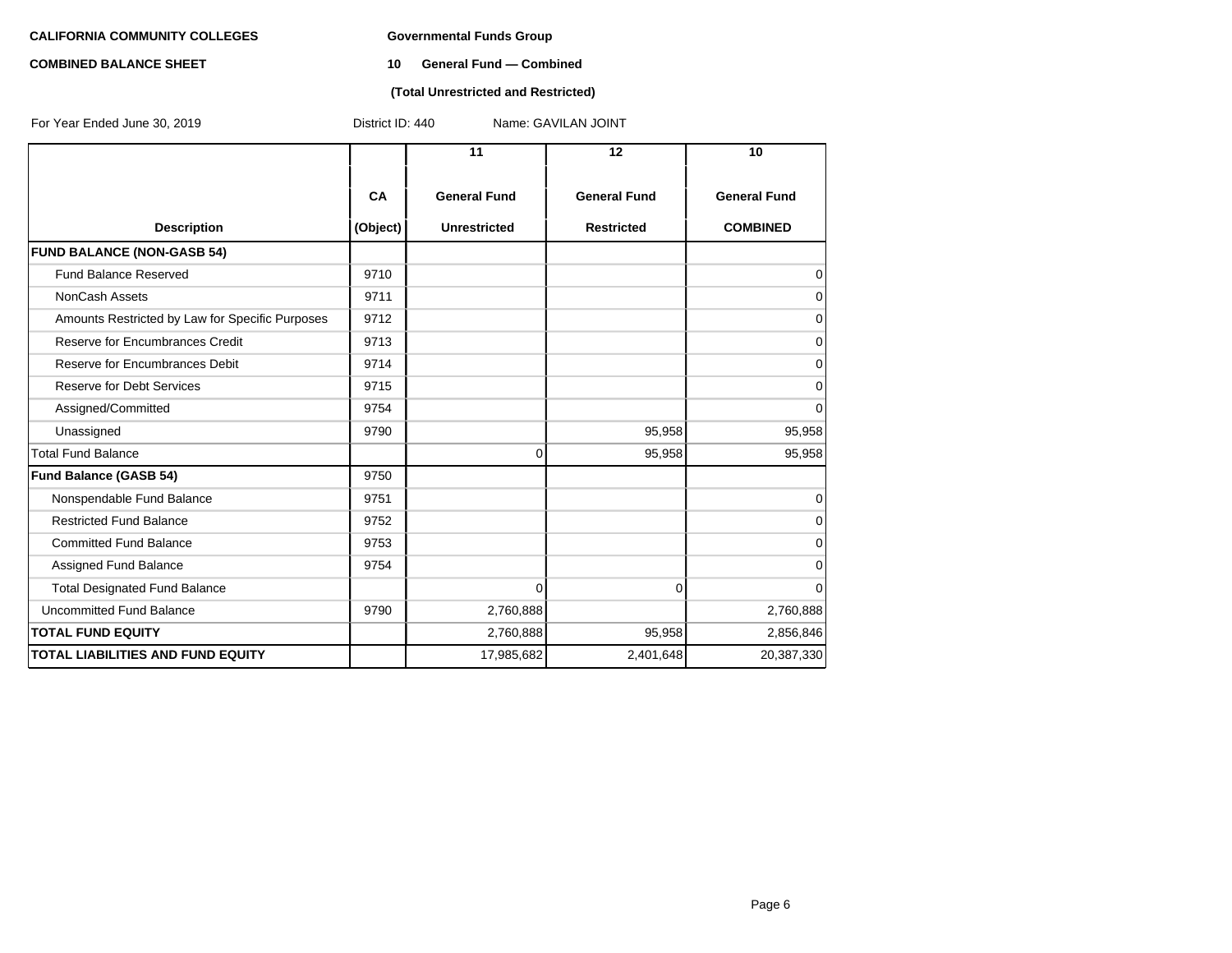**Annual Financial and Budget Report 20 Debt Service Funds:**

- 
- **21 Bond Interest and Redemption Fund**
- **22 Revenue Bond Interest and Redemption Fund**
- **COMBINED BALANCE SHEET 29 Other Debt Service Fund**

|                                                 |          | 21                     | 22                     | 29                  |
|-------------------------------------------------|----------|------------------------|------------------------|---------------------|
|                                                 |          | <b>Bond Interest</b>   | <b>Revenue Bond</b>    |                     |
|                                                 | CA       | and                    | Interest and           | <b>Other Debt</b>   |
| <b>Description</b>                              | (Object) | <b>Redemption Fund</b> | <b>Redemption Fund</b> | <b>Service Fund</b> |
| <b>ASSETS</b>                                   |          |                        |                        |                     |
| Cash, Investments, and Receivables              | 9100     |                        |                        |                     |
| Cash:                                           |          |                        |                        |                     |
| Awaiting Deposit and in Banks                   | 9111     |                        |                        |                     |
| In County Treasury                              | 9112     | 7,514,207              |                        |                     |
| Cash With Fiscal Agents                         | 9113     |                        |                        | 6,168,916           |
| Investments (at cost)                           | 9120     |                        |                        |                     |
| <b>Accounts Receivable</b>                      | 9130     | 25,694                 |                        |                     |
| Due from Other Funds                            | 9140     |                        |                        |                     |
| <b>TOTAL ASSETS</b>                             |          | 7,539,901              | 0                      | 6,168,916           |
| <b>LIABILITIES</b>                              |          |                        |                        |                     |
| <b>Current Liabilities and Deferred Revenue</b> | 9500     |                        |                        |                     |
| <b>Accounts Payable</b>                         | 9510     |                        |                        |                     |
| Accrued Salaries and Wages Payable              | 9520     |                        |                        |                     |
| <b>Compensated Absences Payable Current</b>     | 9530     |                        |                        | 807,180             |
| Due to Other Funds                              | 9540     |                        |                        |                     |
| <b>Temporary Loans</b>                          | 9550     |                        |                        |                     |
| Current Portion of Long-Term Debt               | 9560     |                        |                        |                     |
| <b>Deferred Revenues</b>                        | 9570     |                        |                        |                     |
| <b>TOTAL LIABILITIES</b>                        |          | $\overline{0}$         | 0                      | 807,180             |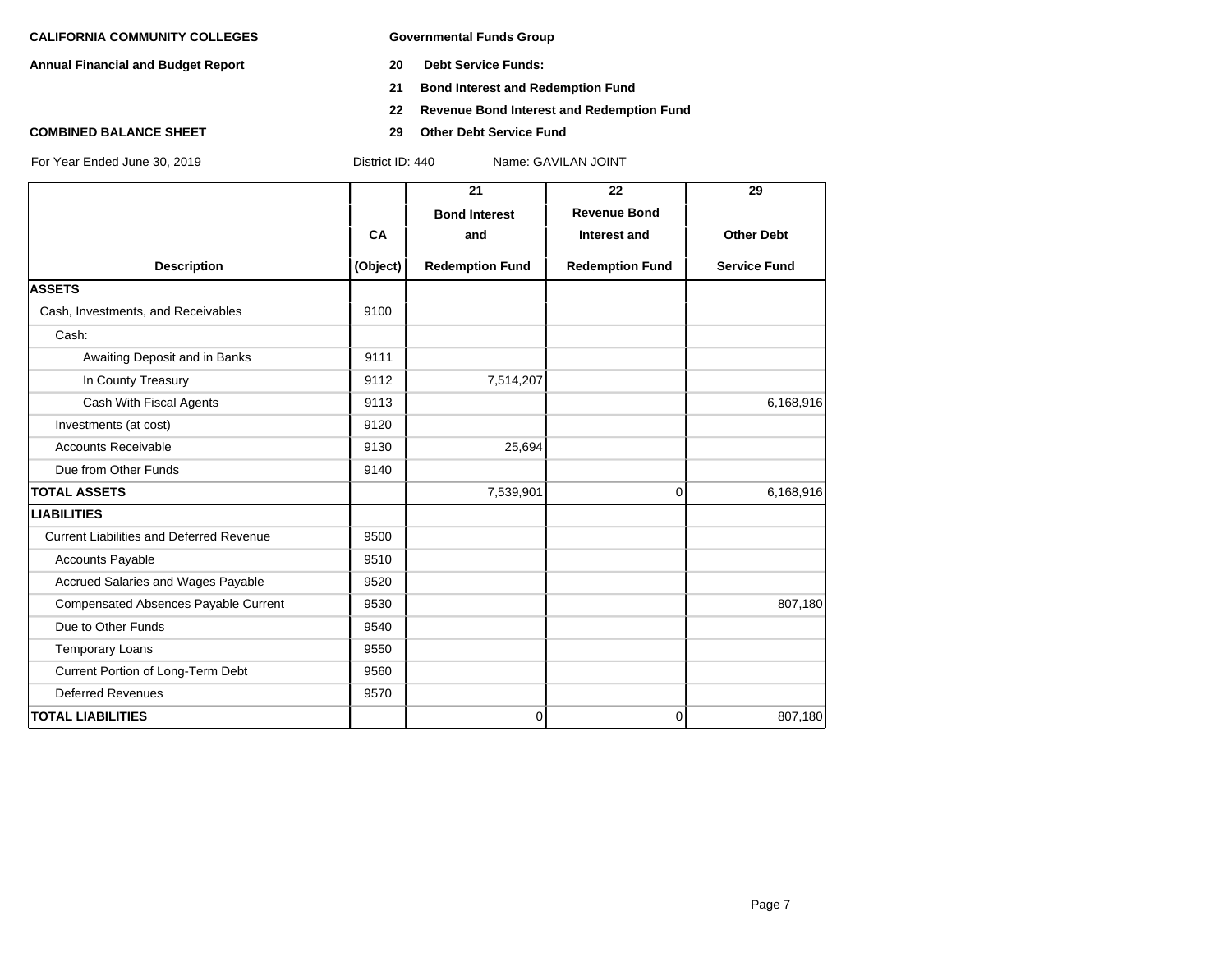**Annual Financial and Budget Report 20 Debt Service Funds:**

- 
- **21 Bond Interest and Redemption Fund**
- **22 Revenue Bond Interest and Redemption Fund**
- **COMBINED BALANCE SHEET 29 Other Debt Service Fund**

|                                                 |           | 21                     | 22                     | 29                  |
|-------------------------------------------------|-----------|------------------------|------------------------|---------------------|
|                                                 |           | <b>Bond Interest</b>   | <b>Revenue Bond</b>    |                     |
|                                                 | <b>CA</b> | and                    | Interest and           | <b>Other Debt</b>   |
| <b>Description</b>                              | (Object)  | <b>Redemption Fund</b> | <b>Redemption Fund</b> | <b>Service Fund</b> |
| <b>FUND BALANCE (NON-GASB 54)</b>               |           |                        |                        |                     |
| <b>Fund Balance Reserved</b>                    | 9710      |                        |                        |                     |
| NonCash Assets                                  | 9711      |                        |                        |                     |
| Amounts Restricted by Law for Specific Purposes | 9712      |                        |                        |                     |
| Reserve for Encumbrances Credit                 | 9713      |                        |                        |                     |
| Reserve for Encumbrances Debit                  | 9714      |                        |                        |                     |
| <b>Reserve for Debt Services</b>                | 9715      |                        |                        |                     |
| Assigned/Committed                              | 9754      |                        |                        |                     |
| Unassigned                                      | 9790      | 7,539,901              |                        | 5,361,737           |
| <b>Total Fund Balance</b>                       |           | 7,539,901              | 0                      | 5,361,737           |
| <b>Fund Balance (GASB 54)</b>                   | 9750      |                        |                        |                     |
| Nonspendable Fund Balance                       | 9751      |                        |                        |                     |
| <b>Restricted Fund Balance</b>                  | 9752      |                        |                        |                     |
| <b>Committed Fund Balance</b>                   | 9753      |                        |                        |                     |
| Assigned Fund Balance                           | 9754      |                        |                        |                     |
| <b>Total Designated Fund Balance</b>            |           | 0                      | 0                      | $\mathbf 0$         |
| <b>Uncommitted Fund Balance</b>                 | 9790      |                        |                        |                     |
| <b>TOTAL FUND EQUITY</b>                        |           | 7,539,901              | 0                      | 5,361,737           |
| <b>TOTAL LIABILITIES AND FUND EQUITY</b>        |           | 7,539,901              | $\Omega$               | 6,168,917           |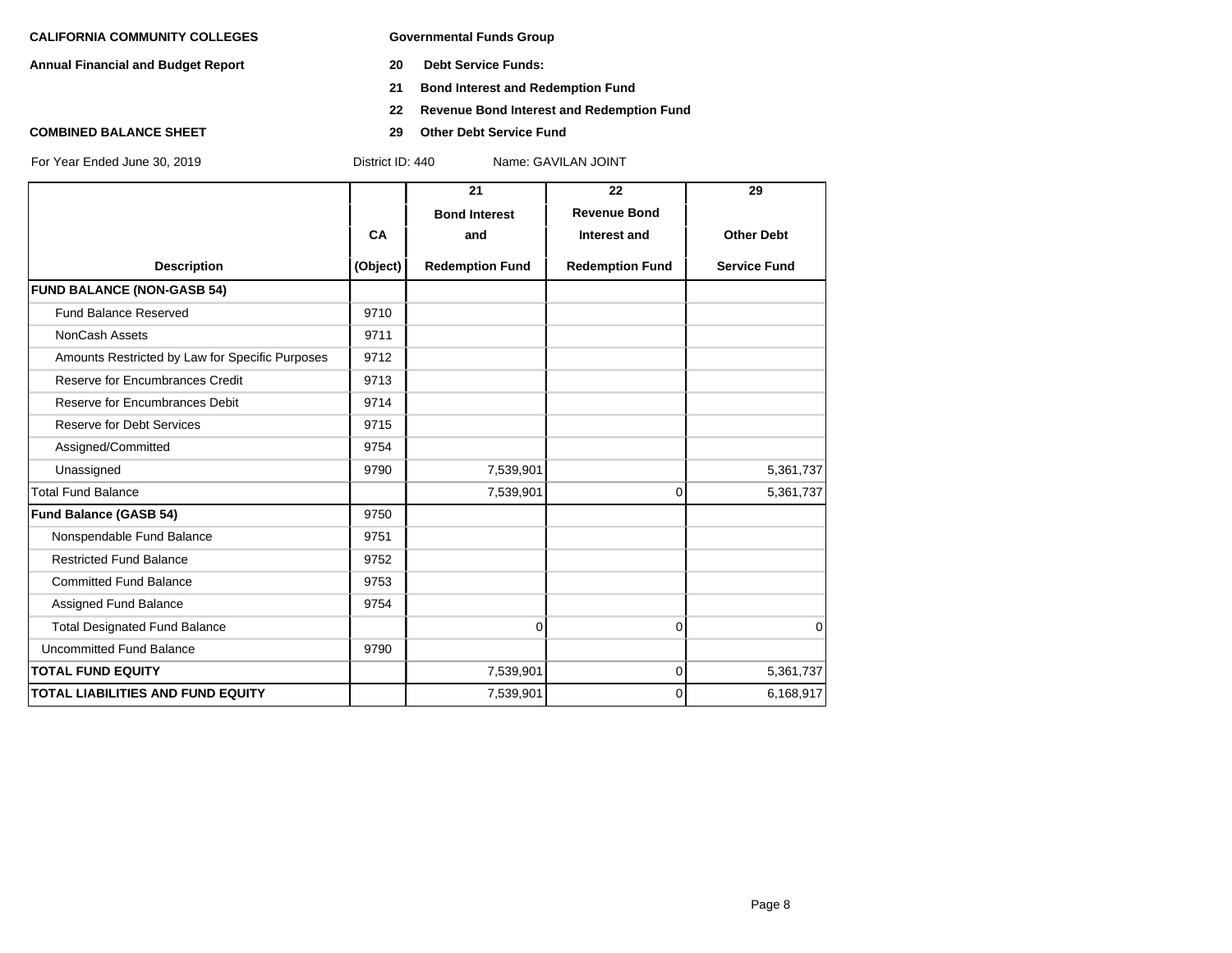**Annual Financial and Budget Report 30 Special Revenue Funds:**

- **31 Bookstore Fund 34 Farm Operation Fund**
- **32 Cafeteria Fund 35 Revenue Bond Project Fund**
- **COMBINED BALANCE SHEET 33 Child Development Fund 39 Other Special Revenue Fund**

|                                                 |          | 31                    | 32                    | 33                          | 34                    | 35                  | 39                   |
|-------------------------------------------------|----------|-----------------------|-----------------------|-----------------------------|-----------------------|---------------------|----------------------|
|                                                 | CA       |                       |                       | <b>Child</b><br>Development | <b>Farm Operation</b> | <b>Revenue Bond</b> | <b>Other Special</b> |
| <b>Description</b>                              | (Object) | <b>Bookstore Fund</b> | <b>Cafeteria Fund</b> | <b>Fund</b>                 | <b>Fund</b>           | <b>Project Fund</b> | <b>Revenue Fund</b>  |
| <b>ASSETS</b>                                   |          |                       |                       |                             |                       |                     |                      |
| Cash, Investments, and Receivables              | 9100     |                       |                       |                             |                       |                     |                      |
| Cash:                                           |          |                       |                       |                             |                       |                     |                      |
| Awaiting Deposit and in Banks                   | 9111     |                       |                       |                             |                       |                     |                      |
| In County Treasury                              | 9112     |                       |                       |                             |                       |                     |                      |
| Cash With Fiscal Agents                         | 9113     |                       |                       |                             |                       |                     |                      |
| Revolving Cash Accounts                         | 9114     |                       |                       |                             |                       |                     |                      |
| Investments (at cost)                           | 9120     |                       |                       |                             |                       |                     |                      |
| <b>Accounts Receivable</b>                      | 9130     |                       |                       |                             |                       |                     |                      |
| Due from Other Funds                            | 9140     |                       |                       |                             |                       |                     |                      |
| Inventories, Stores, and Prepaid Items          | 9200     |                       |                       |                             |                       |                     |                      |
| <b>Inventories and Stores</b>                   | 9210     |                       |                       |                             |                       |                     |                      |
| Prepaid Items                                   | 9220     |                       |                       |                             |                       |                     |                      |
| <b>TOTAL ASSETS</b>                             |          | 0                     | $\overline{0}$        | $\mathbf 0$                 | $\overline{0}$        | $\Omega$            | $\Omega$             |
| <b>LIABILITIES</b>                              |          |                       |                       |                             |                       |                     |                      |
| <b>Current Liabilities and Deferred Revenue</b> | 9500     |                       |                       |                             |                       |                     |                      |
| Accounts Payable                                | 9510     |                       |                       |                             |                       |                     |                      |
| Accrued Salaries and Wages Payable              | 9520     |                       |                       |                             |                       |                     |                      |
| <b>Compensated Absences Payable Current</b>     | 9530     |                       |                       |                             |                       |                     |                      |
| Due to Other Funds                              | 9540     |                       |                       |                             |                       |                     |                      |
| <b>Temporary Loans</b>                          | 9550     |                       |                       |                             |                       |                     |                      |
| Current Portion of Long-Term Debt               | 9560     |                       |                       |                             |                       |                     |                      |
| <b>Deferred Revenues</b>                        | 9570     |                       |                       |                             |                       |                     |                      |
| <b>TOTAL LIABILITIES</b>                        |          | 0                     | $\overline{0}$        | 0                           | $\mathbf 0$           | $\overline{0}$      | 0                    |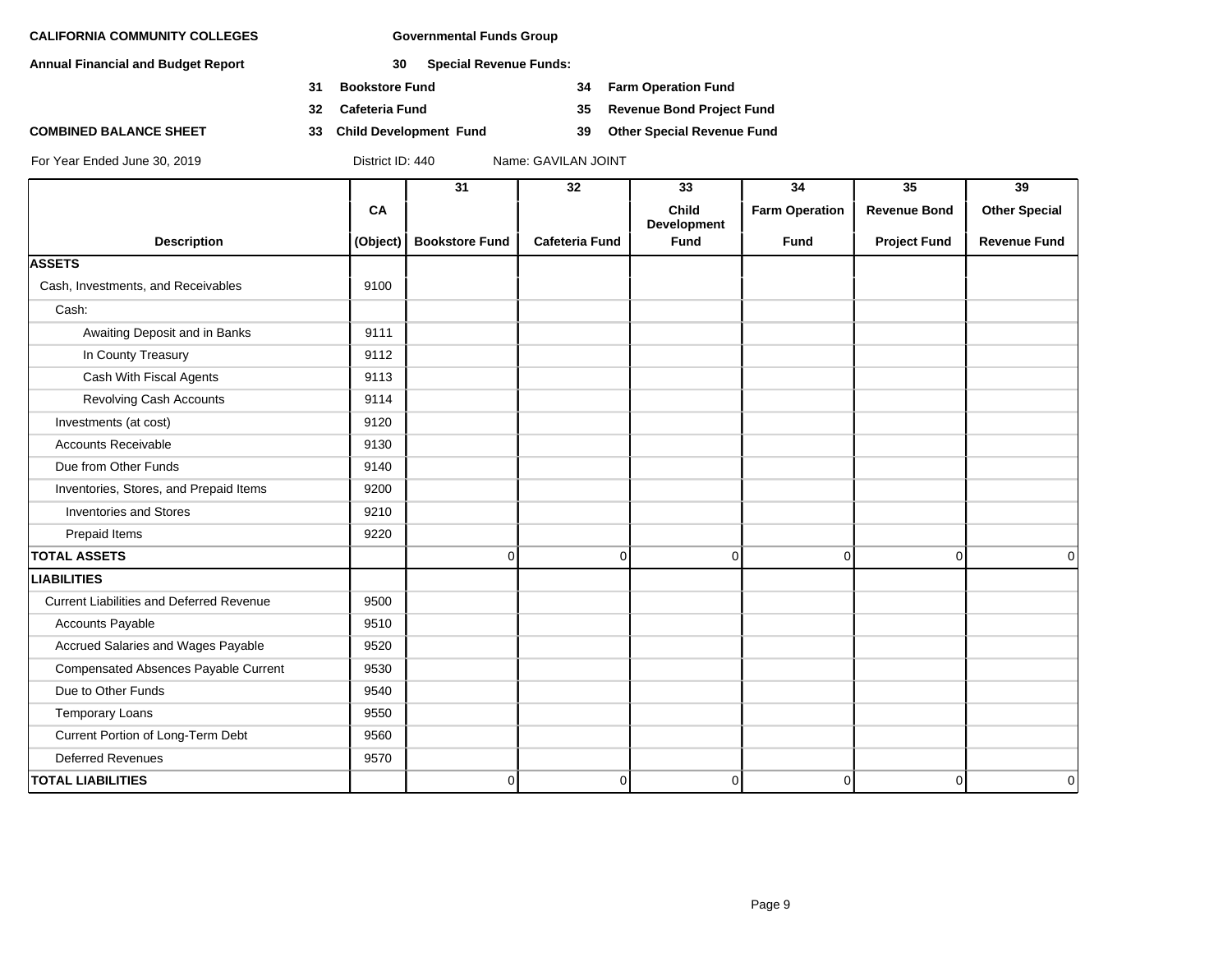**Annual Financial and Budget Report 30 Special Revenue Funds:**

- **31 Bookstore Fund 34 Farm Operation Fund**
- **32 Cafeteria Fund 35 Revenue Bond Project Fund**
- **COMBINED BALANCE SHEET 33 Child Development Fund 39 Other Special Revenue Fund**

|                                                 |          | 31                    | 32                    | 33                   | 34                    | 35                  | 39                   |
|-------------------------------------------------|----------|-----------------------|-----------------------|----------------------|-----------------------|---------------------|----------------------|
|                                                 | CA       |                       |                       | Child<br>Development | <b>Farm Operation</b> | <b>Revenue Bond</b> | <b>Other Special</b> |
| <b>Description</b>                              | (Object) | <b>Bookstore Fund</b> | <b>Cafeteria Fund</b> | <b>Fund</b>          | <b>Fund</b>           | <b>Project Fund</b> | <b>Revenue Fund</b>  |
| <b>FUND BALANCE (NON-GASB 54)</b>               |          |                       |                       |                      |                       |                     |                      |
| <b>Fund Balance Reserved</b>                    | 9710     | $\Omega$              | U                     | 0                    | U                     | ი                   |                      |
| NonCash Assets                                  | 9711     | 0                     |                       | n                    |                       |                     | 0                    |
| Amounts Restricted by Law for Specific Purposes | 9712     |                       |                       |                      |                       |                     | $\Omega$             |
| Reserve for Encumbrances Credit                 | 9713     | 0                     |                       | 0                    | O                     |                     | 0                    |
| Reserve for Encumbrances Debit                  | 9714     | 0                     |                       | 0                    | ∩                     |                     | 0                    |
| <b>Reserve for Debt Services</b>                | 9715     | O                     |                       | ∩                    |                       |                     | 0                    |
| Assigned/Committed                              | 9754     | 0                     |                       | 0                    | ∩                     |                     | 0                    |
| Unassigned                                      | 9790     | $\Omega$              |                       | 0                    | $\Omega$              | U                   | 0                    |
| <b>Total Fund Balance</b>                       |          | 0                     |                       | 0                    |                       |                     | $\Omega$             |
| <b>Fund Balance (GASB 54)</b>                   | 9750     |                       |                       |                      |                       |                     |                      |
| Nonspendable Fund Balance                       | 9751     | $\Omega$              |                       | 0                    | $\Omega$              | U                   | $\Omega$             |
| <b>Restricted Fund Balance</b>                  | 9752     | $\Omega$              |                       | 0                    | ∩                     |                     | 0                    |
| <b>Committed Fund Balance</b>                   | 9753     | O                     |                       | 0                    | ∩                     |                     | $\Omega$             |
| Assigned Fund Balance                           | 9754     | 0                     |                       | 0                    | ∩                     |                     | $\Omega$             |
| <b>Total Designated Fund Balance</b>            |          | O                     |                       | n                    |                       |                     | 0                    |
| <b>Uncommitted Fund Balance</b>                 | 9790     | 0                     |                       | 0                    | 0                     | U                   | $\mathbf 0$          |
| <b>TOTAL FUND EQUITY</b>                        |          | 0                     | $\Omega$              | $\overline{0}$       | $\overline{0}$        | 0                   | 0                    |
| <b>TOTAL LIABILITIES AND FUND EQUITY</b>        |          | 0                     |                       | 0                    | ∩                     |                     | $\Omega$             |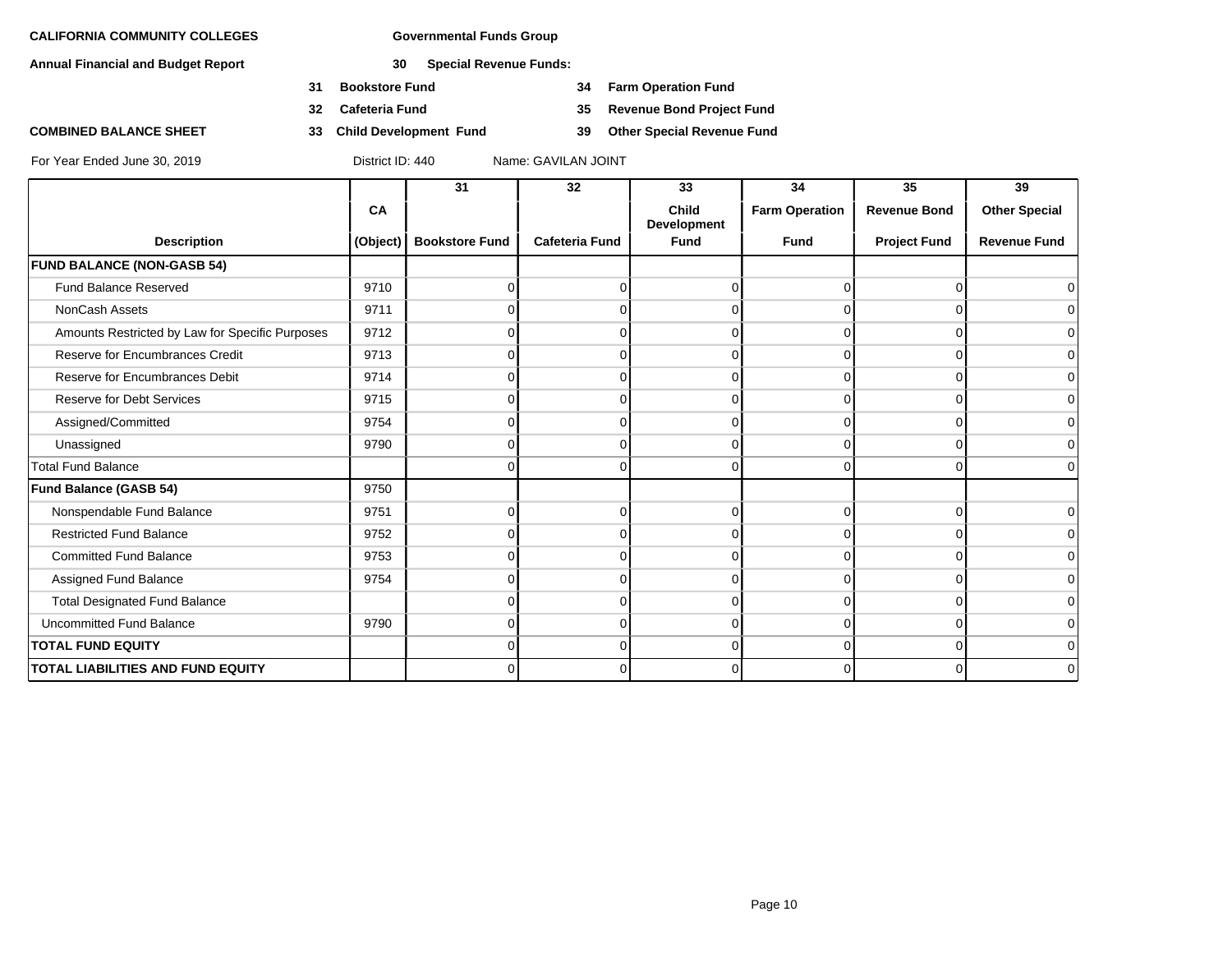**Annual Financial and Budget Report 40 Capital Projects Funds:**

**COMBINED BALANCE SHEET 42 Revenue Bond Construction Fund**

For Year Ended June 30, 2019 District ID: 440 Name: GAVILAN JOINT

**41 Capital Outlay Projects Fund**

|                                                 |          | 41                    | 42                       | 43                        |
|-------------------------------------------------|----------|-----------------------|--------------------------|---------------------------|
|                                                 |          |                       |                          |                           |
|                                                 | CA       | <b>Capital Outlay</b> | <b>Revenue Bond</b>      | <b>General Obligation</b> |
| <b>Description</b>                              | (Object) | <b>Projects Fund</b>  | <b>Construction Fund</b> | <b>Bond Fund</b>          |
| <b>ASSETS</b>                                   |          |                       |                          |                           |
| Cash, Investments, and Receivables              | 9100     |                       |                          |                           |
| Cash:                                           |          |                       |                          |                           |
| Awaiting Deposit and in Banks                   | 9111     |                       |                          |                           |
| In County Treasury                              | 9112     | 1,493,146             | 25,320,220               |                           |
| Cash With Fiscal Agents                         | 9113     | 8,151                 |                          |                           |
| Revolving Cash Accounts                         | 9114     |                       |                          |                           |
| Investments (at cost)                           | 9120     |                       |                          |                           |
| <b>Accounts Receivable</b>                      | 9130     | 1,936                 | 126,923                  |                           |
| Due from Other Funds                            | 9140     |                       |                          |                           |
| Inventories, Stores, and Prepaid Items          | 9200     |                       |                          |                           |
| <b>Inventories and Stores</b>                   | 9210     |                       |                          |                           |
| Prepaid Items                                   | 9220     |                       |                          |                           |
| <b>TOTAL ASSETS</b>                             |          | 1,503,233             | 25,447,143               | $\Omega$                  |
| <b>LIABILITIES</b>                              |          |                       |                          |                           |
| <b>Current Liabilities and Deferred Revenue</b> | 9500     |                       |                          |                           |
| <b>Accounts Payable</b>                         | 9510     | 10,345                | 67,461                   |                           |
| Accrued Salaries and Wages Payable              | 9520     |                       |                          |                           |
| Compensated Absences Payable Current            | 9530     |                       |                          |                           |
| Due to Other Funds                              | 9540     |                       |                          |                           |
| <b>Temporary Loans</b>                          | 9550     |                       |                          |                           |
| Current Portion of Long-Term Debt               | 9560     |                       |                          |                           |
| <b>Deferred Revenues</b>                        | 9570     |                       |                          |                           |
| <b>TOTAL LIABILITIES</b>                        |          | 10,345                | 67,461                   | 0                         |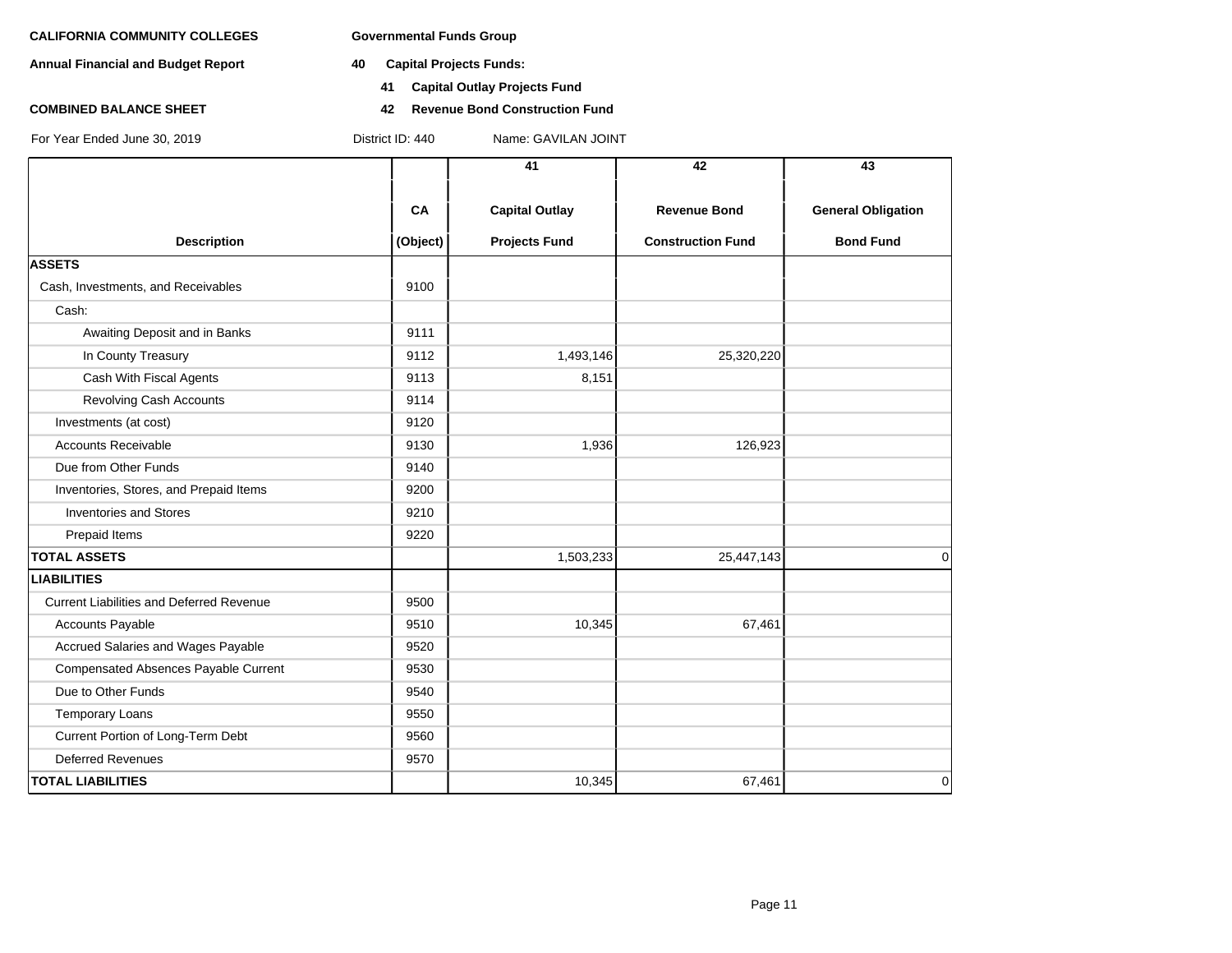**Annual Financial and Budget Report 40 Capital Projects Funds:**

For Year Ended June 30, 2019 District ID: 440 Name: GAVILAN JOINT

- - **41 Capital Outlay Projects Fund**
- **COMBINED BALANCE SHEET 42 Revenue Bond Construction Fund**

**41 42 43 CA Capital Outlay Revenue Bond General Obligation Description CODECT ACTES (Object) Projects Fund Construction Fund Bond Fund FUND BALANCE (NON-GASB 54)** Fund Balance Reserved 9710 NonCash Assets 8711 Amounts Restricted by Law for Specific Purposes 9712 Reserve for Encumbrances Credit 19713 Reserve for Encumbrances Debit 19714 Reserve for Debt Services **19715** Assigned/Committed 9754 Unassigned 9790 1,492,888 25,379,682 Total Fund Balance 1,492,888 25,379,682 0 **Fund Balance (GASB 54)** 9750 Nonspendable Fund Balance 9751 Restricted Fund Balance 9752 Committed Fund Balance 9753 Assigned Fund Balance 9754 Total Designated Fund Balance 0 0 0 Uncommitted Fund Balance 9790 **TOTAL FUND EQUITY** 1,492,888 25,379,682 0 **TOTAL LIABILITIES AND FUND EQUITY** 1,503,233 25,447,143 25,447,143 25,447,143 0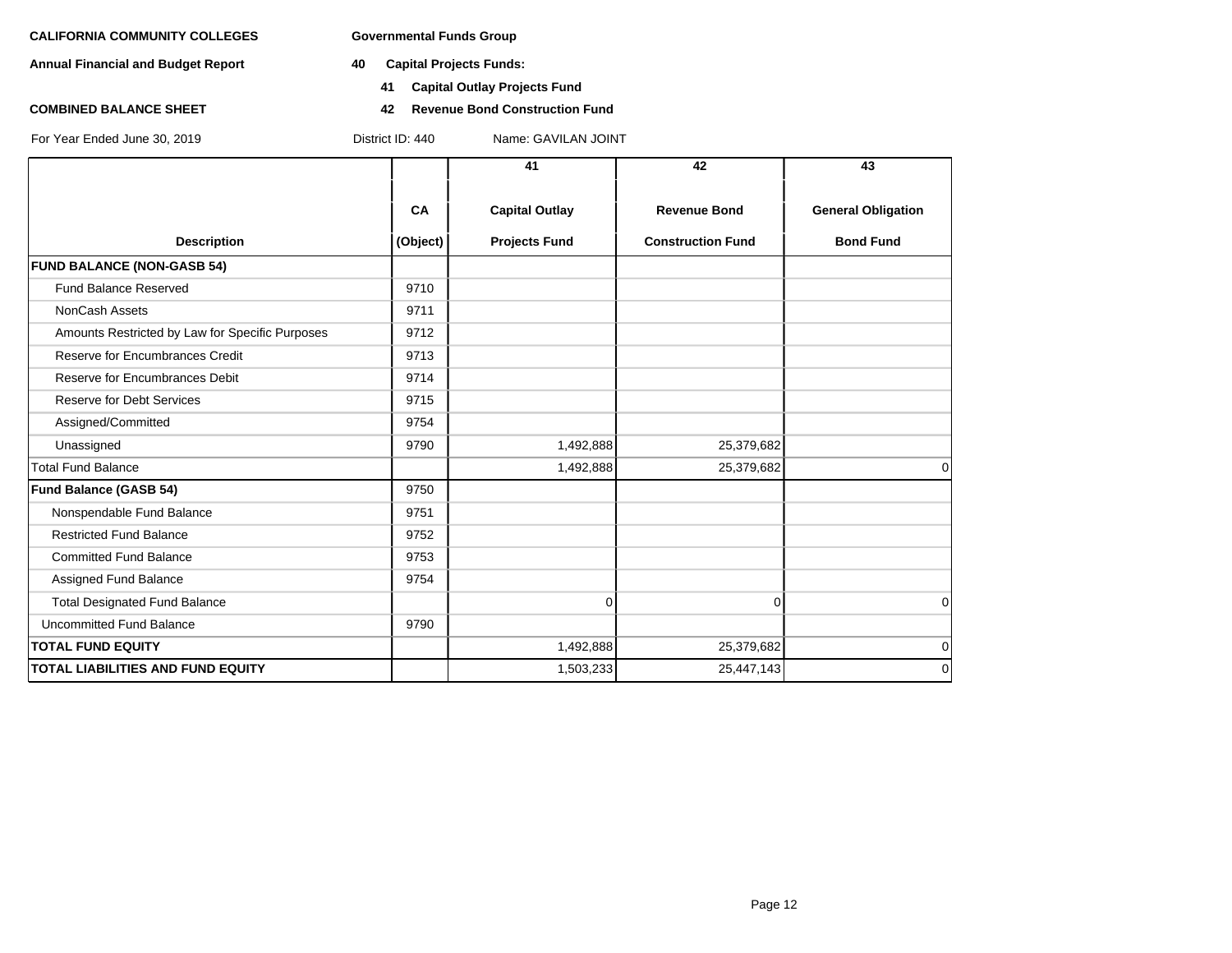**Annual Financial and Budget Report 50 Enterprise Funds:**

**51 Bookstore Fund 53 Farm Operations Fund**

**COMBINED BALANCE SHEET 52 Cafeteria Fund 59 Other Enterprise Fund**

|                                            |          | $\overline{51}$  | $\overline{52}$ | 53                | 59                |
|--------------------------------------------|----------|------------------|-----------------|-------------------|-------------------|
|                                            |          |                  |                 | Farm              | Other             |
|                                            | CA       | <b>Bookstore</b> | Cafeteria       | <b>Operations</b> | <b>Enterprise</b> |
| <b>Description</b>                         | (Object) | <b>Fund</b>      | <b>Fund</b>     | <b>Fund</b>       | <b>Fund</b>       |
| <b>ASSETS</b>                              |          |                  |                 |                   |                   |
| Cash, Investments, and Receivables         | 9100     |                  |                 |                   |                   |
| Cash:                                      |          |                  |                 |                   |                   |
| Awaiting Deposit and in Banks              | 9111     |                  |                 |                   |                   |
| In County Treasury                         | 9112     |                  |                 |                   |                   |
| Cash With Fiscal Agents                    | 9113     |                  |                 |                   |                   |
| <b>Revolving Cash Accounts</b>             | 9114     |                  |                 |                   |                   |
| Investments (at cost)                      | 9120     |                  |                 |                   |                   |
| <b>Accounts Receivable</b>                 | 9130     |                  |                 |                   |                   |
| Due from Other Funds                       | 9140     |                  |                 |                   |                   |
| Inventories, Stores, and Prepaid Items     | 9200     |                  |                 |                   |                   |
| <b>Inventories and Stores</b>              | 9210     |                  |                 |                   |                   |
| Prepaid Items                              | 9220     |                  |                 |                   |                   |
| <b>Fixed Assets</b>                        | 9300     |                  |                 |                   |                   |
| <b>Sites</b>                               | 9310     |                  |                 |                   |                   |
| Site Improvements                          | 9320     |                  |                 |                   |                   |
| Accumulated Depreciation Site Improvements | 9321     |                  |                 |                   |                   |
| <b>Buildings</b>                           | 9330     |                  |                 |                   |                   |
| <b>Accumulated Depreciation Buildings</b>  | 9331     |                  |                 |                   |                   |
| <b>Library Books</b>                       | 9340     |                  |                 |                   |                   |
| Equipment                                  | 9350     |                  |                 |                   |                   |
| <b>Accumulated Depreciation Equipment</b>  | 9351     |                  |                 |                   |                   |
| Work in Progress                           | 9360     |                  |                 |                   |                   |
| <b>Total Fixed Assets</b>                  |          | 0                | $\overline{0}$  | $\vert 0 \vert$   | 0                 |
| <b>TOTAL ASSETS</b>                        |          | 0                | 0               | $\overline{0}$    | $\overline{0}$    |
|                                            |          |                  |                 |                   |                   |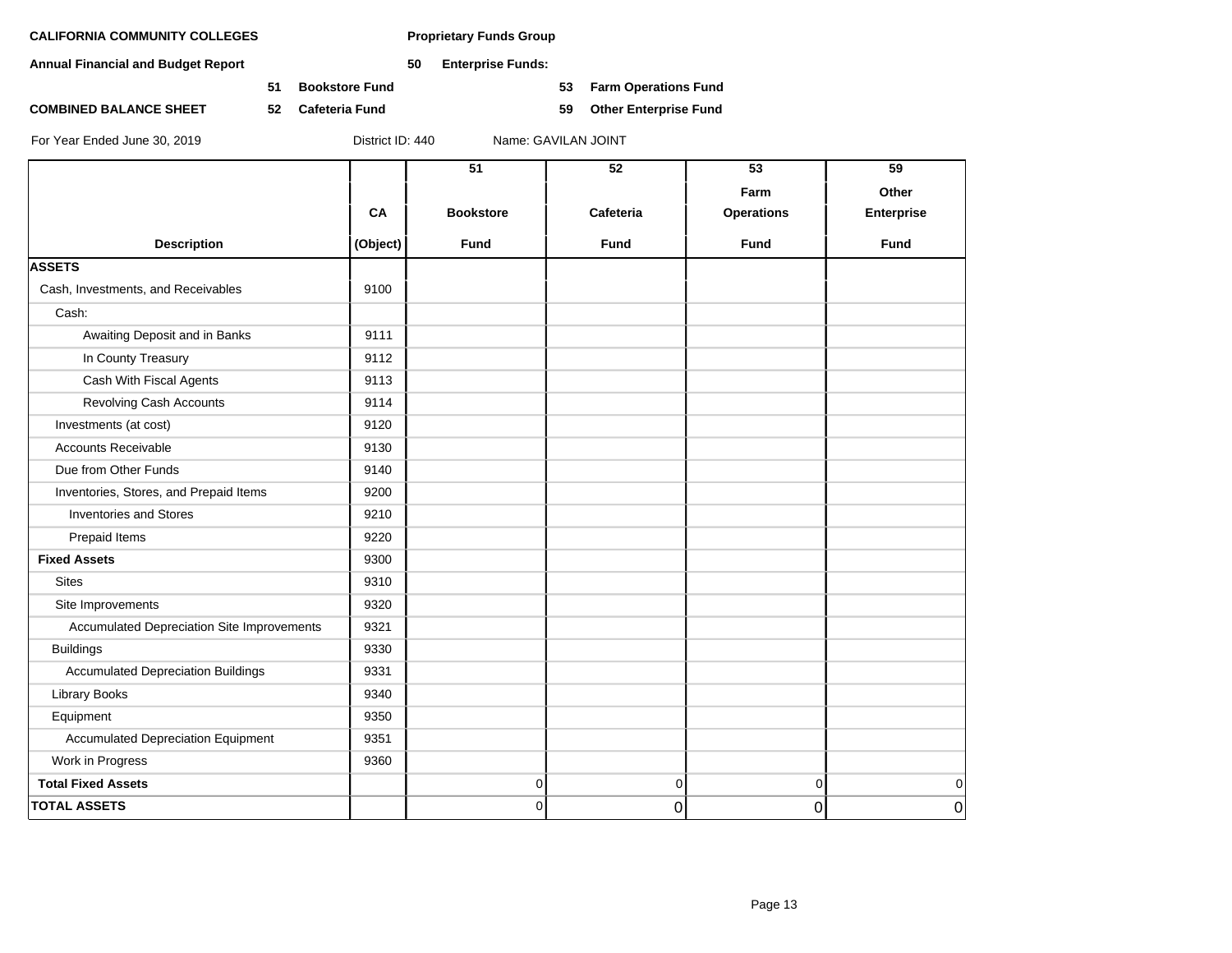**Annual Financial and Budget Report 50 Enterprise Funds:**

**51 Bookstore Fund 53 Farm Operations Fund**

**COMBINED BALANCE SHEET 52 Cafeteria Fund 59 Other Enterprise Fund**

|                                                       | CA       | 51<br><b>Bookstore</b> | 52<br>Cafeteria | 53<br>Farm<br><b>Operations</b> | 59<br>Other<br>Enterprise |
|-------------------------------------------------------|----------|------------------------|-----------------|---------------------------------|---------------------------|
| <b>Description</b>                                    | (Object) | Fund                   | <b>Fund</b>     | <b>Fund</b>                     | <b>Fund</b>               |
| <b>LIABILITIES</b>                                    |          |                        |                 |                                 |                           |
| <b>Current Liabilities and Deferred Revenue</b>       | 9500     |                        |                 |                                 |                           |
| <b>Accounts Payable</b>                               | 9510     |                        |                 |                                 |                           |
| Accrued Salaries and Wages Payable                    | 9520     |                        |                 |                                 |                           |
| Compensated Absences Payable Current                  | 9530     |                        |                 |                                 |                           |
| Due to Other Funds                                    | 9540     |                        |                 |                                 |                           |
| <b>Temporary Loans</b>                                | 9550     |                        |                 |                                 |                           |
| Current Portion of Long-Term Debt                     | 9560     |                        |                 |                                 |                           |
| <b>Deferred Revenues</b>                              | 9570     |                        |                 |                                 |                           |
| <b>Total Current Liabilities and Deferred Revenue</b> |          |                        | 0<br>$\Omega$   | $\Omega$                        | $\Omega$                  |
| Long-Term Liabilities                                 | 9600     |                        |                 |                                 |                           |
| <b>Bonds Payable</b>                                  | 9610     |                        |                 |                                 |                           |
| Revenue Bonds Payable                                 | 9620     |                        |                 |                                 |                           |
| Certificates of Participation                         | 9630     |                        |                 |                                 |                           |
| Lease Purchase of Capital Lease                       | 9640     |                        |                 |                                 |                           |
| Compensated Absences Long Term                        | 9650     |                        |                 |                                 |                           |
| Post-Employment Benefits Long Term                    | 9660     |                        |                 |                                 |                           |
| Other Long-Term Liabilities                           | 9670     |                        |                 |                                 |                           |
| <b>Total Long-Term Liabilities</b>                    |          |                        | 0<br>0          | $\overline{0}$                  | $\mathbf 0$               |
| <b>TOTAL LIABILITIES</b>                              | 968      | 0                      | 0               | $\overline{0}$                  | 0                         |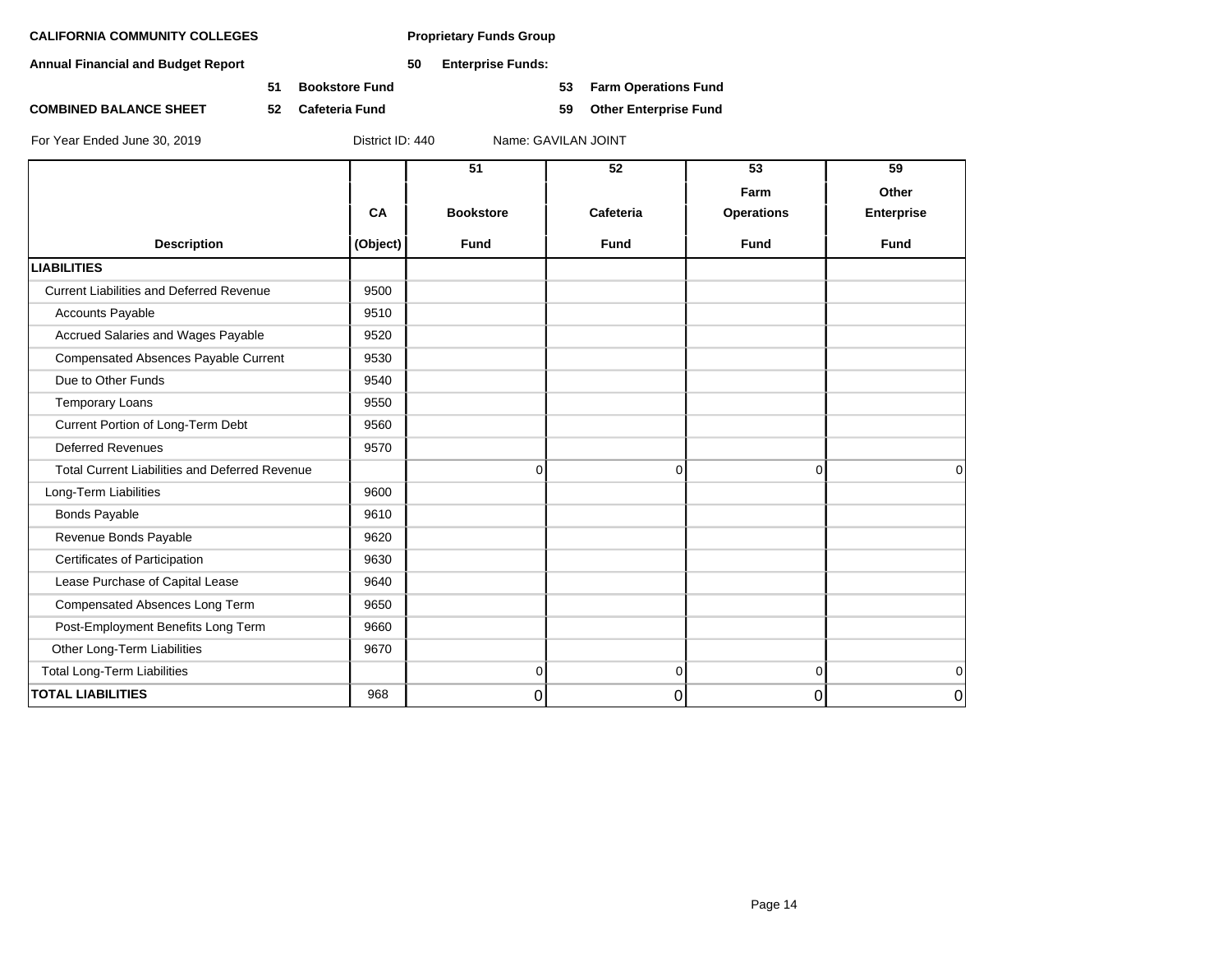**Annual Financial and Budget Report 50 Enterprise Funds:**

**51 Bookstore Fund 53 Farm Operations Fund**

**COMBINED BALANCE SHEET 52 Cafeteria Fund 59 Other Enterprise Fund**

|                                                 |          | 51               | $\overline{52}$ | 53                | 59          |
|-------------------------------------------------|----------|------------------|-----------------|-------------------|-------------|
|                                                 |          |                  |                 | Farm              | Other       |
|                                                 | CA       | <b>Bookstore</b> | Cafeteria       | <b>Operations</b> | Enterprise  |
| <b>Description</b>                              | (Object) | <b>Fund</b>      | <b>Fund</b>     | <b>Fund</b>       | <b>Fund</b> |
| <b>FUND EQUITY</b>                              |          |                  |                 |                   |             |
| Fund Balance Reserved                           | 9710     |                  |                 |                   |             |
| <b>NonCash Assets</b>                           | 9711     |                  |                 |                   |             |
| Amounts Restricted by Law for Specific Purposes | 9712     |                  |                 |                   |             |
| Reserve for Encumbrances Credit                 | 9713     |                  |                 |                   |             |
| Reserve for Encumbrances Debit                  | 9714     |                  |                 |                   |             |
| <b>Reserve for Debt Services</b>                | 9715     |                  |                 |                   |             |
| Assigned/Committed                              | 9754     |                  |                 |                   |             |
| Unassigned                                      | 9790     |                  |                 |                   |             |
| <b>Total Reserved Fund Balance</b>              |          | 0                | 0               | $\overline{0}$    | $\mathbf 0$ |
| <b>Fund Balance (GASB 54)</b>                   | 9750     |                  |                 |                   |             |
| Nonspendable Fund Balance                       | 9751     |                  |                 |                   |             |
| <b>Restricted Fund Balance</b>                  | 9752     |                  |                 |                   |             |
| <b>Committed Fund Balance</b>                   | 9753     |                  |                 |                   |             |
| Assigned Fund Balance                           | 9754     |                  |                 |                   |             |
| <b>Total Designated Fund Balance</b>            |          | 0                | $\Omega$        | $\Omega$          | $\Omega$    |
| Uncommitted(Unrestricted) Fund Balance          | 9790     |                  |                 |                   |             |
| <b>Other Equity</b>                             | 9800     |                  |                 |                   |             |
| <b>Contributed Capital</b>                      | 9810     |                  |                 |                   |             |
| <b>Retained Earnings</b>                        | 9850     |                  |                 |                   |             |
| Investment in General Fixed Assets              | 9890     |                  |                 |                   |             |
| <b>TOTAL FUND EQUITY</b>                        |          | 0                | $\mathbf 0$     | $\overline{0}$    | $\mathbf 0$ |
| <b>TOTAL LIABILITIES AND FUND EQUITY</b>        |          | 0                | 0               | $\overline{0}$    | $\mathbf 0$ |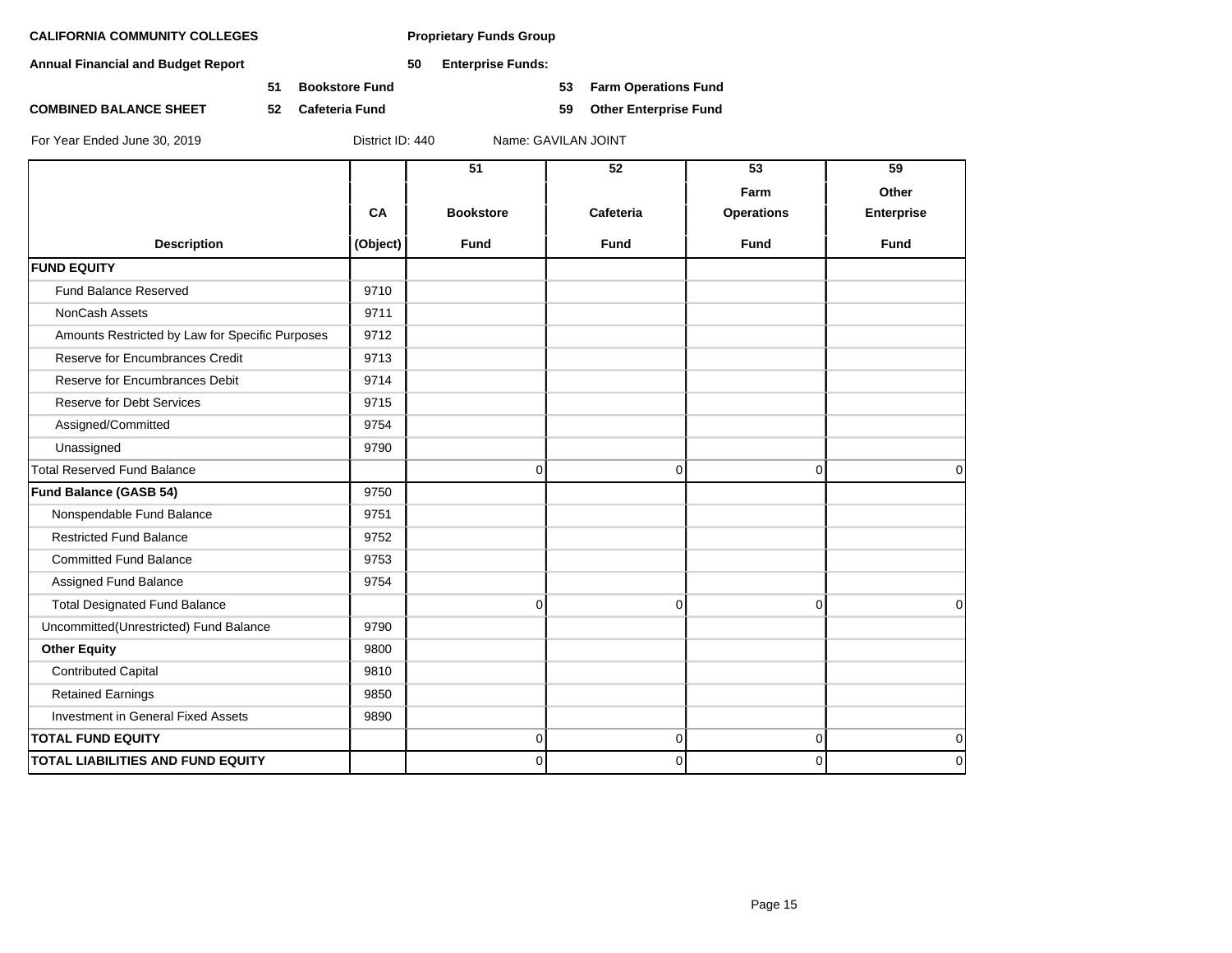- **Annual Financial and Budget Report 60 Internal Service Funds:**
	- **61 Self-Insurance Fund**
- **COMBINED BALANCE SHEET 69 Other Internal Service Fund**

| For Year Ended June 30, 2019 |  |  |  |
|------------------------------|--|--|--|

**61 69 CA Other Internal Service** For Year Ended June 30, 2019 District ID: 440 Name: GAVILAN JOINT

| <b>Description</b>                         | (Object) | <b>Self-Insurance Fund</b> | <b>Fund</b> |
|--------------------------------------------|----------|----------------------------|-------------|
| <b>ASSETS</b>                              |          |                            |             |
| Cash, Investments, and Receivables         | 9100     |                            |             |
| Cash:                                      |          |                            |             |
| Awaiting Deposit and in Banks              | 9111     |                            |             |
| In County Treasury                         | 9112     | (349, 620)                 |             |
| Cash With Fiscal Agents                    | 9113     |                            |             |
| Revolving Cash Accounts                    | 9114     |                            |             |
| Investments (at cost)                      | 9120     |                            |             |
| <b>Accounts Receivable</b>                 | 9130     | 1,374                      |             |
| Due from Other Funds                       | 9140     |                            |             |
| <b>Student Loans Receivable</b>            | 9150     |                            |             |
| Inventories, Stores, and Prepaid Items     | 9200     |                            |             |
| <b>Inventories and Stores</b>              | 9210     |                            |             |
| Prepaid Items                              | 9220     |                            |             |
| <b>Fixed Assets</b>                        | 9300     |                            |             |
| <b>Sites</b>                               | 9310     |                            |             |
| Site Improvements                          | 9320     |                            |             |
| Accumulated Depreciation Site Improvements | 9321     |                            |             |
| <b>Buildings</b>                           | 9330     |                            |             |
| <b>Accumulated Depreciation Buildings</b>  | 9331     |                            |             |
| <b>Library Books</b>                       | 9340     |                            |             |
| Equipment                                  | 9350     |                            |             |
| <b>Accumulated Depreciation Equipment</b>  | 9351     |                            |             |
| Work in Progress                           | 9360     |                            |             |
| <b>Total Fixed Assets</b>                  |          | $\mathbf{0}$               | 0           |
| <b>TOTAL ASSETS</b>                        |          | (348, 246)                 | $\mathbf 0$ |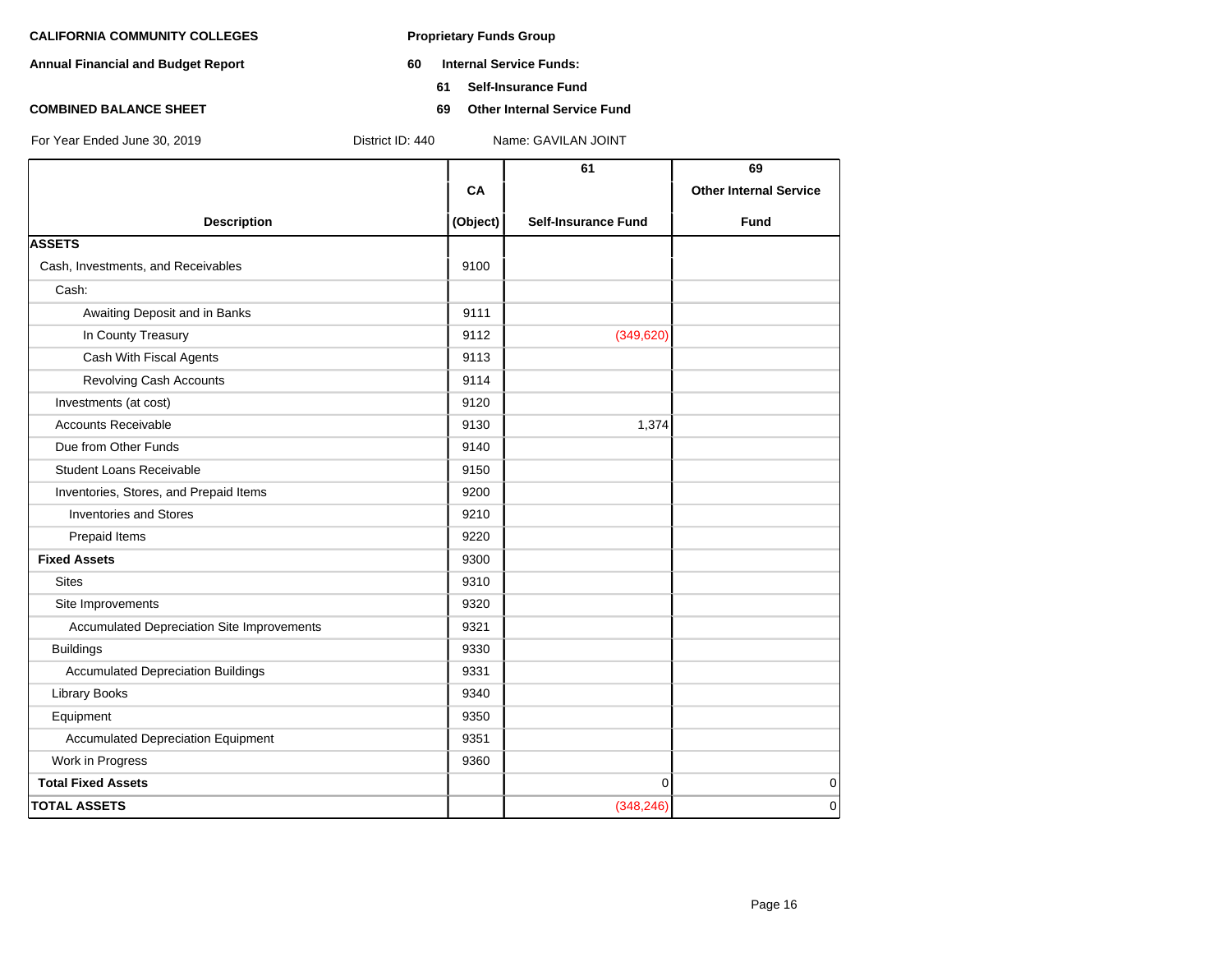- **Annual Financial and Budget Report 60 Internal Service Funds:**
	- **61 Self-Insurance Fund**
- **COMBINED BALANCE SHEET 69 Other Internal Service Fund**

|                                                       |          | 61                         | 69                            |
|-------------------------------------------------------|----------|----------------------------|-------------------------------|
|                                                       | CA       |                            | <b>Other Internal Service</b> |
| <b>Description</b>                                    | (Object) | <b>Self-Insurance Fund</b> | <b>Fund</b>                   |
| <b>LIABILITIES</b>                                    |          |                            |                               |
| <b>Current Liabilities and Deferred Revenue</b>       | 9500     |                            |                               |
| <b>Accounts Payable</b>                               | 9510     | 13,314                     |                               |
| Accrued Salaries and Wages Payable                    | 9520     |                            |                               |
| <b>Compensated Absences Payable Current</b>           | 9530     |                            |                               |
| Due to Other Funds                                    | 9540     |                            |                               |
| <b>Temporary Loans</b>                                | 9550     |                            |                               |
| Current Portion of Long-Term Debt                     | 9560     |                            |                               |
| <b>Deferred Revenues</b>                              | 9570     |                            |                               |
| <b>Total Current Liabilities and Deferred Revenue</b> |          | 13,314                     | $\Omega$                      |
| Long-Term Liabilities                                 | 9600     |                            |                               |
| <b>Bonds Payable</b>                                  | 9610     |                            |                               |
| Revenue Bonds Payable                                 | 9620     |                            |                               |
| Certificates of Participation                         | 9630     |                            |                               |
| Lease Purchase of Capital Lease                       | 9640     |                            |                               |
| Compensated Absences Long Term                        | 9650     |                            |                               |
| Post-Employment Benefits Long Term                    | 9660     |                            |                               |
| Other Long-Term Liabilities                           | 9670     |                            |                               |
| <b>Total Long-Term Liabilities</b>                    |          | $\Omega$                   | $\mathbf 0$                   |
| <b>TOTAL LIABILITIES</b>                              | 968      | 13,314                     | $\Omega$                      |
|                                                       |          |                            |                               |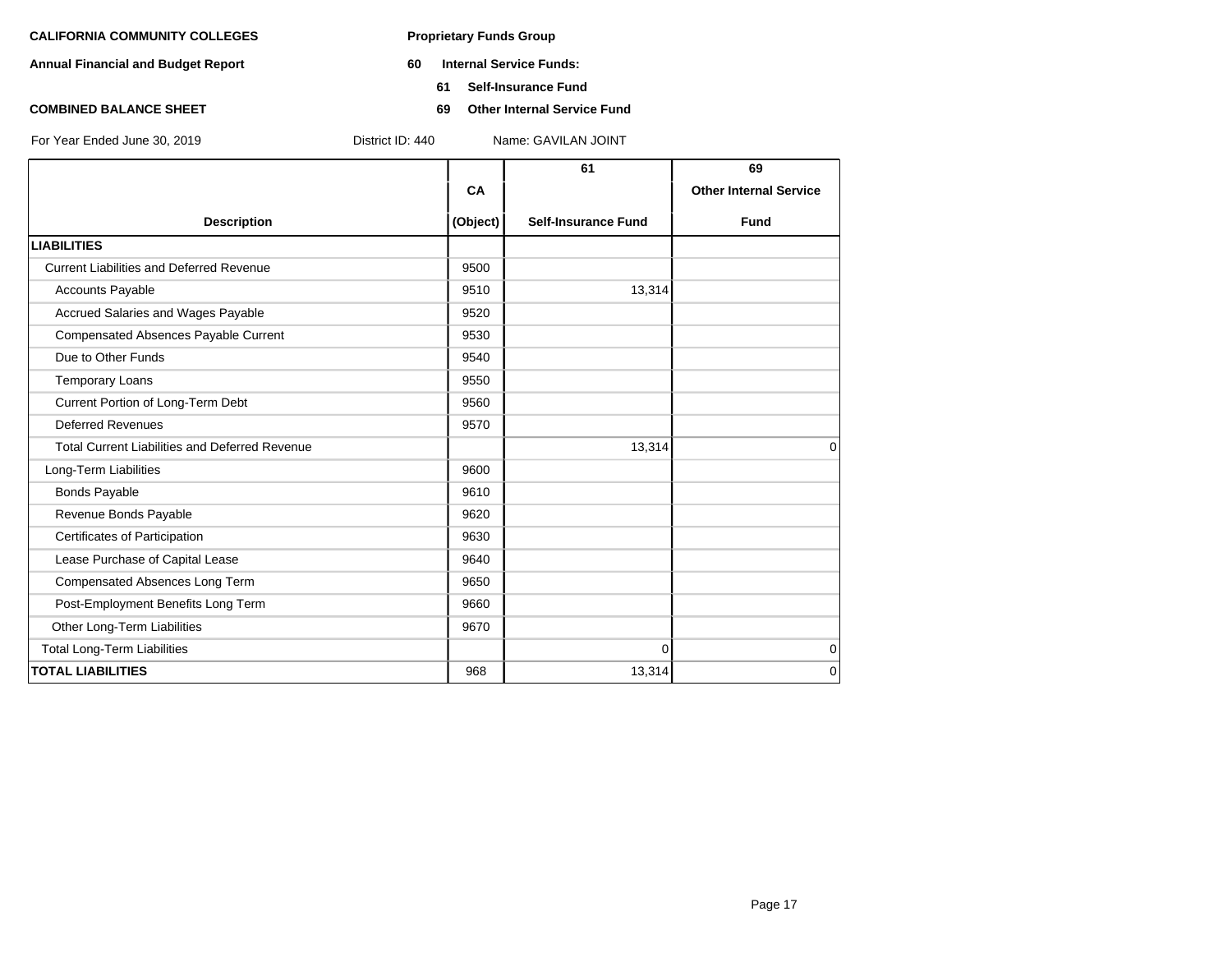- **Annual Financial and Budget Report 60 Internal Service Funds:**
	- **61 Self-Insurance Fund**
- **COMBINED BALANCE SHEET 69 Other Internal Service Fund**

|                                                 |          | 61                         | 69                            |
|-------------------------------------------------|----------|----------------------------|-------------------------------|
|                                                 | CA       |                            | <b>Other Internal Service</b> |
| <b>Description</b>                              | (Object) | <b>Self-Insurance Fund</b> | <b>Fund</b>                   |
| <b>FUND EQUITY</b>                              |          |                            |                               |
| <b>Fund Balance Reserved</b>                    | 9710     |                            |                               |
| NonCash Assets                                  | 9711     |                            |                               |
| Amounts Restricted by Law for Specific Purposes | 9712     |                            |                               |
| Reserve for Encumbrances Credit                 | 9713     |                            |                               |
| Reserve for Encumbrances Debit                  | 9714     |                            |                               |
| <b>Reserve for Debt Services</b>                | 9715     |                            |                               |
| Assigned/Committed                              | 9754     |                            |                               |
| Unassigned                                      | 9790     | (361, 560)                 |                               |
| <b>Total Reserved Fund Balance</b>              |          | (361,560)                  | $\mathbf 0$                   |
| <b>Fund Balance (GASB 54)</b>                   | 9750     |                            |                               |
| Nonspendable Fund Balance                       | 9751     |                            |                               |
| <b>Restricted Fund Balance</b>                  | 9752     |                            |                               |
| <b>Committed Fund Balance</b>                   | 9753     |                            |                               |
| Assigned Fund Balance                           | 9754     |                            |                               |
| <b>Total Designated Fund Balance</b>            |          | 0                          | $\Omega$                      |
| Uncommitted(Unrestricted) Fund Balance          | 9790     |                            |                               |
| <b>Other Equity</b>                             | 9800     |                            |                               |
| <b>Contributed Capital</b>                      | 9810     |                            |                               |
| <b>Retained Earnings</b>                        | 9850     |                            |                               |
| <b>Investment in General Fixed Assets</b>       | 9890     |                            |                               |
| <b>TOTAL FUND EQUITY</b>                        |          | (361, 560)                 | 0                             |
| TOTAL LIABILITIES AND FUND EQUITY               |          | (348, 246)                 | $\mathbf 0$                   |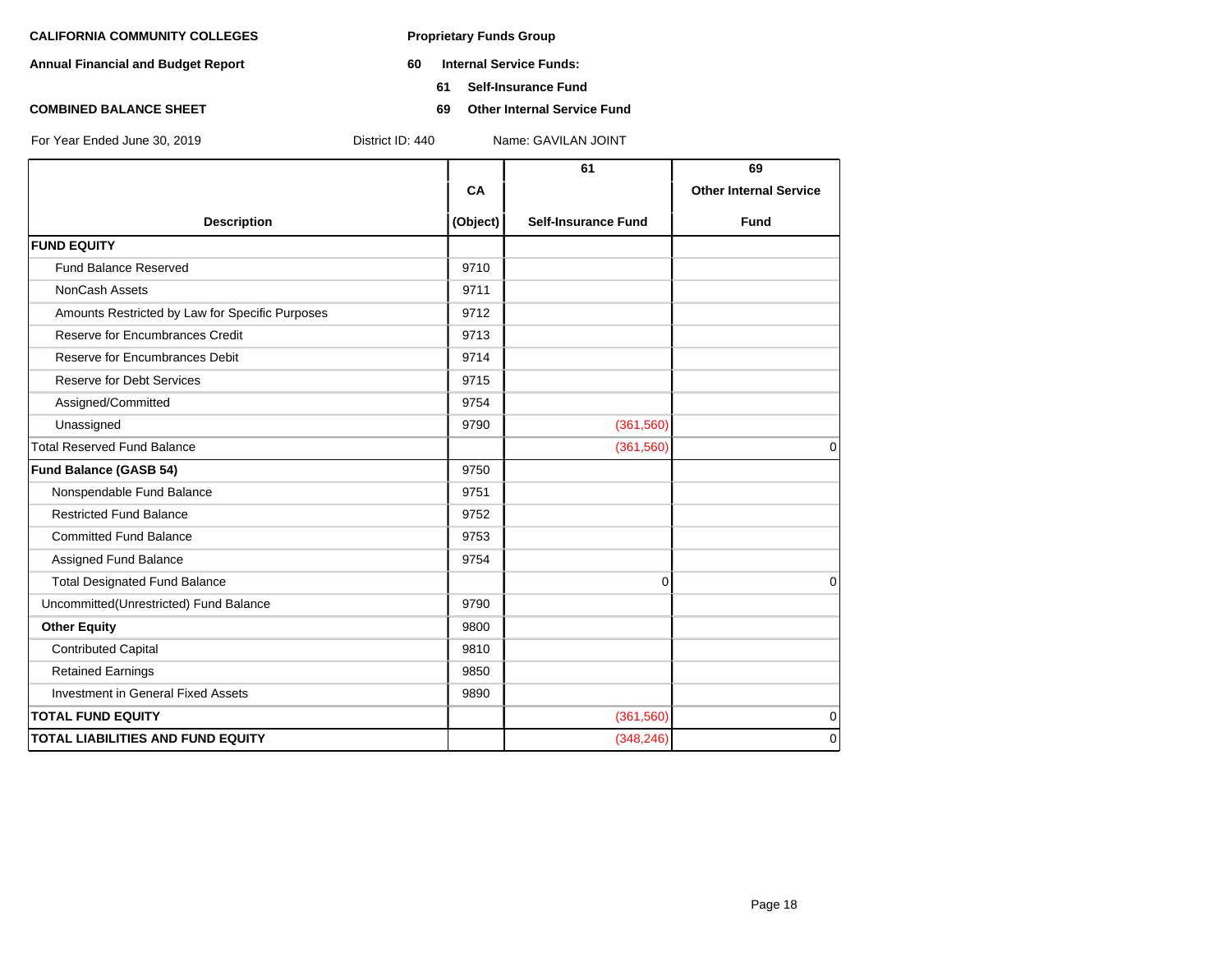### **CALIFORNIA COMMUNITY COLLEGES Fiduciary Funds Group**

**Annual Financial and Budget Report 70 Trust Funds**

### **COMBINED BALANCE SHEET**

|                                            |          | $\overline{71}$   | $\overline{72}$       | 73                  | 74                   | 75                | 76                | 77                | 79                |
|--------------------------------------------|----------|-------------------|-----------------------|---------------------|----------------------|-------------------|-------------------|-------------------|-------------------|
|                                            |          | Associated        | <b>Student</b>        | <b>Student Body</b> | <b>Student</b>       | Scholarship       |                   | <b>Deferred</b>   |                   |
|                                            | CA       | <b>Students</b>   | Representation        | <b>Center Fee</b>   | <b>Financial Aid</b> | and Loan          | Investment        | Compensation      | Other             |
| <b>Description</b>                         | (Object) | <b>Trust Fund</b> | <b>Fee Trust Fund</b> | <b>Trust Fund</b>   | <b>Trust Fund</b>    | <b>Trust Fund</b> | <b>Trust Fund</b> | <b>Trust Fund</b> | <b>Trust Fund</b> |
| <b>ASSETS</b>                              |          |                   |                       |                     |                      |                   |                   |                   |                   |
| Cash, Investments, and Receivables         | 9100     |                   |                       |                     |                      |                   |                   |                   |                   |
| Cash:                                      |          |                   |                       |                     |                      |                   |                   |                   |                   |
| Awaiting Deposit and in Banks              | 9111     | 353,982           |                       | 26,037              |                      |                   |                   |                   |                   |
| In County Treasury                         | 9112     |                   |                       |                     | (686, 962)           |                   |                   |                   |                   |
| Cash With Fiscal Agents                    | 9113     |                   |                       |                     |                      |                   |                   |                   |                   |
| Revolving Cash Accounts                    | 9114     | 200               |                       |                     |                      |                   |                   |                   |                   |
| Investments (at cost)                      | 9120     |                   |                       |                     |                      |                   |                   |                   |                   |
| <b>Accounts Receivable</b>                 | 9130     |                   |                       | 126                 | 550,969              |                   |                   |                   |                   |
| Due from Other Funds                       | 9140     |                   |                       |                     |                      |                   |                   |                   |                   |
| <b>Student Loans Receivable</b>            | 9150     |                   |                       |                     |                      |                   |                   |                   |                   |
| Inventories, Stores, and Prepaid Items     | 9200     |                   |                       |                     |                      |                   |                   |                   |                   |
| <b>Inventories and Stores</b>              | 9210     |                   |                       |                     |                      |                   |                   |                   |                   |
| Prepaid Items                              | 9220     |                   |                       |                     |                      |                   |                   |                   |                   |
| <b>Fixed Assets</b>                        | 9300     |                   |                       |                     |                      |                   |                   |                   |                   |
| <b>Sites</b>                               | 9310     |                   |                       |                     |                      |                   |                   |                   |                   |
| Site Improvements                          | 9320     |                   |                       |                     |                      |                   |                   |                   |                   |
| Accumulated Depreciation Site Improvements | 9321     |                   |                       |                     |                      |                   |                   |                   |                   |
| <b>Buildings</b>                           | 9330     |                   |                       |                     |                      |                   |                   |                   |                   |
| <b>Accumulated Depreciation Buildings</b>  | 9331     |                   |                       |                     |                      |                   |                   |                   |                   |
| Library Books                              | 9340     |                   |                       |                     |                      |                   |                   |                   |                   |
| Equipment                                  | 9350     |                   |                       |                     |                      |                   |                   |                   |                   |
| <b>Accumulated Depreciation Equipment</b>  | 9351     |                   |                       |                     |                      |                   |                   |                   |                   |
| Work in Progress                           | 9360     |                   |                       |                     |                      |                   |                   |                   |                   |
| <b>Total Fixed Assets</b>                  |          | $\mathbf 0$       | $\overline{0}$        | $\Omega$            | $\Omega$             | $\overline{0}$    | $\overline{0}$    | $\overline{0}$    | $\mathbf 0$       |
| <b>TOTAL ASSETS</b>                        |          | 354,182           | $\mathbf 0$           | 26,163              | (135, 993)           | $\overline{0}$    | $\overline{0}$    | $\overline{0}$    | $\mathbf 0$       |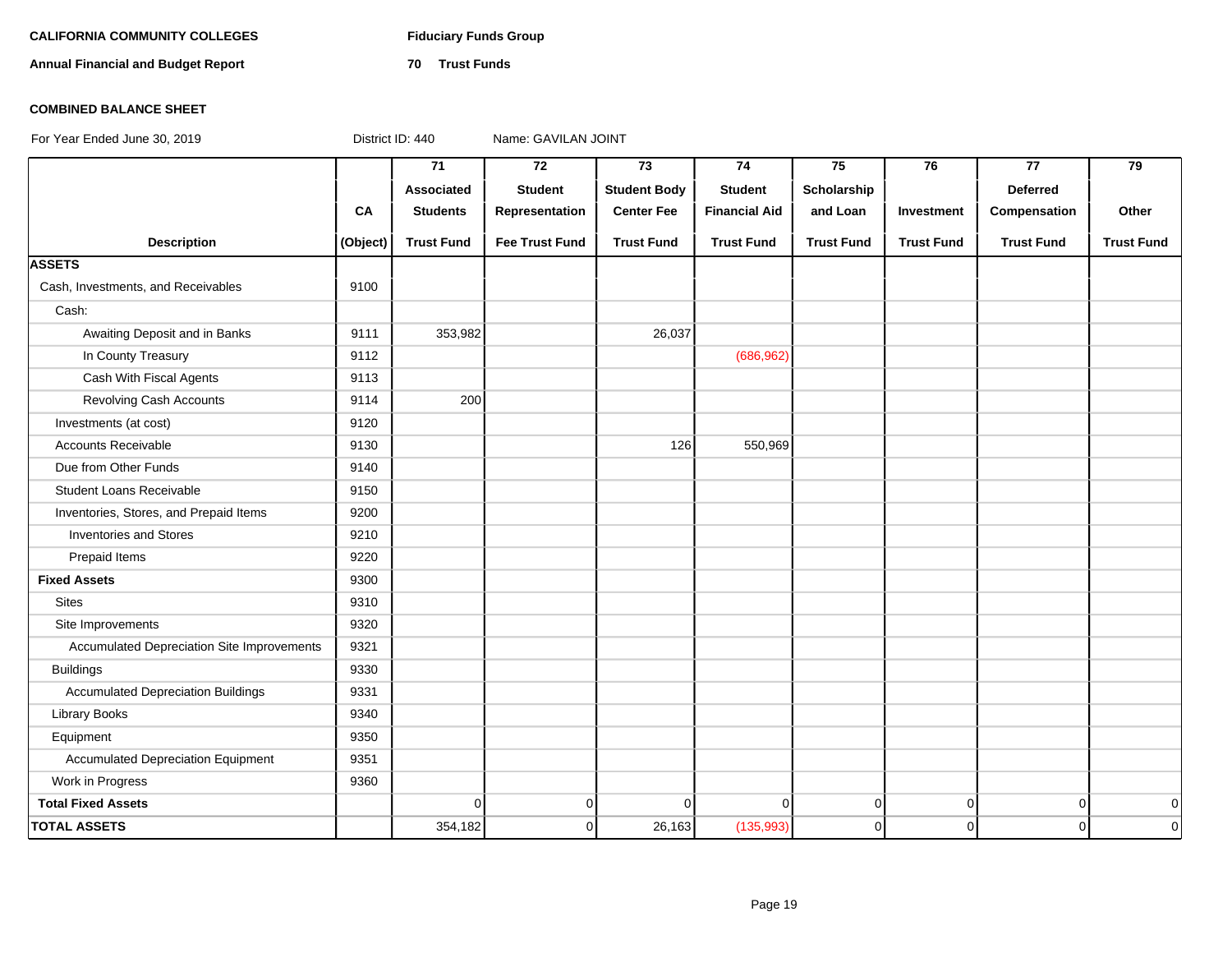### **CALIFORNIA COMMUNITY COLLEGES Fiduciary Funds Group**

**Annual Financial and Budget Report 70 Trust Funds**

### **COMBINED BALANCE SHEET**

|                                                       |          | 71                | 72                    | 73                  | 74                   | 75                | 76                | 77                | 79                |
|-------------------------------------------------------|----------|-------------------|-----------------------|---------------------|----------------------|-------------------|-------------------|-------------------|-------------------|
|                                                       |          | Associated        | <b>Student</b>        | <b>Student Body</b> | <b>Student</b>       | Scholarship       |                   | <b>Deferred</b>   |                   |
|                                                       | CA       | <b>Students</b>   | Representation        | <b>Center Fee</b>   | <b>Financial Aid</b> | and Loan          | Investment        | Compensation      | Other             |
| <b>Description</b>                                    | (Object) | <b>Trust Fund</b> | <b>Fee Trust Fund</b> | <b>Trust Fund</b>   | <b>Trust Fund</b>    | <b>Trust Fund</b> | <b>Trust Fund</b> | <b>Trust Fund</b> | <b>Trust Fund</b> |
| <b>LIABILITIES</b>                                    |          |                   |                       |                     |                      |                   |                   |                   |                   |
| <b>Current Liabilities and Deferred Revenue</b>       | 9500     |                   |                       |                     |                      |                   |                   |                   |                   |
| <b>Accounts Payable</b>                               | 9510     | 76                |                       | 950                 |                      |                   |                   |                   |                   |
| Accrued Salaries and Wages Payable                    | 9520     |                   |                       |                     |                      |                   |                   |                   |                   |
| Compensated Absences Payable Current                  | 9530     |                   |                       |                     |                      |                   |                   |                   |                   |
| Due to Other Funds                                    | 9540     |                   |                       |                     |                      |                   |                   |                   |                   |
| <b>Temporary Loans</b>                                | 9550     |                   |                       |                     |                      |                   |                   |                   |                   |
| Current Portion of Long-Term Debt                     | 9560     |                   |                       |                     |                      |                   |                   |                   |                   |
| <b>Deferred Revenues</b>                              | 9570     |                   |                       |                     | (147, 566)           |                   |                   |                   |                   |
| <b>Total Current Liabilities and Deferred Revenue</b> |          | 76                | $\Omega$              | 950                 | (147, 566)           | $\overline{0}$    | $\Omega$          | $\Omega$          | $\Omega$          |
| Long-Term Liabilities                                 | 9600     |                   |                       |                     |                      |                   |                   |                   |                   |
| <b>Bonds Payable</b>                                  | 9610     |                   |                       |                     |                      |                   |                   |                   |                   |
| Revenue Bonds Payable                                 | 9620     |                   |                       |                     |                      |                   |                   |                   |                   |
| Certificates of Participation                         | 9630     |                   |                       |                     |                      |                   |                   |                   |                   |
| Lease Purchase of Capital Lease                       | 9640     |                   |                       |                     |                      |                   |                   |                   |                   |
| Compensated Absences Long Term                        | 9650     |                   |                       |                     |                      |                   |                   |                   |                   |
| Post-Employment Benefits Long Term                    | 9660     |                   |                       |                     |                      |                   |                   |                   |                   |
| Other Long-Term Liabilities                           | 9670     |                   |                       |                     |                      |                   |                   |                   |                   |
| <b>Total Long-Term Liabilities</b>                    |          | $\overline{0}$    | $\overline{0}$        | $\Omega$            | $\Omega$             | $\overline{0}$    | $\overline{0}$    | $\overline{0}$    | $\overline{0}$    |
| <b>TOTAL LIABILITIES</b>                              | 968      | 76                | $\Omega$              | 950                 | (147, 566)           | $\overline{0}$    | $\Omega$          | $\Omega$          | $\overline{0}$    |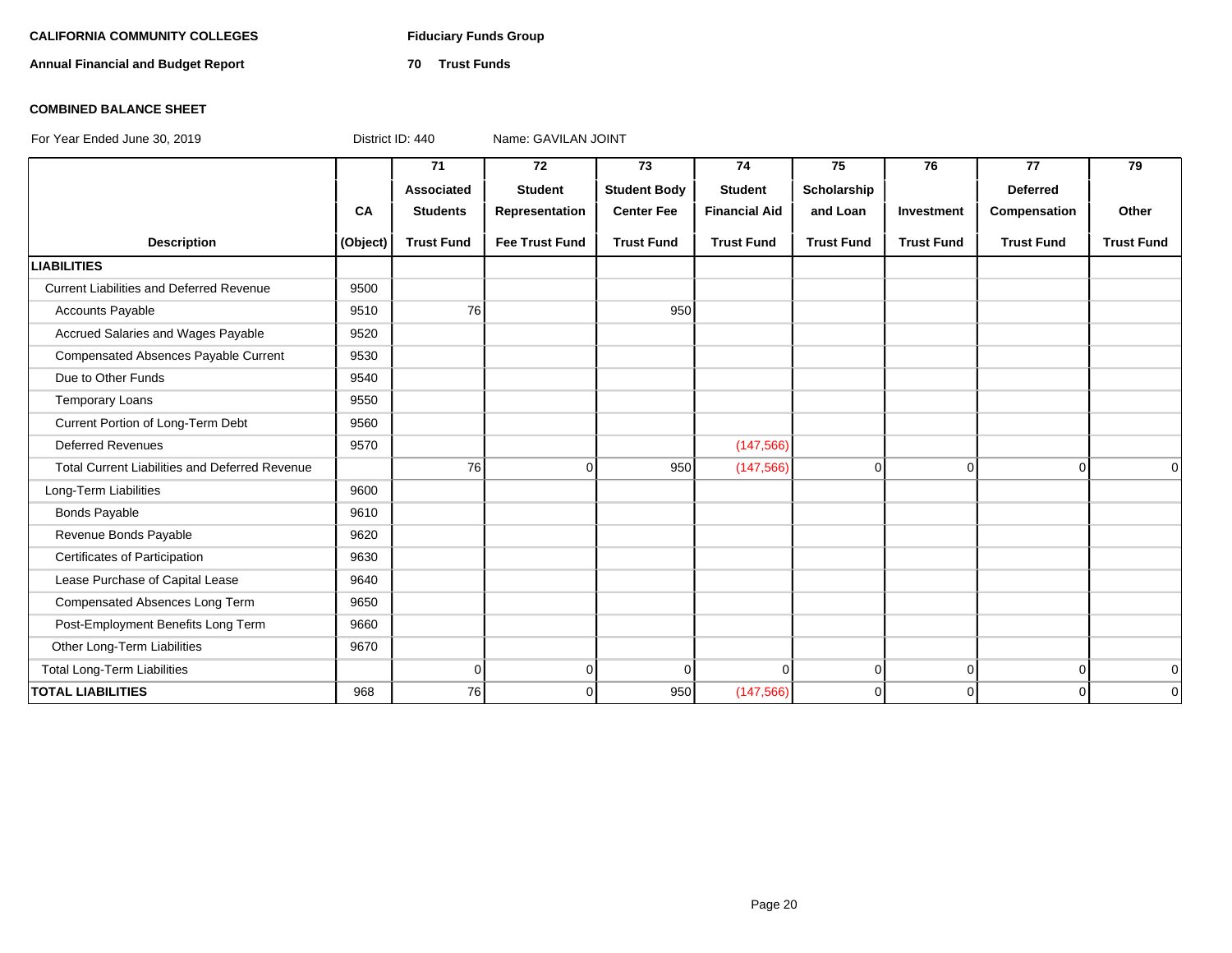### **CALIFORNIA COMMUNITY COLLEGES Fiduciary Funds Group**

**Annual Financial and Budget Report 70 Trust Funds**

### **COMBINED BALANCE SHEET**

|                                                 |           | 71                | 72                    | 73                  | 74                   | 75                | 76                | 77                | 79                |
|-------------------------------------------------|-----------|-------------------|-----------------------|---------------------|----------------------|-------------------|-------------------|-------------------|-------------------|
|                                                 |           | Associated        | <b>Student</b>        | <b>Student Body</b> | <b>Student</b>       | Scholarship       |                   | <b>Deferred</b>   |                   |
|                                                 | <b>CA</b> | <b>Students</b>   | Representation        | <b>Center Fee</b>   | <b>Financial Aid</b> | and Loan          | Investment        | Compensation      | Other             |
| <b>Description</b>                              | (Object)  | <b>Trust Fund</b> | <b>Fee Trust Fund</b> | <b>Trust Fund</b>   | <b>Trust Fund</b>    | <b>Trust Fund</b> | <b>Trust Fund</b> | <b>Trust Fund</b> | <b>Trust Fund</b> |
| <b>FUND EQUITY</b>                              |           |                   |                       |                     |                      |                   |                   |                   |                   |
| Fund Balance Reserved                           | 9710      |                   |                       |                     |                      |                   |                   |                   |                   |
| NonCash Assets                                  | 9711      |                   |                       |                     |                      |                   |                   |                   |                   |
| Amounts Restricted by Law for Specific Purposes | 9712      |                   |                       |                     |                      |                   |                   |                   |                   |
| Reserve for Encumbrances Credit                 | 9713      |                   |                       |                     |                      |                   |                   |                   |                   |
| Reserve for Encumbrances Debit                  | 9714      |                   |                       |                     |                      |                   |                   |                   |                   |
| <b>Reserve for Debt Services</b>                | 9715      |                   |                       |                     |                      |                   |                   |                   |                   |
| Assigned/Committed                              | 9754      |                   |                       |                     |                      |                   |                   |                   |                   |
| Unassigned                                      | 9790      | 354,105           |                       | 25,212              |                      |                   |                   |                   |                   |
| <b>Total Reserved Fund Balance</b>              |           | 354,105           | $\mathbf 0$           | 25,212              | 0                    | 0                 | $\overline{0}$    | $\overline{0}$    | $\mathbf 0$       |
| Fund Balance (GASB 54)                          | 9750      |                   |                       |                     |                      |                   |                   |                   |                   |
| Nonspendable Fund Balance                       | 9751      |                   |                       |                     |                      |                   |                   |                   |                   |
| <b>Restricted Fund Balance</b>                  | 9752      |                   |                       |                     |                      |                   |                   |                   |                   |
| <b>Committed Fund Balance</b>                   | 9753      |                   |                       |                     |                      |                   |                   |                   |                   |
| Assigned Fund Balance                           | 9754      |                   |                       |                     |                      |                   |                   |                   |                   |
| <b>Total Designated Fund Balance</b>            |           | $\mathbf 0$       | 0                     | $\Omega$            | $\Omega$             | $\Omega$          | $\overline{0}$    | $\Omega$          | $\Omega$          |
| Uncommitted(Unrestricted) Fund Balance          | 9790      |                   |                       |                     | 11,574               |                   |                   |                   |                   |
| <b>Other Equity</b>                             | 9800      |                   |                       |                     |                      |                   |                   |                   |                   |
| <b>Contributed Capital</b>                      | 9810      |                   |                       |                     |                      |                   |                   |                   |                   |
| <b>Retained Earnings</b>                        | 9850      |                   |                       |                     |                      |                   |                   |                   |                   |
| Investment in General Fixed Assets              | 9890      |                   |                       |                     |                      |                   |                   |                   |                   |
| <b>TOTAL FUND EQUITY</b>                        |           | 354,105           | $\overline{0}$        | 25,212              | 11,574               | 0                 | $\overline{0}$    | $\Omega$          | $\mathbf 0$       |
| <b>TOTAL LIABILITIES AND FUND EQUITY</b>        |           | 354,181           | 0                     | 26,162              | (135, 992)           | $\Omega$          | 0                 | $\Omega$          | $\mathbf 0$       |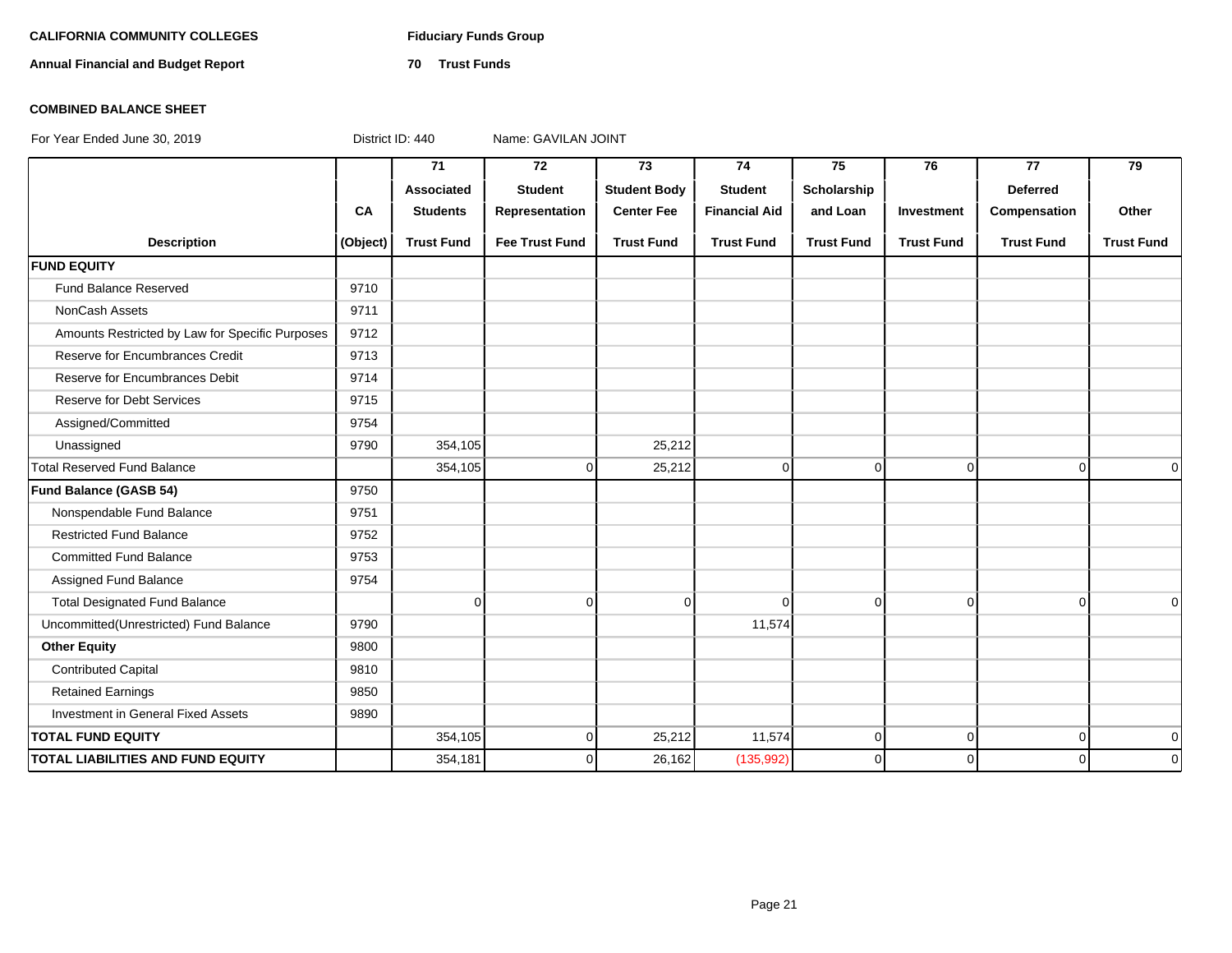### **Annual Financial and Budget Report**

### **SUPPLEMENTAL DATA**

For Actual Year: 2018-2019 District ID: 440 Name: GAVILAN JOINT

**Fund S11 Fund S12 Fund S10 Total Object Unrestricted Restricted General Fund Description Code Actual Actual Actual Federal Revenues** 8100 Forest Revenues and the set of the set of the set of the set of the set of the set of the set of the set of the set of the set of the set of the set of the set of the set of the set of the set of the set of the set of the Higher Education Act 2,070,957 2,070,957 2,070,957 Workforce Investment Act 230,950 230,950 230,950 230,950 230,950 230,950 230,950 230,950 230,950 230,950 230,950 230,950 230,950 230,950 230,950 230,950 230,950 230,950 230,950 230,950 230,950 230,950 230,950 230,950 230,9 Temporary Assistance for Needy Families (TANF) 8140 50,395 50,395 50,395 Student Financial Aid 2.834 2.834 Veterans Education 27,643 27,643 27,643 Vocational and Technical Education Act (VATEA) 174,208 18170 18170 174,208 174,208 174,208 Other Federal Revenues 8190 359,098 359,098 359,098 359,098 **Total Federal Revnues** 2,916,085 2,916,085 2,916,085 2,916,085 2,916,085 2,916,085 2,916,085 2,916,085 2,916,085 2,916,085 2,916,085 2,916,085 2,916,085 2,916,085 2,916,085 2,916,085 2,916,085 2,916,085 2,916,085 2,916,08 **State Revenues** 8600 General Apportionments and the set of the set of the set of the set of the set of the set of the set of the set o Apprenticeship Apportionment and the set of the set of the set of the set of the set of the set of the set of the set of the set of the set of the set of the set of the set of the set of the set of the set of the set of th State General Apportionment 1990 1991 1991 1991 1991 1992 1994 1994 1995 1996 1997 1998 1999 1999 1999 1999 19 Other General Apportionment 8613 0 General Categorical Programs 8620 Child Development 8621 0 Extended Opportunity Programs and Services(EOPS) 8622 671,167 671,167 671,167 671,167 Disabled Students Programs and Services(DSPS) 8623 8623 731,382 731,382 731,382 Temporary Assistance for Needy Families (TANF) 8624 | 8624 | CONSERVERTED ASSISTANCE OF THE OCCUPATION OF THE O California Work Opportunity and Responsibility to Kids (CalWORKs) 8625 379,930 379,930 379,930 Telecommunications and Technology Infrasturcture Program (TTIP) 8626 31,522 31,522 31,522 Other General Categorical Programs **8627** 8627 **8627** 4,443,605 4,443,605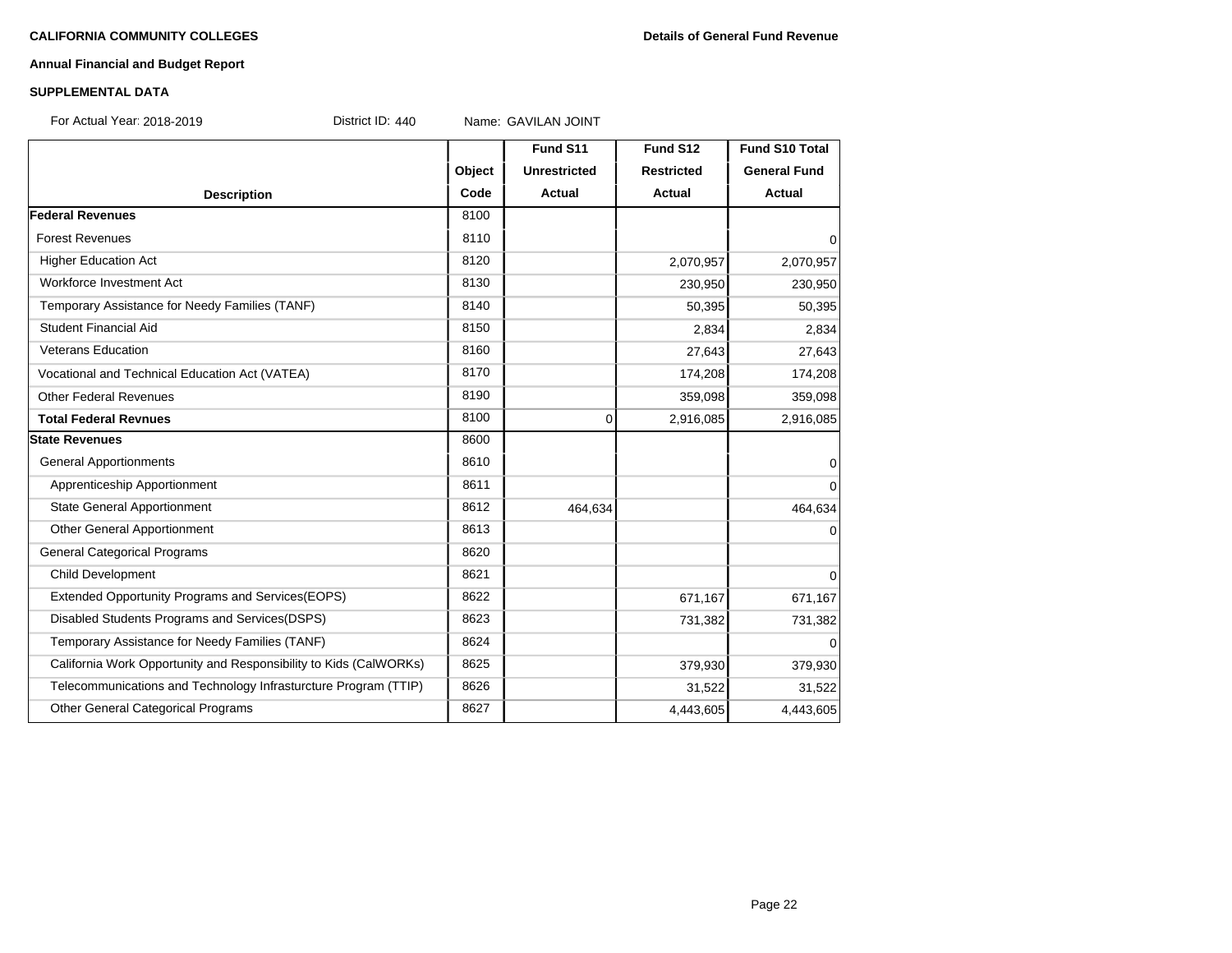### **CALIFORNIA COMMUNITY COLLEGES Details of General Fund Revenue**

### **Annual Financial and Budget Report**

| <b>SUPPLEMENTAL DATA</b>                 |                  |                     |                   |                     |  |
|------------------------------------------|------------------|---------------------|-------------------|---------------------|--|
| For Actual Year: 2018-2019               | District ID: 440 | Name: GAVILAN JOINT |                   |                     |  |
|                                          |                  | Fund S11            | Fund S12          | Fund S10 Total      |  |
|                                          | Object           | <b>Unrestricted</b> | <b>Restricted</b> | <b>General Fund</b> |  |
| <b>Description</b>                       | Code             | Actual              | Actual            | <b>Actual</b>       |  |
| <b>EPA Proceeds</b>                      | 8630             | 1,889,169           |                   | 1,889,169           |  |
| Reimburseable Categorical Programs       | 8650             |                     |                   |                     |  |
| Instructional Inprovement Grant          | 8651             |                     | 128,347           | 128,347             |  |
| Other Reimburseable Categorical Programs | 8652             |                     | 480,536           | 480,536             |  |
| <b>State Tax Subventions</b>             | 8670             |                     |                   |                     |  |
| Homeowners' Property Tax Refief          | 8671             | 96,353              |                   | 96,353              |  |
| <b>Timber Yield Tax</b>                  | 8672             | 516                 |                   | 516                 |  |
| <b>Other State Tax Subventions</b>       | 8673             |                     |                   | $\Omega$            |  |
| <b>State Non-Tax Revenues</b>            | 8680             |                     |                   |                     |  |
| <b>State Lottery Proceeds</b>            | 8681             | 663,105             | 284,561           | 947,666             |  |
| <b>State Mandated Costs</b>              | 8685             | 152,894             |                   | 152,894             |  |
| <b>Other State Non-Tax Revnues</b>       | 8686             |                     |                   | 0                   |  |
| <b>Other State Revenues</b>              | 8690             | 13,185              | 4,816,339         | 4,829,524           |  |
| <b>Total State Revenues</b>              | 8600             | 3,279,856           | 11,967,389        | 15,247,245          |  |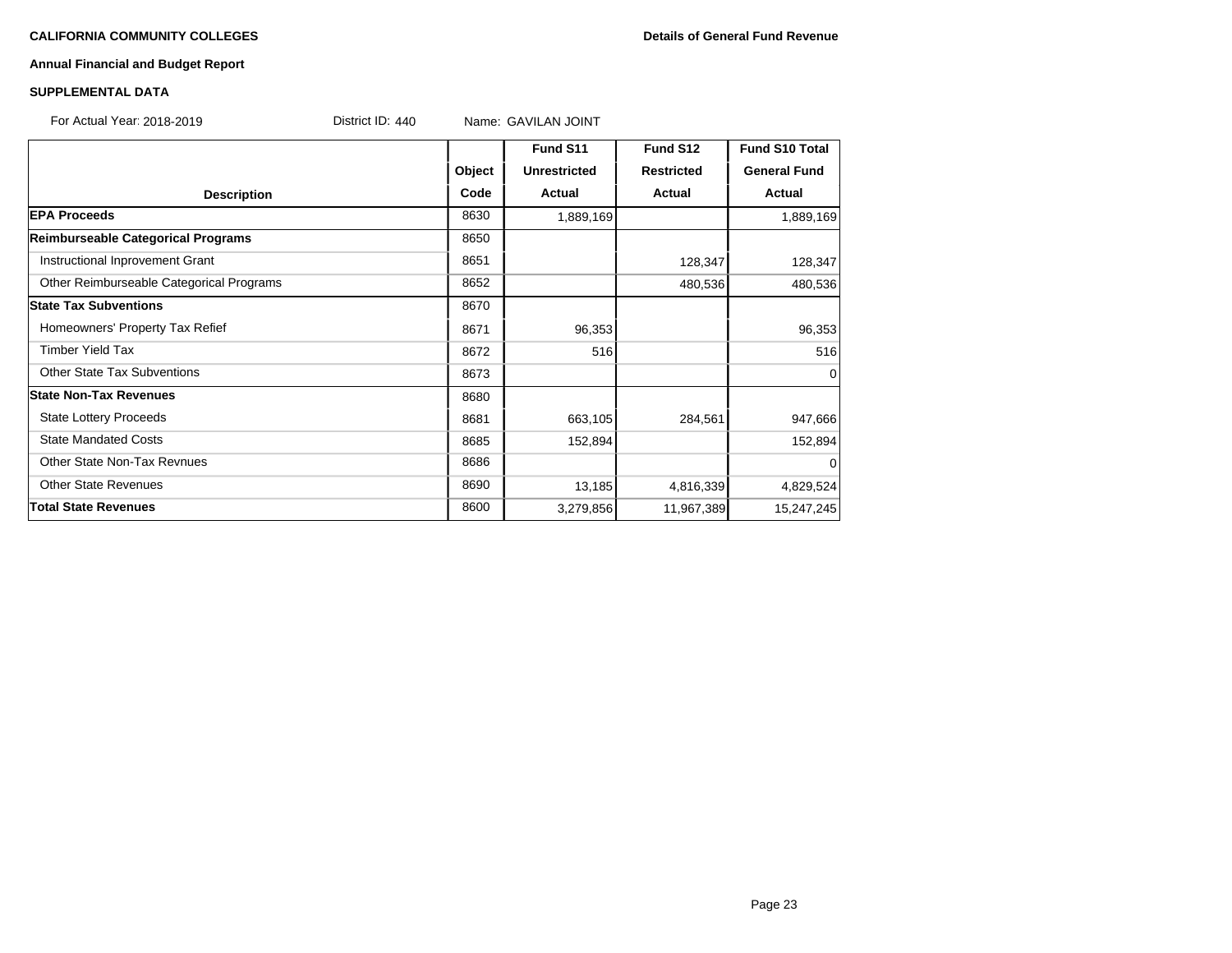### **CALIFORNIA COMMUNITY COLLEGES Details of General Fund Revenue**

### **Annual Financial and Budget Report**

### **SUPPLEMENTAL DATA**

For Actual Year: 2018-2019 District ID: 440 Name: GAVILAN JOINT

|                                                     |        | Fund S11            | Fund S12          | Fund S10 Total      |
|-----------------------------------------------------|--------|---------------------|-------------------|---------------------|
|                                                     | Object | <b>Unrestricted</b> | <b>Restricted</b> | <b>General Fund</b> |
| <b>Description</b>                                  | Code   | <b>Actual</b>       | Actual            | <b>Actual</b>       |
| <b>Local Revenues</b>                               | 8800   |                     |                   |                     |
| <b>Property Taxes</b>                               | 8810   |                     |                   |                     |
| Tax Allocation, Secured Roll                        | 8811   | 17,407,678          |                   | 17,407,678          |
| Tax Allocation, Supplemental Roll                   | 8812   | 716,597             |                   | 716,597             |
| Tax Allocation, Unsecured Roll                      | 8813   | 1,203,870           |                   | 1,203,870           |
| <b>Prior Years Taxes</b>                            | 8816   | 27,647              |                   | 27,647              |
| Education Revenues Augmentation Fund (ERAF)         | 8817   | 7,315,878           |                   | 7,315,878           |
| Redevelopment Agency Funds - Pass Through           | 8818   | 1,064,438           |                   | 1,064,438           |
| Redevelopment Agency Funds - Residual               | 8819   | 1,250,451           |                   | 1,250,451           |
| Redevelopment Agency Funds - Asset Liquidation      | 8819.1 |                     |                   |                     |
| Contributions, Gifts, Grants, and Endowments        | 8820   |                     | 95,772            | 95,772              |
| <b>Contract Services</b>                            | 8830   |                     |                   |                     |
| <b>Contract Instructional Services</b>              | 8831   |                     | 181,873           | 181,873             |
| <b>Other Contranct Services</b>                     | 8832   |                     |                   | $\mathbf 0$         |
| Sales and Commissions                               | 8840   | 35,834              | 21,128            | 56,962              |
| <b>Rentals and Leases</b>                           | 8850   | 164,727             |                   | 164,727             |
| Interest and Investment Income                      | 8860   | 51,361              |                   | 51,361              |
| <b>Student Fees and Charges</b>                     | 8870   |                     |                   |                     |
| <b>Community Services Classes</b>                   | 8872   | 3,582               | 271,868           | 275,450             |
| Dormitory                                           | 8873   |                     |                   | $\Omega$            |
| Enrollment                                          | 8874   | 1,993,546           |                   | 1,993,546           |
| Contra Revenue Account                              | 8874.1 |                     |                   | $\Omega$            |
| Field Trips and Use of Nondistrict Facilities       | 8875   |                     |                   | $\overline{0}$      |
| <b>Health Services</b>                              | 8876   |                     | 131,094           | 131,094             |
| Instructional Materials Fees and Sales of Materials | 8877   | 77,997              |                   | 77,997              |
| Insurance                                           | 8878   |                     |                   | $\Omega$            |
| <b>Student Records</b>                              | 8879   | 22,310              |                   | 22,310              |
| <b>Nonresident Tuition</b>                          | 8880   | 292,757             |                   | 292,757             |
| Parking Services and Public Transportation          | 8881   |                     | 448,851           | 448,851             |
| Other Student Fees and Charges                      | 8885   | 100                 |                   | 100                 |
| <b>Other Local Revenues</b>                         | 8890   | (4, 897)            | 17,157            | 12,260              |
| <b>Total Local Revenues</b>                         | 8800   | 31,623,876          | 1,167,743         | 32,791,619          |
| <b>Total Revenues</b>                               |        | 34,903,732          | 16,051,217        | 50,954,949          |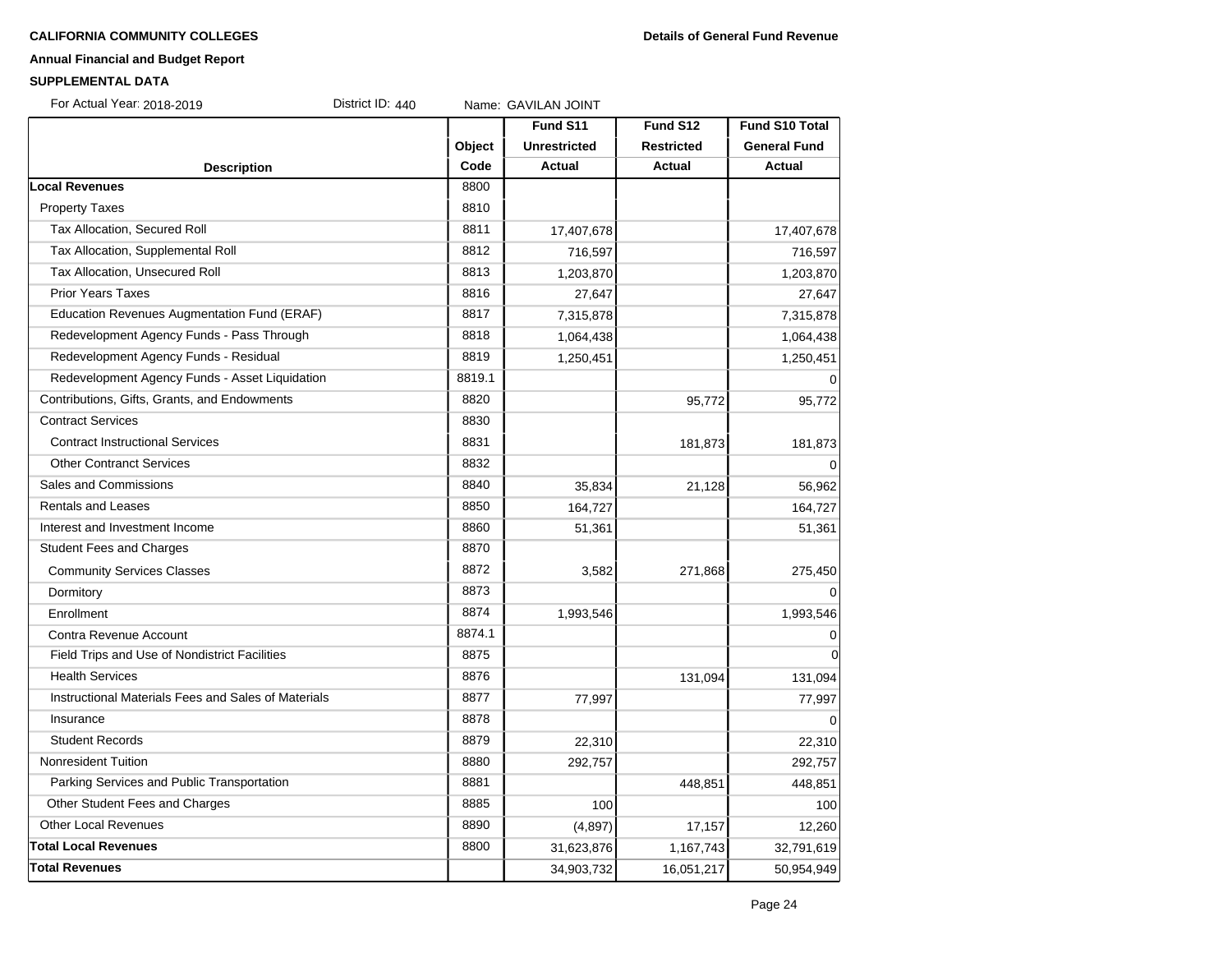### **CALIFORNIA COMMUNITY COLLEGES Details of General Fund Revenue**

### **Annual Financial and Budget Report**

### **SUPPLEMENTAL DATA**

| For Actual Year: 2018-2019                        | District ID: $440$ | Name: GAVILAN JOINT |              |                   |                       |
|---------------------------------------------------|--------------------|---------------------|--------------|-------------------|-----------------------|
|                                                   |                    |                     | Fund S11     | Fund S12          | <b>Fund S10 Total</b> |
|                                                   |                    | Object              | Unrestricted | <b>Restricted</b> | <b>General Fund</b>   |
| <b>Description</b>                                |                    | Code                | Actual       | Actual            | Actual                |
| <b>Other Financing Sources</b>                    |                    | 8900                |              |                   |                       |
| Proceeds of General Fixed Assets                  |                    | 8910                |              |                   | 0                     |
| Proceeds of Long-Term Debt                        |                    | 8940                |              |                   | $\Omega$              |
| Incoming Transfers -- (8970/8981/8982/8983)       |                    | 898#                |              | 2,390,295         | 2,390,295             |
| <b>Total Other Financing Sources</b>              |                    | 8900                |              | 2,390,295         | 2,390,295             |
| <b>Total Revenues and Other Financing Sources</b> |                    |                     | 34,903,732   | 18,441,512        | 53,345,244            |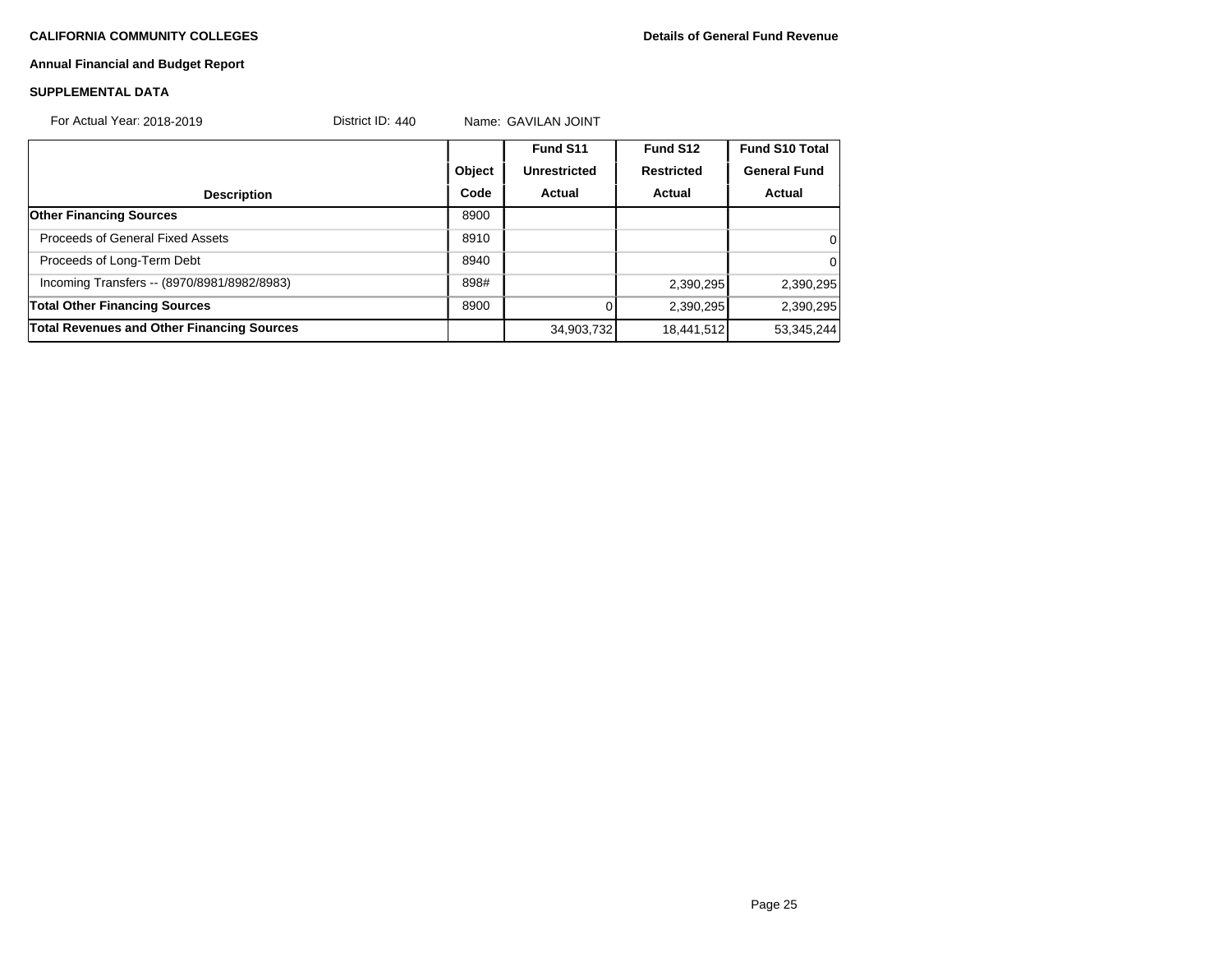**Expend by Instructional Activity**

### **Annual Financial and Budget Report**

# **S10 General Fund - Combined** (Total Unrestricted and Restricted)

### **SUPPLEMENTAL DATA**

For Actual Year: 2018-2019 Budget Year: 2019-2020 District ID: 440 Name: GAVILAN JOINT

|                                                                                                                   |                 | <b>Salaries and Benefits</b> |                      | Operating       | Capital   | Other     | <b>Total</b>   |
|-------------------------------------------------------------------------------------------------------------------|-----------------|------------------------------|----------------------|-----------------|-----------|-----------|----------------|
|                                                                                                                   | <b>Activity</b> |                              | <b>Non</b>           | <b>Expenses</b> | Outlay    | Outgo     |                |
| <b>Activity Classification</b>                                                                                    | Code            | <b>Instructional</b>         | <b>Instructional</b> | $(4000 - 5000)$ | (6000)    | (7000)    |                |
| Agriculture and Natual Resources                                                                                  | 0100            |                              |                      |                 |           |           | $\Omega$       |
| Architecture and Environmental Design                                                                             | 0200            |                              |                      |                 |           |           | $\overline{0}$ |
| Environmental Sciences and Technologies                                                                           | 0300            | 5,068                        |                      | 2,666           |           |           | 7,734          |
| <b>Biological Sciences</b>                                                                                        | 0400            | 589,847                      |                      | 31,666          |           |           | 621,513        |
| Business and Management                                                                                           | 0500            | 397,040                      | 27,974               | 13,346          |           |           | 438,360        |
| lCommunications                                                                                                   | 0600            | 79,460                       |                      | 2,493           | 5,036     |           | 86,989         |
| Computer and Information Science                                                                                  | 0700            | 729,987                      | 43,947               | 11,578          | 5,931     |           | 791,443        |
| Education                                                                                                         | 0800            | 2,426,658                    | 736,072              | 249,550         | 7,999     |           | 3,420,279      |
| Engineering and Related Industrial Technology                                                                     | 0900            | 460,555                      | 16,833               | 21,098          | 20,325    |           | 518,811        |
| Fine and Applied Arts                                                                                             | 1000            | 918,106                      | 152,453              | 31,826          | 12,218    |           | 1,114,603      |
| Foreign language                                                                                                  | 1100            | 467,411                      | 1,747                | 1,415           |           |           | 470,573        |
| Health                                                                                                            | 1200            | 875,268                      | 227,114              | 105,867         | 80,961    |           | 1,289,210      |
| <b>Consumer Education And Home Economics</b>                                                                      | 1300            | 395,507                      | 1,831                | 949             |           |           | 398,287        |
| Law                                                                                                               | 1400            |                              |                      |                 |           |           | $\Omega$       |
| Humanities(Letters)                                                                                               | 1500            | 1,439,761                    | 83,482               | 9,567           |           |           | 1,532,810      |
| Library Science                                                                                                   | 1600            |                              |                      |                 |           |           | $\Omega$       |
| Mathematics                                                                                                       | 1700            | 1,024,510                    | 285,407              | 14,761          |           |           | 1,324,678      |
| Military Studies                                                                                                  | 1800            |                              |                      |                 |           |           | $\Omega$       |
| <b>Physical Sciences</b>                                                                                          | 1900            | 530,511                      | 75,669               | 4,719           |           |           | 610,899        |
| Psychology                                                                                                        | 2000            | 166,840                      |                      |                 |           |           | 166,840        |
| Public Affairs and Services                                                                                       | 2100            | 2,076,260                    | 34,155               | 110,688         | 176,248   |           | 2,397,351      |
| Social Sciences                                                                                                   | 2200            | 1,323,539                    | 13,569               | 508             | 145       |           | 1,337,761      |
| Commercial Services                                                                                               | 3000            | 371,782                      | 41,286               | 72,804          | 1,730     |           | 487,602        |
| Interdisciplinary Studies                                                                                         | 4900            | 2,357,592                    | 53,165               | 19,997          | 5,988     |           | 2,436,742      |
| Instruc Staff-Retirees' Bnfts & Retire Incents                                                                    | 5900            | 2,784                        | 416,290              |                 |           |           | 419,074        |
| Sub-Total Instructional Activites                                                                                 |                 | 16,638,486                   | 2,210,994            | 705,498         | 316,581   |           | 19,871,559     |
| Total Expenditures for GF Activities*                                                                             |                 | 19,223,823                   | 23,492,774           | 7,392,740       | 1,150,757 | 4,401,316 | 55,661,410     |
| *Total Expenditures for GF Activities above is the grand total of Instructional and Non-Instructional activities. |                 |                              |                      |                 |           |           |                |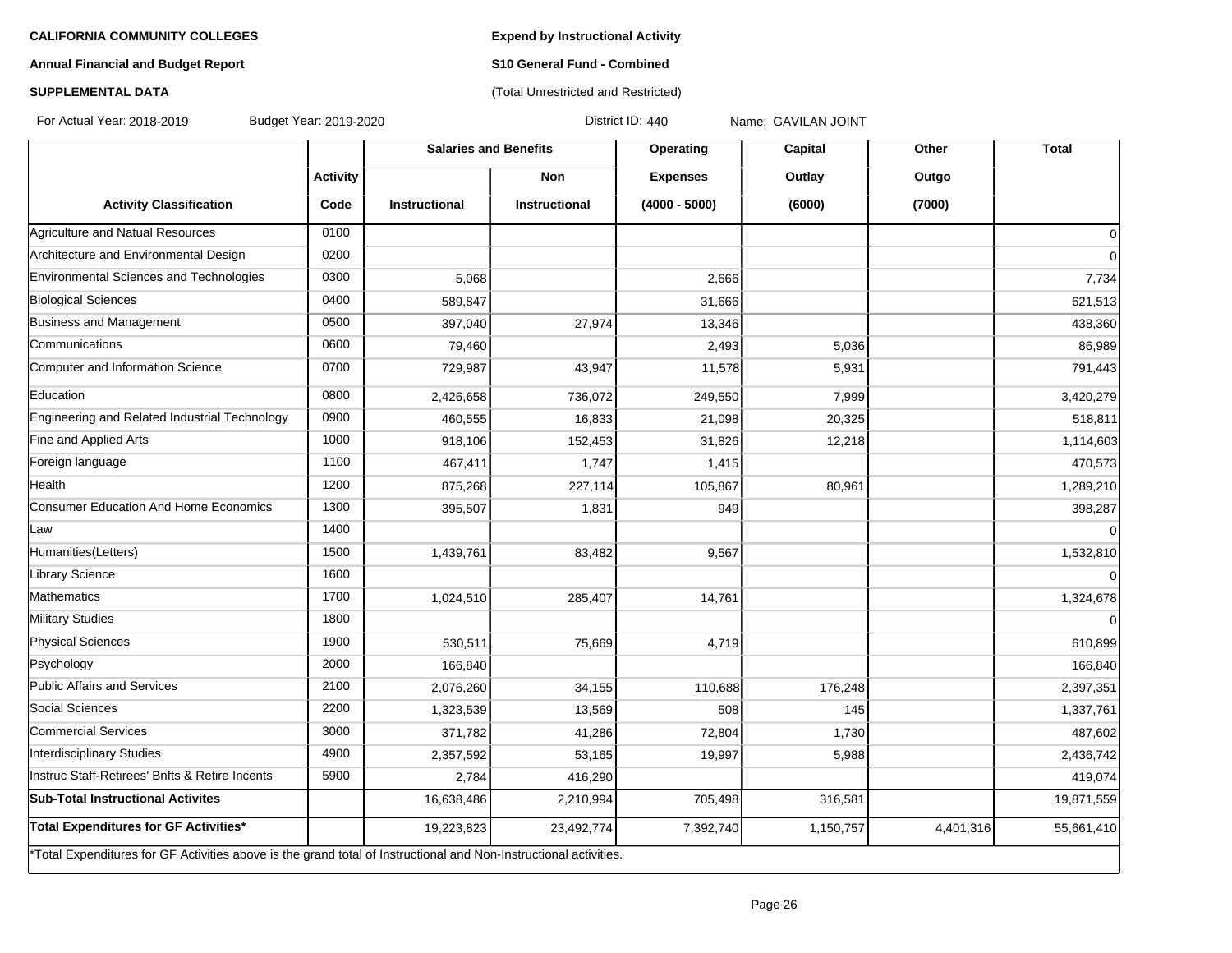### **Annual Financial and Budget Report S10 General Fund - Combined**

### **SUPPLEMENTAL DATA CONSUMPTER ACCOUNT ACCOUNT ACCOUNT ACCOUNT ACCOUNT ACCOUNT ACCOUNT ACCOUNT ACCOUNT ACCOUNT ACCOUNT ACCOUNT ACCOUNT ACCOUNT ACCOUNT ACCOUNT ACCOUNT ACCOUNT ACCOUNT ACCOUNT ACCOUNT ACCOUNT ACCOUNT ACCOUN**

For Actual Year: 2018-2019 Budget Year: 2019-2020 District ID: 440 Name: GAVILAN JOINT

|                                                 |                 | <b>Salaries and Benefits</b> |               | Operating       | Capital | Other          | <b>Total</b>   |
|-------------------------------------------------|-----------------|------------------------------|---------------|-----------------|---------|----------------|----------------|
|                                                 | <b>Activity</b> |                              | <b>Non</b>    | <b>Expenses</b> | Outlay  | Outgo          |                |
| <b>Activity Classification</b>                  | Code            | Instructional                | Instructional | $(4000 - 5000)$ | (6000)  | (7000)         |                |
| Instructional Administration and Governance     | 6000            |                              |               |                 |         |                |                |
| Academic Administration                         | 6010            | 1,738,114                    | 3,272,646     | 448,570         | 77,593  |                | 5,536,923      |
| Course and Curriculum Development               | 6020            |                              | 331,398       | 428             |         |                | 331,826        |
| Academic / Faculty Senate                       | 6030            |                              | 134,903       | 6,528           |         |                | 141,431        |
| Other Instructional Administration & Governance | 6090            |                              |               |                 |         |                | $\mathbf 0$    |
| Total Instructional Admin. & Governance         |                 | 1,738,114                    | 3,738,947     | 455,526         | 77,593  | $\overline{0}$ | 6,010,180      |
| Instructional Support Services                  | 6100            |                              |               |                 |         |                |                |
| Learning Center                                 | 6110            | 219,348                      | 113,245       | 1,599           |         |                | 334,192        |
| Library                                         | 6120            |                              | 771,932       | 3,962           | 32,493  |                | 808,387        |
| Media                                           | 6130            |                              | 207,454       | 3,589           | 21,447  |                | 232,490        |
| Museums and Gallaries                           | 6140            |                              |               | 1,444           |         |                | 1,444          |
| Academic Information Systems and Technology     | 6150            |                              |               |                 |         |                | $\Omega$       |
| Other Instructional Support Services            | 6190            | 8,746                        | 336,621       | 461,279         |         |                | 806,646        |
| <b>Total Instructional Support Services</b>     |                 | 228,094                      | 1,429,252     | 471,873         | 53,940  | $\overline{0}$ | 2,183,159      |
| Admissions and Records                          | 6200            |                              | 653,185       | 6,603           |         |                | 659,788        |
| Student Counseling and Guidance                 | 6300            |                              |               |                 |         |                |                |
| Counseling and Guidance                         | 6310            |                              | 915,603       | 5,966           | 2,881   |                | 924,450        |
| Matriculation and Student Assessment            | 6320            | 67,508                       | 1,722,581     | 120,217         | 1,919   |                | 1,912,225      |
| Transfer Programs                               | 6330            |                              |               | 466             |         |                | 466            |
| Career Guidance                                 | 6340            |                              |               |                 |         |                | $\mathbf 0$    |
| Other Student Counseling and Guidance           | 6390            |                              |               |                 |         |                | $\overline{0}$ |
| <b>Total Student Couseling and Guidance</b>     |                 | 67,508                       | 2,638,184     | 126,649         | 4,800   | 0              | 2,837,141      |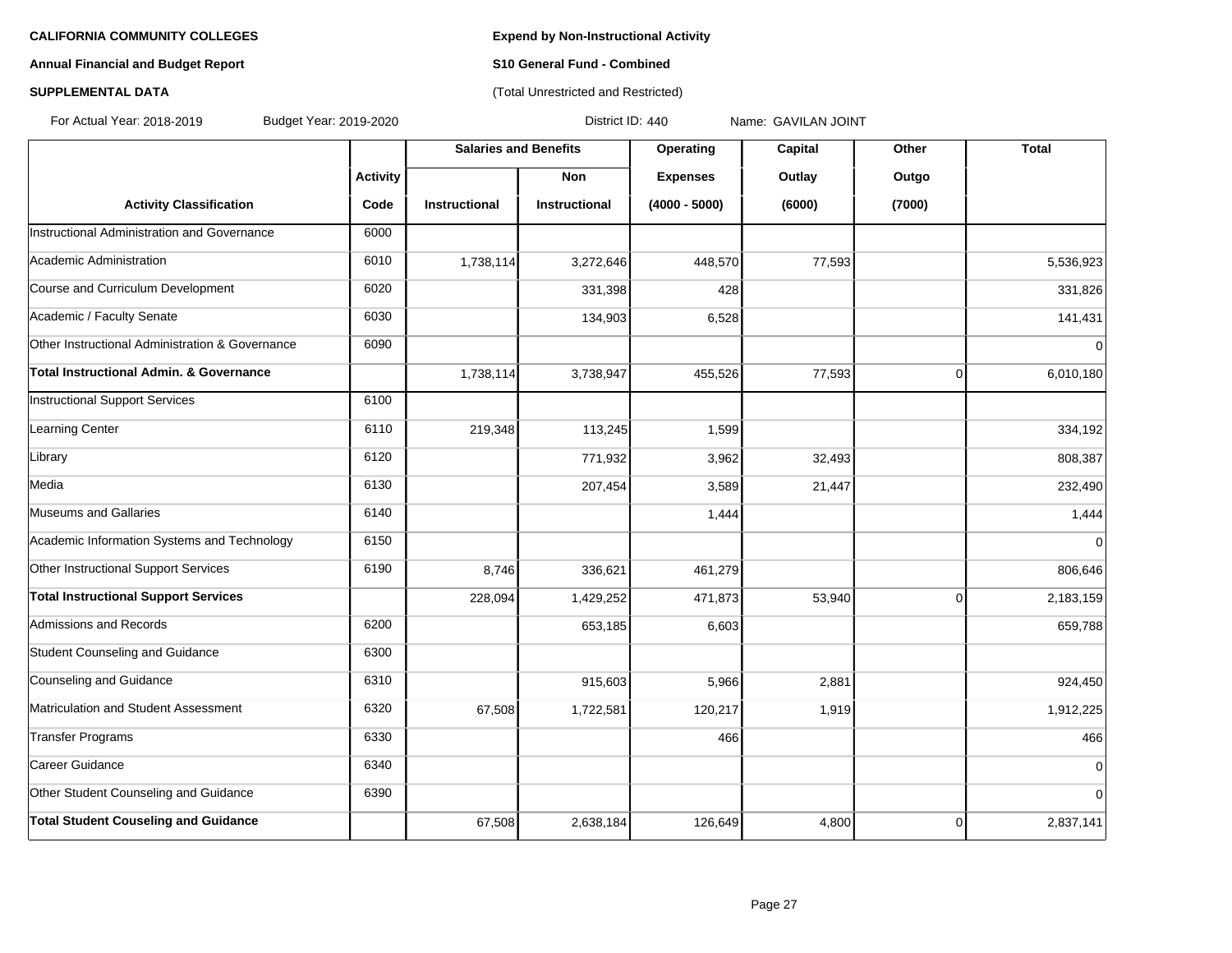### **Annual Financial and Budget Report S10 General Fund - Combined**

### **SUPPLEMENTAL DATA CONSERVATION CONSERVATION** (Total Unrestricted and Restricted)

For Actual Year: 2018-2019 Budget Year: 2019-2020 District ID: 440 Name: GAVILAN JOINT

|                                                   |                 | <b>Salaries and Benefits</b> |                      | Operating<br>Capital | Other  | <b>Total</b> |                |
|---------------------------------------------------|-----------------|------------------------------|----------------------|----------------------|--------|--------------|----------------|
|                                                   | <b>Activity</b> |                              | <b>Non</b>           | <b>Expenses</b>      | Outlay | Outgo        |                |
| <b>Activity Classification</b>                    | Code            | <b>Instructional</b>         | <b>Instructional</b> | $(4000 - 5000)$      | (6000) | (7000)       |                |
| Other Student Services                            | 6400            |                              |                      |                      |        |              |                |
| Cal Work Opportunity and Responsibility to Kids * | 6410            | 20,049                       | 339,484              | 41,976               | 1,854  | 167,010      | 570,373        |
| Disabled Student Programs and Services (DSPS)     | 6420            |                              | 891,728              | 218,184              | 4,301  |              | 1,114,213      |
| Extended Opportunity Programs and Services (EOPS) | 6430            |                              | 682,069              | 39,607               | 12,328 | 286,424      | 1,020,428      |
| <b>Health Services</b>                            | 6440            | 37,521                       | 204,623              | 133,293              | 468    |              | 375,905        |
| Student Personnel Administration                  | 6450            |                              |                      |                      |        |              | $\Omega$       |
| Financial Aid Administration                      | 6460            |                              | 864,822              | 105,921              | 10,104 |              | 980,847        |
| <b>Job Placement Services</b>                     | 6470            |                              |                      |                      |        |              | $\mathbf 0$    |
| Veterans Services                                 | 6480            |                              |                      |                      |        |              | $\mathbf 0$    |
| Miscellaneous Student Services                    | 6490            |                              |                      |                      |        |              | $\overline{0}$ |
| Total Other Student Services                      |                 | 57,570                       | 2,982,726            | 538,981              | 29,055 | 453,434      | 4,061,766      |
| Operation and maintenance of Plant                | 6500            |                              |                      |                      |        |              |                |
| <b>Building Maintenance and Repairs</b>           | 6510            |                              | 523,566              | 348,206              | 15,426 |              | 887,198        |
| <b>Custodial Services</b>                         | 6530            |                              | 603,805              | 104,798              | 770    |              | 709,373        |
| Grounds Maintenance and Repairs                   | 6550            |                              | 480,912              | 206,401              | 16,154 |              | 703,467        |
| <b>Utilities</b>                                  | 6570            |                              |                      | 959,729              |        |              | 959,729        |
| Other Operations and Maintenance of Plant         | 6590            |                              |                      |                      |        |              | $\overline{0}$ |
| <b>Total Operation and Maintenance of Plant</b>   | 6500            | 0                            | 1,608,283            | 1,619,134            | 32,350 | $\Omega$     | 3,259,767      |
| Planning, Policymaking and Coordinations          | 6600            |                              | 638,581              | 332,793              |        |              | 971,374        |

\* California Work Opportunity and Responsibility to Kids (CalWORKs).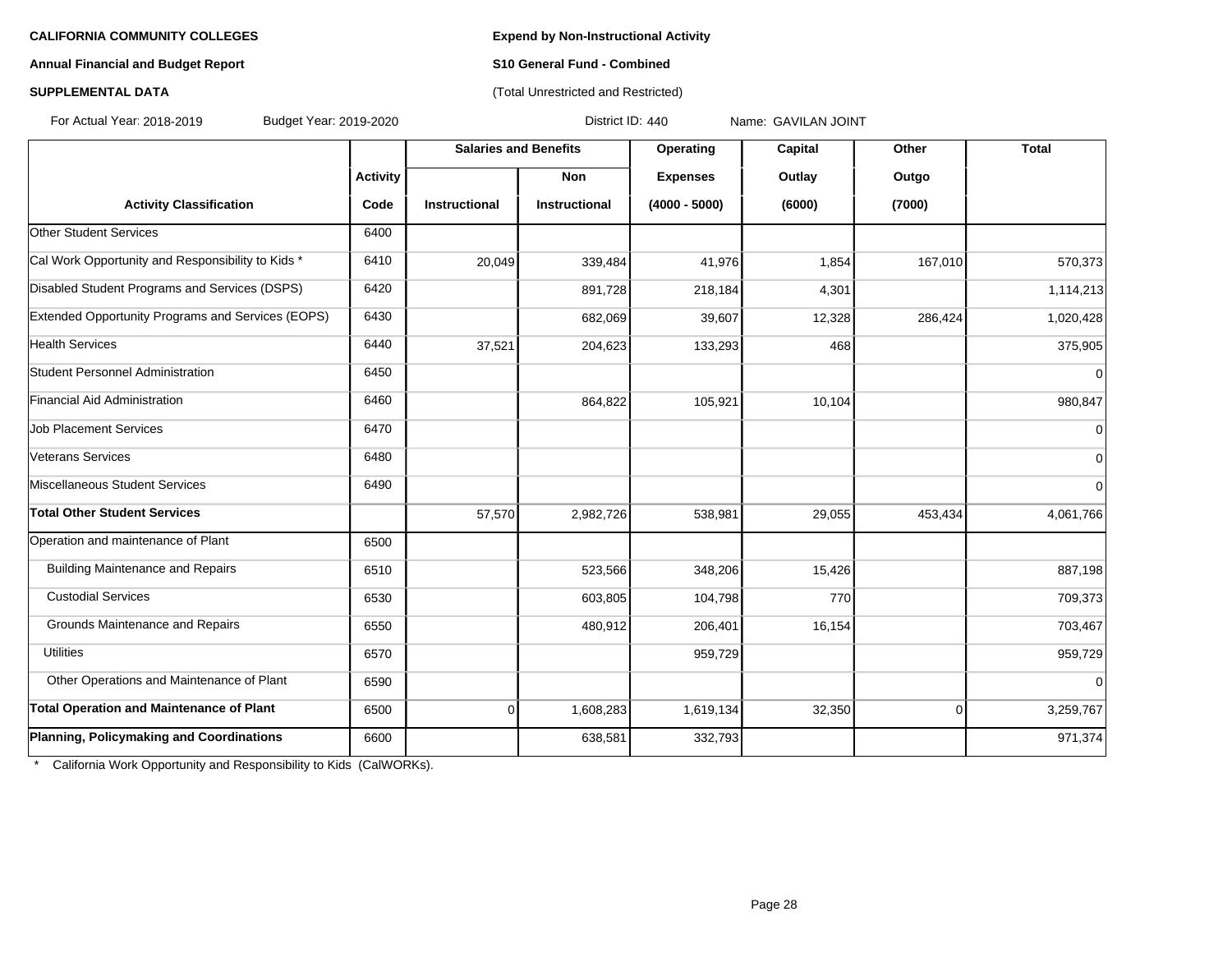### **Annual Financial and Budget Report S10 General Fund - Combined**

### **SUPPLEMENTAL DATA CONSERVATION CONSERVATION** (Total Unrestricted and Restricted)

For Actual Year: 2018-2019 Budget Year: 2019-2020 District ID: 440 Name: GAVILAN JOINT

|                                                     |                 | <b>Salaries and Benefits</b> |                      | Operating       | Capital | Other  | <b>Total</b> |
|-----------------------------------------------------|-----------------|------------------------------|----------------------|-----------------|---------|--------|--------------|
|                                                     | <b>Activity</b> |                              | Non                  | <b>Expenses</b> | Outlay  | Outgo  |              |
| <b>Activity Classification</b>                      | Code            | <b>Instructional</b>         | <b>Instructional</b> | $(4000 - 5000)$ | (6000)  | (7000) |              |
| General Institutional Support Services              | 6700            |                              |                      |                 |         |        |              |
| <b>Community Relations</b>                          | 6710            |                              | 444,489              | 112,520         | 1,078   |        | 558,087      |
| <b>Fiscal Operations</b>                            | 6720            |                              | 1,640,443            | 464,404         | 18,754  |        | 2,123,601    |
| Human Resourses Management                          | 6730            |                              | 845,088              | 34,851          | 3,169   |        | 883,108      |
| Noninstruct Staff Retirees' Benefits & Retirement * | 6740            |                              |                      |                 |         |        | $\mathbf 0$  |
| Staff Development                                   | 6750            |                              |                      | 44,547          |         |        | 44,547       |
| <b>Staff Diversity</b>                              | 6760            |                              |                      | 50,000          |         |        | 50,000       |
| <b>Logistical Services</b>                          | 6770            |                              | 346,563              | 354,924         |         |        | 701,487      |
| Management Information Systems                      | 6780            |                              | 1,330,147            | 885,688         | 31,022  |        | 2,246,857    |
| Other General Institutional Support Services        | 6790            |                              | 407,824              | 34,810          | 3,612   |        | 446,246      |
| <b>Total General Institutional Support Services</b> | 6700            | $\Omega$                     | 5,014,554            | 1,981,744       | 57,635  | 0      | 7,053,933    |
| Community Services & Economic Development           | 6800            |                              |                      |                 |         |        |              |
| <b>Community Recreation</b>                         | 6810            |                              |                      |                 |         |        | $\Omega$     |
| <b>Community Service Classes</b>                    | 6820            | 10,415                       | 698,808              | 326,384         |         |        | 1,035,607    |
| <b>Community Use of Facilities</b>                  | 6830            |                              | 22,317               | 6,360           |         |        | 28,677       |
| Economic Development                                | 6840            | 111,122                      | 566,889              | 275,370         | 294,825 |        | 1,248,206    |
| Other Community Services & Economic Development     | 6890            |                              |                      |                 |         |        | $\mathbf 0$  |
| <b>Total Community Services</b>                     | 6800            | 121,537                      | 1,288,014            | 608,114         | 294,825 | 0      | 2,312,490    |

\* Noninstructional Staff Retirees' Benefits & Retirement Incentives.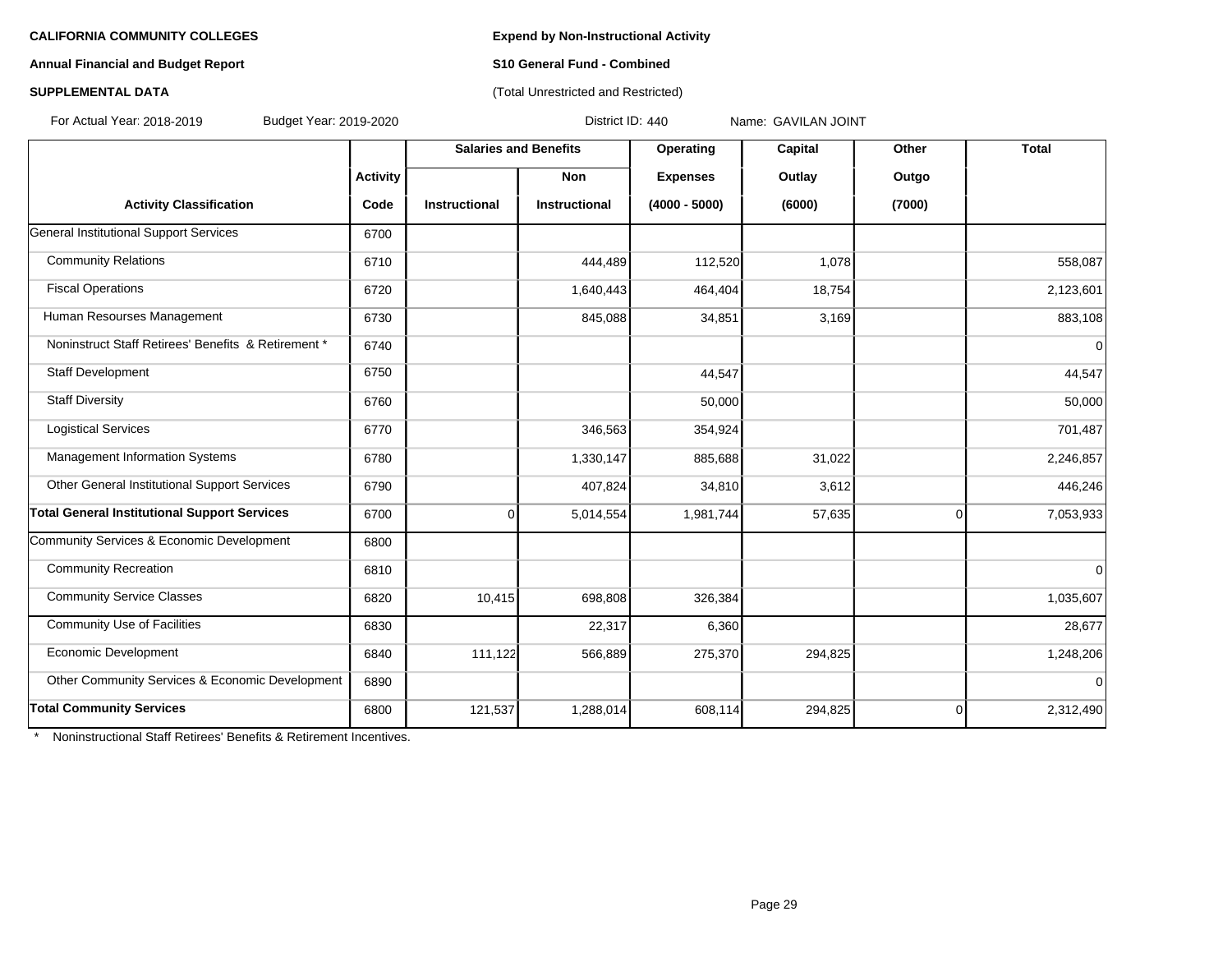**Annual Financial and Budget Report S10 General Fund - Combined**

### **SUPPLEMENTAL DATA CONSUMPTER ACCOUNT ACCOUNT ACCOUNT ACCOUNT ACCOUNT ACCOUNT ACCOUNT ACCOUNT ACCOUNT ACCOUNT ACCOUNT ACCOUNT ACCOUNT ACCOUNT ACCOUNT ACCOUNT ACCOUNT ACCOUNT ACCOUNT ACCOUNT ACCOUNT ACCOUNT ACCOUNT ACCOUN**

For Actual Year: 2018-2019 Budget Year: 2019-2020 District ID: 440 Name: GAVILAN JOINT

|                                             |                 | <b>Salaries and Benefits</b> |                      | Operating       | Capital | Other       | <b>Total</b>   |
|---------------------------------------------|-----------------|------------------------------|----------------------|-----------------|---------|-------------|----------------|
|                                             | <b>Activity</b> |                              | Non                  | <b>Expenses</b> | Outlay  | Outgo       |                |
| <b>Activity Classification</b>              | Code            | <b>Instructional</b>         | <b>Instructional</b> | $(4000 - 5000)$ | (6000)  | (7000)      |                |
| <b>Ancillary Services</b>                   | 6900            |                              |                      |                 |         |             |                |
| <b>Bookstore</b>                            | 6910            |                              |                      |                 |         |             | 0              |
| <b>Child Development Centers</b>            | 6920            |                              |                      |                 |         |             | $\overline{0}$ |
| Farm Operations                             | 6930            |                              |                      |                 |         |             | $\overline{0}$ |
| <b>Food Services</b>                        | 6940            |                              |                      |                 |         |             | 0              |
| Parking                                     | 6950            |                              | 410,838              | 10,308          |         |             | 421,146        |
| <b>Student and Co-Curricular Activities</b> | 6960            |                              |                      | 781             |         |             | 781            |
| <b>Student Housing</b>                      | 6970            |                              |                      |                 |         |             | $\overline{0}$ |
| <b>Other Ancillary Services</b>             | 6990            |                              | 2,718                | 125,050         | 8,238   |             | 136,006        |
| <b>Total Ancillary Services</b>             | 6900            | Ωl                           | 413,556              | 136,139         | 8,238   | 0           | 557,933        |
| <b>Auxiliary Operations</b>                 | 7000            |                              |                      |                 |         |             |                |
| <b>Contract Education</b>                   | 7010            | 372,514                      | 876,498              | 407,078         | 275,740 |             | 1,931,830      |
| <b>Other Auxiliary Operations</b>           | 7090            |                              |                      | 2,608           |         |             | 2,608          |
| <b>Total Auxiliary Operations</b>           | 7000            | 372,514                      | 876,498              | 409,686         | 275,740 | $\mathbf 0$ | 1,934,438      |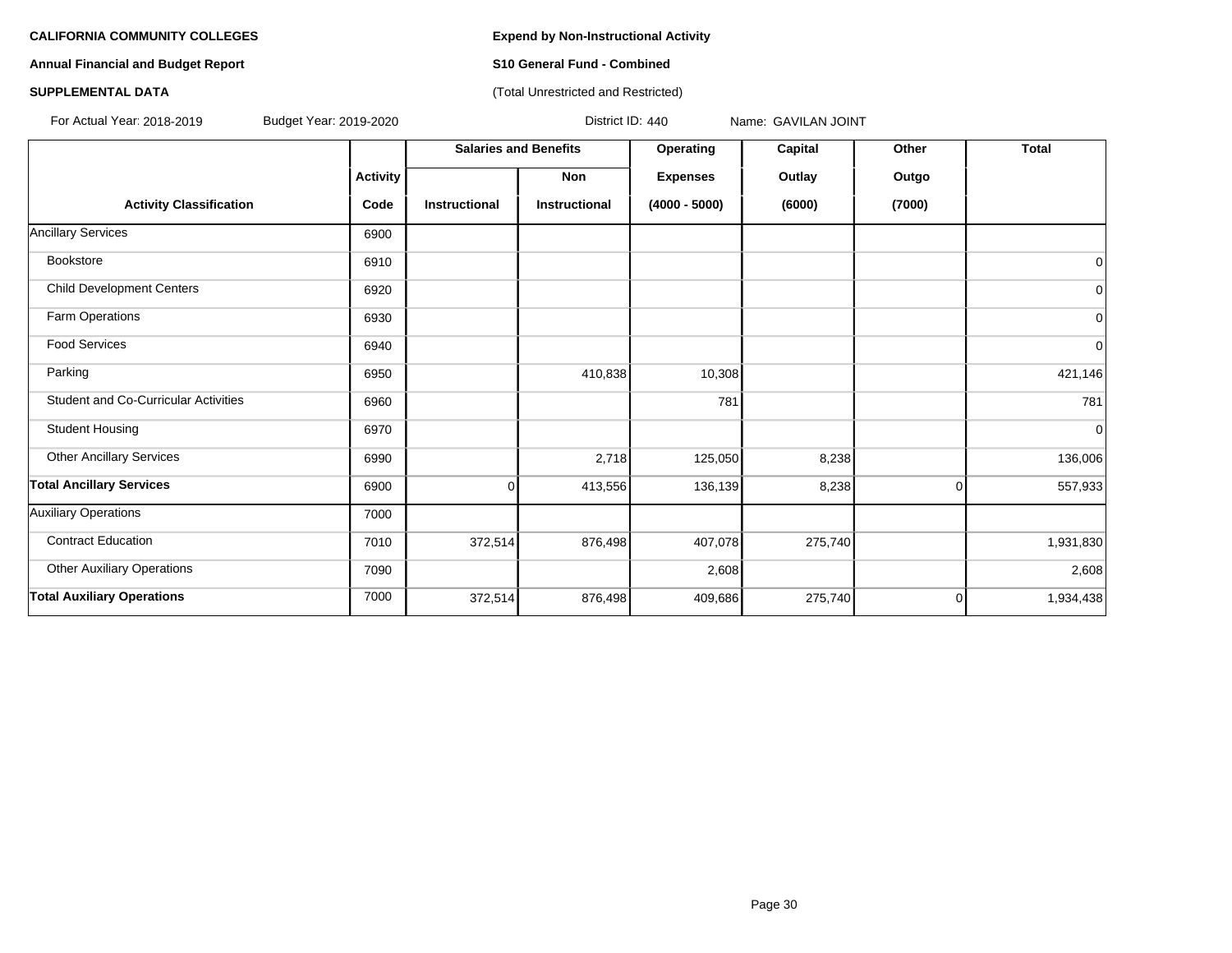**Annual Financial and Budget Report S10 General Fund - Combined**

### **SUPPLEMENTAL DATA CONSUMPTER ACCOUNT ACCOUNT ACCOUNT ACCOUNT ACCOUNT ACCOUNT ACCOUNT ACCOUNT ACCOUNT ACCOUNT ACCOUNT ACCOUNT ACCOUNT ACCOUNT ACCOUNT ACCOUNT ACCOUNT ACCOUNT ACCOUNT ACCOUNT ACCOUNT ACCOUNT ACCOUNT ACCOUN**

For Actual Year: 2018-2019 Budget Year: 2019-2020 District ID: 440 Name: GAVILAN JOINT

|                                               |                 | <b>Salaries and Benefits</b> |               | Operating       | <b>Capital</b> | Other     | <b>Total</b> |
|-----------------------------------------------|-----------------|------------------------------|---------------|-----------------|----------------|-----------|--------------|
|                                               | <b>Activity</b> |                              | Non           | <b>Expenses</b> | Outlay         | Outgo     |              |
| <b>Activity Classification</b>                | Code            | <b>Instructional</b>         | Instructional | $(4000 - 5000)$ | (6000)         | (7000)    |              |
| Physical Property and Related Acquisitions    | 7100            |                              |               |                 |                |           |              |
| Long-Term Debt and Other Financing            | 7200            |                              |               |                 |                |           |              |
| Long_Term Debt                                | 7210            |                              |               |                 |                | 179,396   | 179,396      |
| Tax revenue Anticipation Notes                | 7220            |                              |               |                 |                |           |              |
| Other Financing                               | 7290            |                              |               |                 |                |           | ∩            |
| Total Long-Term Debt and Other Financing      | 7200            | $\Omega$                     | $\Omega$      | 0               | $\Omega$       | 179,396   | 179,396      |
| Transfers, Student Aid and Other Outgo        | 7300            |                              |               |                 |                |           |              |
| Transfers                                     | 7310            |                              |               |                 |                | 2,402,597 | 2,402,597    |
| <b>Student Aid</b>                            | 7320            |                              |               |                 |                | 1,365,889 | 1,365,889    |
| Other Outgo                                   | 7390            |                              |               |                 |                |           | $\Omega$     |
| Total Transfers, Student Aid and Other Outgo  | 7300            | $\Omega$                     | $\Omega$      | $\Omega$        | $\Omega$       | 3,768,486 | 3,768,486    |
|                                               |                 |                              |               |                 |                |           |              |
| <b>Sub-Total Non-Instructional Activites</b>  |                 | 2,585,337                    | 21,281,780    | 6,687,242       | 834,176        | 4,401,316 | 35,789,851   |
|                                               |                 |                              |               |                 |                |           |              |
| Total Expenditures General Fund: activities * |                 | 19,223,823                   | 23,492,774    | 7,392,740       | 1,150,757      | 4,401,316 | 55,661,410   |

\* Total Expenditures for the General Fund: Instructional Activities and Non-Instructional Activities.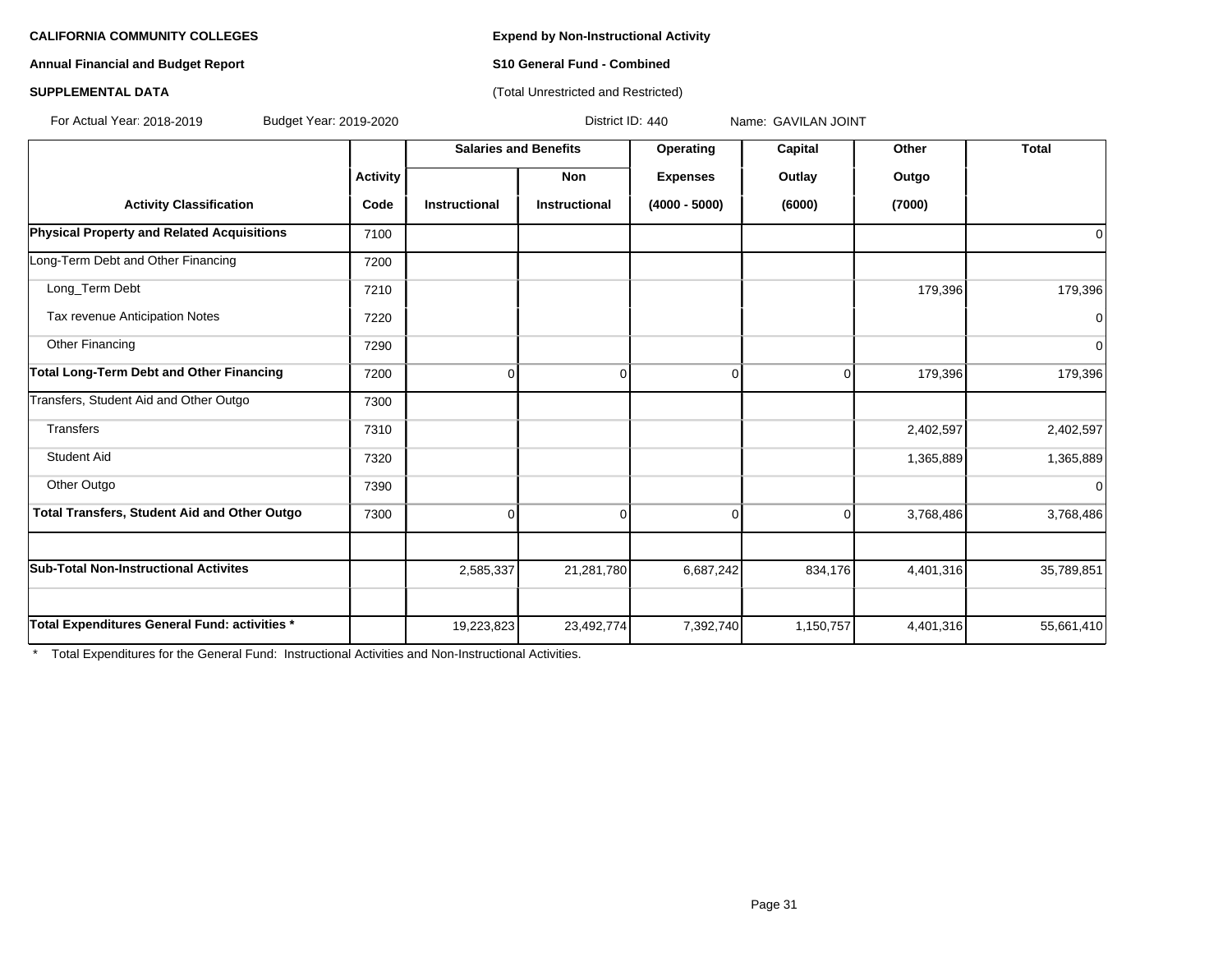### **Gann Appropriations Limit GANN Report**

DISTRICT NAME: GAVILAN JOINT

| Π. |     | 2019-2020 Appropriations Limit:                                                                           |          |             |                |
|----|-----|-----------------------------------------------------------------------------------------------------------|----------|-------------|----------------|
|    | A.  | 2018-2019 Appropriations Limit:                                                                           |          |             | \$67,779,332   |
|    | IB. | 2019-2020 Price Factor:                                                                                   | 1.0385   |             |                |
|    | IC. | Population factor:                                                                                        |          |             |                |
|    |     | 1. 2017-2018 Second Period Actual FTES                                                                    | 5,402.14 |             |                |
|    |     | 2. 2018-2019 Second Period Actual FTES                                                                    | 5,344.67 |             |                |
|    |     | 3. 2018-2019 Population change factor (C2/C1)                                                             | 0.9894   |             |                |
|    | ID. | 2018-2019 Limit adjusted by inflation and population factors (A * B * C.3)                                |          |             | \$69,642,715   |
|    | IE. | Adjustments to increase limit:                                                                            |          |             |                |
|    |     | 1. Transfers in of financial responsibility                                                               |          | \$0         |                |
|    |     | 2. Temporary voter approved increases                                                                     |          | $\Omega$    |                |
|    |     | 3. Total adjustments - increase                                                                           |          |             | $\overline{0}$ |
|    |     | Sub-Total $(D + E.3)$                                                                                     |          |             | \$69,642,715   |
|    | IF. | Adjustments to decrease limit:                                                                            |          |             |                |
|    |     | 1. Transfers out of financial responsibility                                                              |          | \$0         |                |
|    |     | 2. Lapses of voter approved increases                                                                     |          | $\mathbf 0$ |                |
|    |     | 3. Total adjustments - decrease                                                                           |          |             | $\overline{0}$ |
|    | IG. | 2019-2020 Appropriations Limit ( $D + E.3 - F.3$ )                                                        |          |             | \$69,642,715   |
|    |     | 2019-2020 Appropriations Subject to Limit:                                                                |          |             |                |
|    | IA. | State Aid (General Apportionment, Apprenticeship Allowance, Basic Skills, and Partnership for Excellence) |          |             | 3,182,985      |
|    | IB. | State Subventions (Home Owners Property Tax Relief, Timber Yield tax, etc.)                               |          |             | 96,869         |
|    | C.  | Local Property taxes                                                                                      |          |             | 28,986,559     |
|    | ID. | <b>Estimated excess Debt Service taxes</b>                                                                |          |             | $\overline{0}$ |
|    | E.  | Estimated Parcel taxes, Square Foot taxes, etc.                                                           |          |             | $\overline{0}$ |
|    | IF. | Interest on proceeds of taxes                                                                             |          |             | $\overline{0}$ |
|    | IG. | Local appropriations from taxes for unreimbursed State, court, and federal mandates                       |          |             | $\overline{0}$ |
|    | IH. | 2019-2020 Appropriations Subject to Limit                                                                 |          |             | \$32,266,413   |
|    |     |                                                                                                           |          |             |                |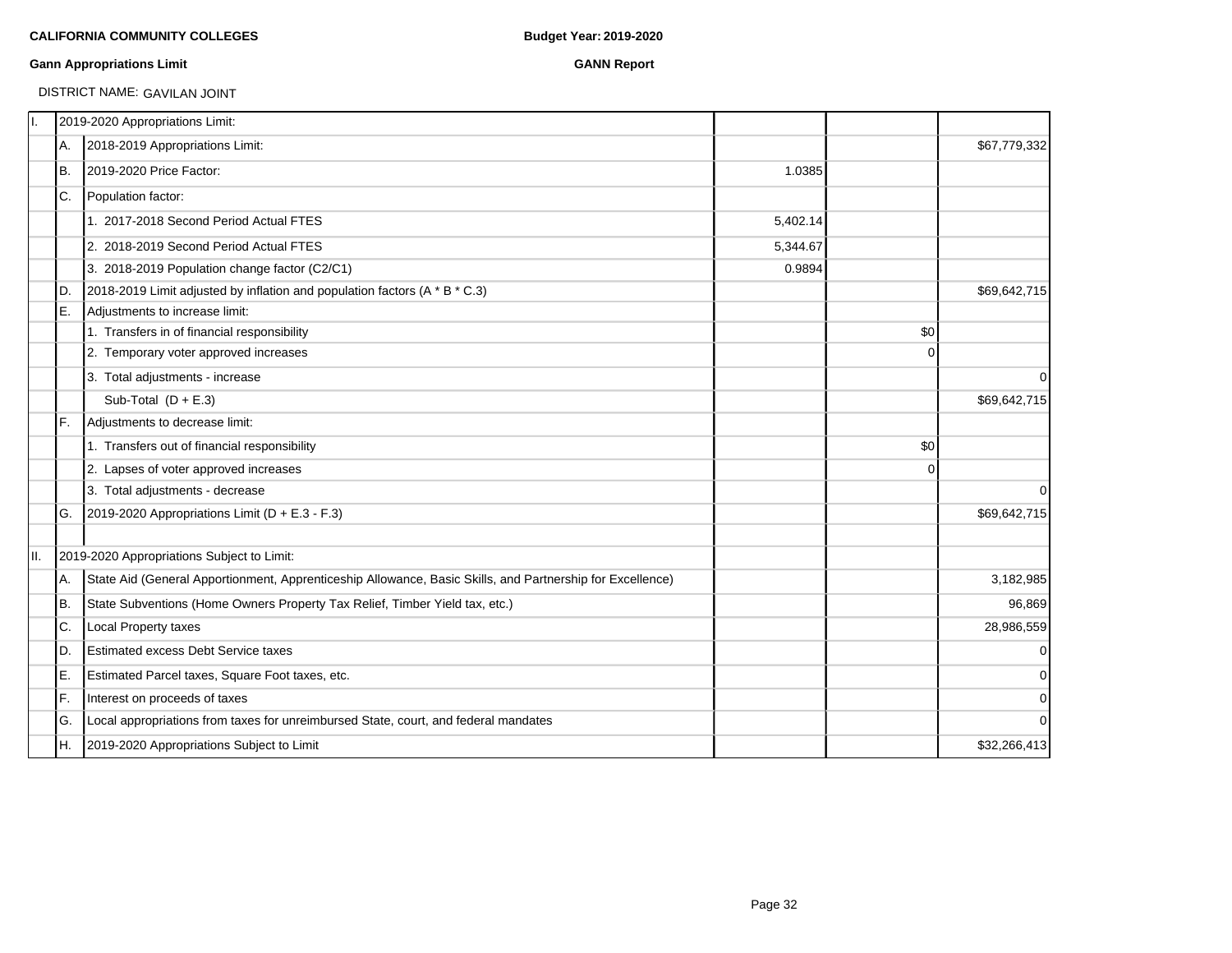**Governmental Funds Group**

Annual Financial and Budget Report

**10 General Fund**

### REVENUES, EXPENDITURES, AND FUND BALANCE DATA

### **440** GAVILAN JOINT

For Actual Year: 2018-2019 Budget Year: 2019-2020

| <b>General Fund</b> |  |
|---------------------|--|
|---------------------|--|

|                                                           | Object | <b>Fund: 11</b>             |               | <b>Fund: 12</b>           |               | <b>Fund: 10</b> |               |
|-----------------------------------------------------------|--------|-----------------------------|---------------|---------------------------|---------------|-----------------|---------------|
|                                                           | Code   | <b>UNRESTRICTED SUBFUND</b> |               | <b>RESTRICTED SUBFUND</b> |               | <b>TOTAL</b>    |               |
| <b>Description</b>                                        |        | Actual                      | <b>Budget</b> | Actual                    | <b>Budget</b> | Actual          | <b>Budget</b> |
| <b>REVENUES:</b>                                          |        |                             |               |                           |               |                 |               |
| <b>Federal Revenues</b>                                   | 8100   |                             |               | 2,916,085                 | 2,564,291     | 2,916,085       | 2,564,291     |
| <b>State Revenues</b>                                     | 8600   | 3,279,856                   | 9,000,133     | 11,967,389                | 8,196,098     | 15,247,245      | 17,196,231    |
| <b>Local Revenues</b>                                     | 8800   | 31,623,876                  | 27,831,786    | 1,167,743                 | 1,138,081     | 32,791,619      | 28,969,867    |
| <b>Total Revenues</b>                                     |        | 34,903,732                  | 36,831,919    | 16,051,217                | 11,898,470    | 50,954,949      | 48,730,389    |
| <b>EXPENDITURES:</b>                                      |        |                             |               |                           |               |                 |               |
| <b>Academic Salaries</b>                                  | 1000   | 15,388,739                  | 12,356,646    | 3,797,655                 | 2,647,426     | 19,186,394      | 15,004,072    |
| <b>Classified Salaries</b>                                | 2000   | 7,307,441                   | 8,055,891     | 3,025,956                 | 2,535,168     | 10,333,397      | 10,591,059    |
| <b>Employee Benefits</b>                                  | 3000   | 7,764,443                   | 7,470,395     | 5,432,363                 | 2,301,375     | 13,196,806      | 9,771,770     |
| Supplies and Materials                                    | 4000   | 401,273                     | 504,589       | 526,048                   | 1,138,527     | 927,321         | 1,643,116     |
| Other Operating Expenses and Services                     | 5000   | 4,243,085                   | 6,256,540     | 2,222,334                 | 2,359,405     | 6,465,419       | 8,615,945     |
| Capital Outlay                                            | 6000   | 106,639                     | 626,788       | 1,044,118                 | 841,454       | 1,150,757       | 1,468,242     |
| <b>Total Expenditures</b>                                 |        | 35,211,620                  | 35,270,849    | 16,048,474                | 11,823,355    | 51,260,094      | 47,094,204    |
| <b>Excess /(Deficiency) of Revenues over Expenditures</b> |        | (307, 888)                  | 1,561,070     | 2,743                     | 75,115        | (305, 145)      | 1,636,185     |
| <b>Other Financing Sources</b>                            | 8900   |                             |               | 2,390,295                 | 2,274,380     | 2,390,295       | 2,274,380     |
| <b>Other Outgo</b>                                        | 7000   | 1,681,595                   | 161,000       | 2,719,721                 | 2,341,995     | 4,401,316       | 2,502,995     |
| Net Increase/(Decrease) in Fund Balance                   |        | (1,989,483)                 | 1,400,070     | (326, 683)                | 7,500         | (2,316,166)     | 1,407,570     |
| <b>BEGINNING FUND BALANCE:</b>                            |        |                             |               |                           |               |                 |               |
| Net Beginning Balance, July 1                             | 9010   | 4,750,460                   | 2,760,890     | 417,555                   | 95,958        | 5,168,015       | 2,856,848     |
| <b>Prior Years Adustments</b>                             | 9020   | (87)                        |               | 5,086                     |               | 4,999           |               |
| Adjusted Beginning Balance                                | 9030   | 4,750,373                   |               | 422,641                   |               | 5,173,014       |               |
| <b>Ending Fund Balance, June 30</b>                       |        | 2,760,890                   | 4,160,960     | 95,958                    | 103,458       | 2,856,848       | 4,264,418     |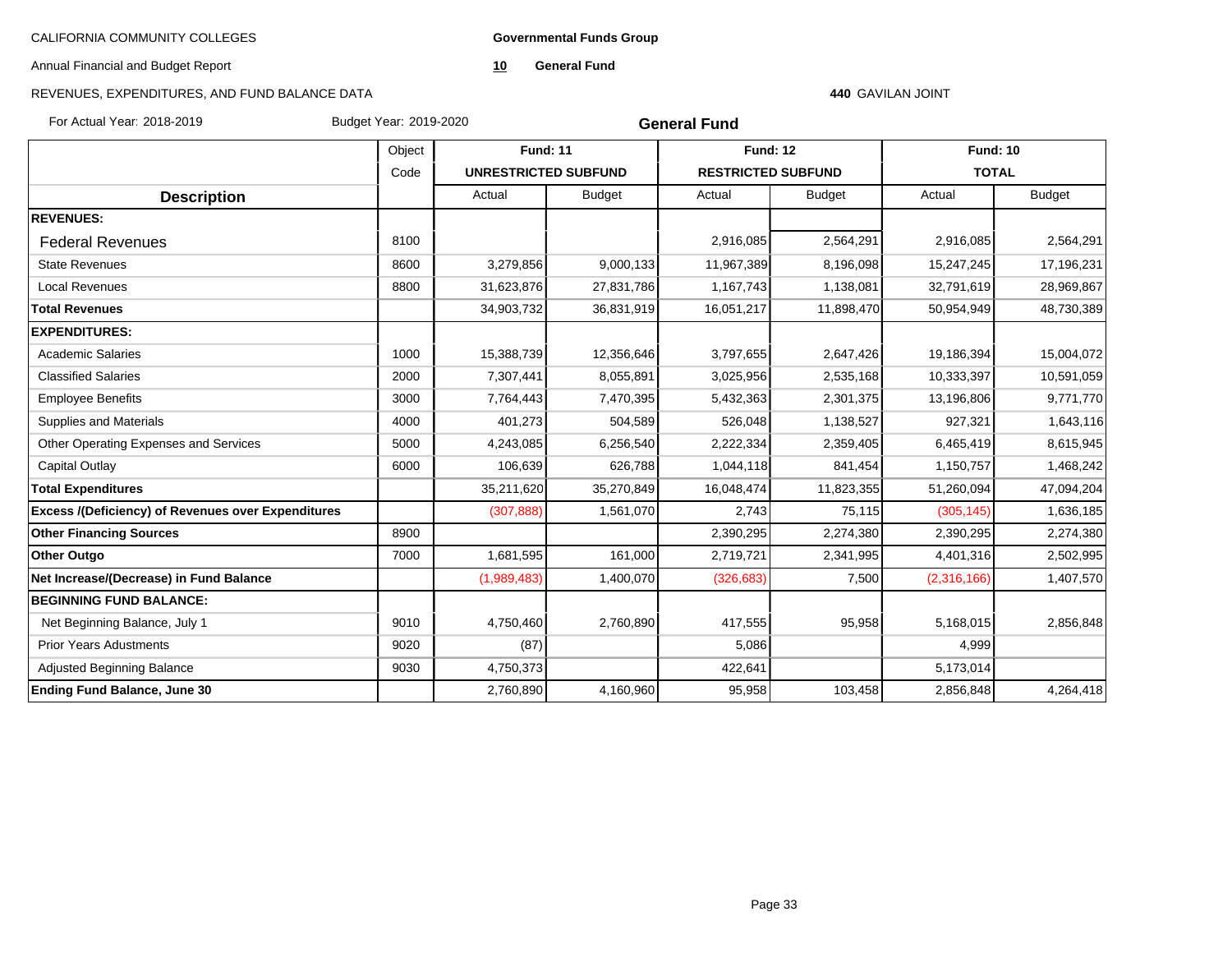**Governmental Funds Group**

**Annual Financial and Budget Report**

20 Debt service Funds

### **440** GAVILAN JOINT

### **REVENUES, EXPENDITURES, AND FUND BALANCE DATA**

For Actual Year: 2018-2019 Budget Year: 2019-2020 **DEBT SERVICE FUNDS**

|                                             | Object Code | <b>Fund: 21</b>          |               | <b>Fund: 22</b> |                              | <b>Fund: 29</b> |                         |  |
|---------------------------------------------|-------------|--------------------------|---------------|-----------------|------------------------------|-----------------|-------------------------|--|
|                                             |             | <b>BOND INTEREST AND</b> |               |                 | <b>REVENUE BOND INTEREST</b> |                 |                         |  |
|                                             |             | <b>REDEMPTION FUND</b>   |               |                 | <b>AND REDEMPTION FUND</b>   |                 | OTHER DEBT SERVICE FUND |  |
| <b>Description</b>                          |             | <b>Actual</b>            | <b>Budget</b> | <b>Actual</b>   | <b>Budget</b>                | Actual          | <b>Budget</b>           |  |
| <b>REVENUES:</b>                            |             |                          |               |                 |                              |                 |                         |  |
| <b>Federal Revenues</b>                     | 8100        |                          |               |                 |                              |                 |                         |  |
| <b>State Revenues</b>                       | 8600        | 35,358                   | 56,624        |                 |                              |                 |                         |  |
| <b>Local Revenues</b>                       | 8800        | 9,310,084                | 14,892,028    |                 |                              | (1,909,064)     | 315,000                 |  |
| <b>Total Revenues</b>                       |             | 9,345,442                | 14,948,652    | 0               | $\overline{0}$               | (1,909,064)     | 315,000                 |  |
| <b>Other Financing Sources</b>              | 8900        |                          |               |                 |                              |                 |                         |  |
| Interfund Transfers In                      | 8981        |                          |               |                 |                              |                 |                         |  |
| Other Incoming Transfers                    | 8983        |                          |               |                 |                              |                 |                         |  |
| <b>Total Other Financing Sources</b>        |             | $\Omega$                 | $\mathbf 0$   | 0               | $\overline{0}$               | $\mathbf 0$     | $\overline{0}$          |  |
| Other Outgo                                 | 7000        |                          |               |                 |                              |                 |                         |  |
| Debt Retirement (Long Term Debt)            | 7100        |                          |               |                 |                              |                 |                         |  |
| <b>Debt Reduction</b>                       | 7110        | 2,170,000                | 2,665,000     |                 |                              |                 |                         |  |
| Debt Interest and Other Service Charges     | 7120        | 4,071,500                | 5,049,549     |                 |                              | 4,080           | 500                     |  |
| <b>Transfers Outgoing</b>                   | 7300 & 7400 | 133,000                  |               |                 |                              |                 |                         |  |
| <b>Reserve for Contingencies</b>            | 7900        |                          |               |                 |                              |                 |                         |  |
| <b>Total Other Outgo</b>                    | 7000        | 6,374,500                | 7,714,549     | 0               | $\overline{0}$               | 4,080           | 500                     |  |
| Net Other Financing Sources / (Other Outgo) | 8900 & 7000 | (6,374,500)              | (7,714,549)   | 0               | $\overline{0}$               | (4,080)         | (500)                   |  |
| Net Increase/Decrease in Fund Balance       |             | 2,970,942                | 7,234,103     | 0               | $\Omega$                     | (1,913,144)     | 314,500                 |  |
| <b>BEGINNING FUND BALANCE:</b>              |             |                          |               |                 |                              |                 |                         |  |
| Net Beginning Balance, July 1               | 9010        | 4,568,960                | 7,539,901     |                 | $\Omega$                     | 8,082,061       | 6,168,917               |  |
| <b>Prior Years Adustments</b>               | 9020        | (1)                      |               |                 |                              |                 |                         |  |
| Adjusted Beginning Balance                  | 9030        | 4,568,959                |               | 0               |                              | 8,082,061       |                         |  |
| <b>Ending Fund Balance, June 30</b>         |             | 7,539,901                | 14,774,004    | 0               | $\overline{0}$               | 6,168,917       | 6,483,417               |  |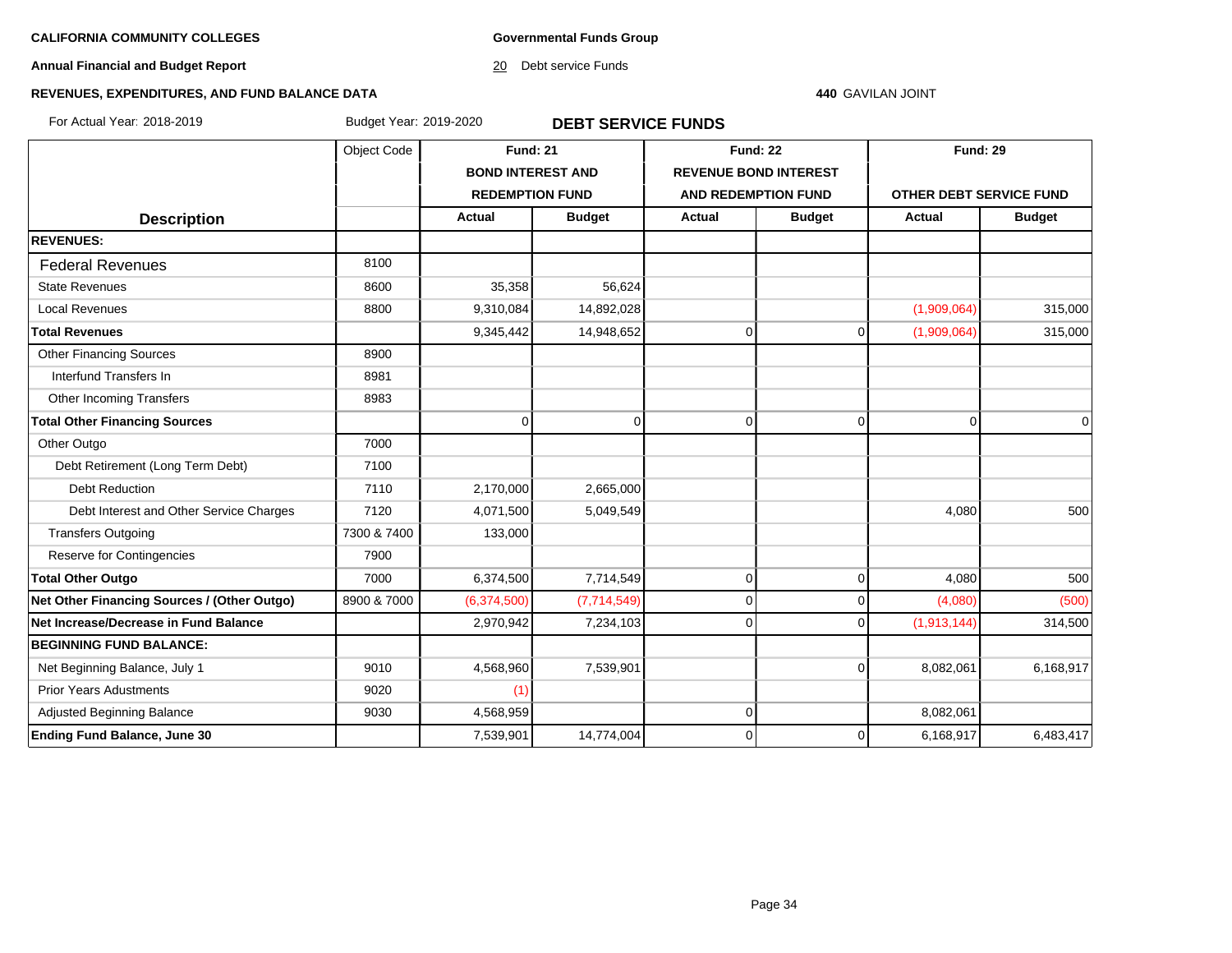**Annual Financial and Budget Report**

**Governmental Funds Group**

**30 Special Revenue Funds -- Part 1**

### **REVENUES, EXPENDITURES, AND FUND BALANCE DATA**

# **Object FUND: 31 FUND 32 FUND 33 Code BOOKSTORE FUND CAFETERIA FUND CHILD DEVELOPMENT FUND**  $\begin{array}{|c|c|c|c|c|c|}\n \hline\n \text{Description} & & \text{Actual} & \text{Actual} & \text{Budget} & \text{Actual} & \text{Budget} & \text{Actual} & \text{Budget} \end{array}$ **REVENUES:** Federal Revenues 8100 State Revenues 8600 Local Revenues 8800 **Total Income** 0 0 0 0 0 0 **Expenditures** Academic Salaries 1000 Classified Salaries 2000 Employee Benefits 3000 Supplies and Materials 4000 Other Operating Expenses and Services 5000 Capital Outlay 6000 **Total Expenditures** 0 0 0 0 0 0 **Excess /(Deficiency) of Revenues over Expenditures** ( and a comparation of comparation of comparation of comparation of comparation of comparation of comparation of comparation of comparation of comparation of comparation **Other Financing Sources** 8900 **Other Outgo** 7000 **Net Increase/(Decrease) in Fund Balance** 0 0 0 0 0 0 **Begining Fund Balance:** Net Beginning Balance, July 1 9010 0 0 0 0 Prior Years Adustments **9020**  Adjusted Beginning Balance 9030 0 0 0 For Actual Year:2018-2019 Budget Year: 2019-2020 **Special Revenue Funds**

**Ending Fund Balance, June 30** 0 0 0 0 0 0

**440** GAVILAN JOINT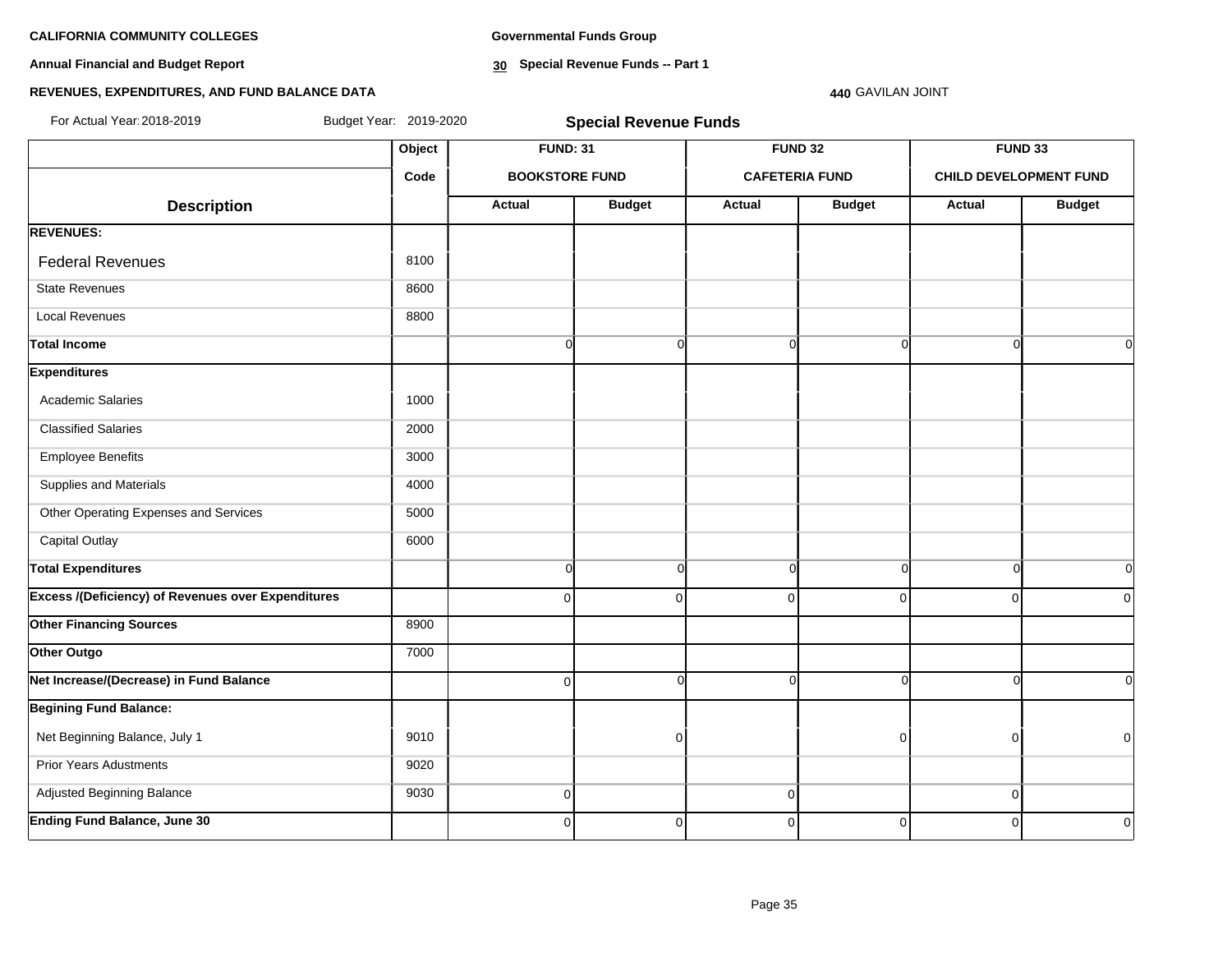**Annual Financial and Budget Report**

**Governmental Funds Group**

**30 Special Revenue Funds -- Part 2**

### **REVENUES, EXPENDITURES, AND FUND BALANCE DATA**

# **Object FUND: 34 FUND 35 FUND 39 Code FARM OPERATION FUND REVENUE BOND PROJECT FUND OTHER SPECIAL REVENUE FUND**  $\begin{array}{|c|c|c|c|c|c|}\n \hline\n \text{Description} & & \text{Actual} & \text{Actual} & \text{Budget} & \text{Actual} & \text{Budget} & \text{Actual} & \text{Budget} \end{array}$ **REVENUES:** Federal Revenues 8100 State Revenues 8600 Local Revenues 8800 **Total Income** 0 0 0 0 0 0 **Expenditures** Academic Salaries 1000 Classified Salaries 2000 Employee Benefits 3000 Supplies and Materials 4000 Other Operating Expenses and Services 5000 Capital Outlay 6000 **Total Expenditures** 0 0 0 0 0 0 **Excess /(Deficiency) of Revenues over Expenditures** ( and a comparation of comparation of comparation of comparation of comparation of comparation of comparation of comparation of comparation of comparation of comparation **Other Financing Sources** 8900 **Other Outgo** 7000 **Net Increase/(Decrease) in Fund Balance** 0 0 0 0 0 0 **Begining Fund Balance:** Net Beginning Balance, July 1 9010 0 0 0 Prior Years Adustments **9020**  Adjusted Beginning Balance 9030 0 0 0 **Ending Fund Balance, June 30** 0 0 0 0 0 0 For Actual Year:2018-2019 Budget Year: 2019-2020 **Special Revenue Funds**

**440** GAVILAN JOINT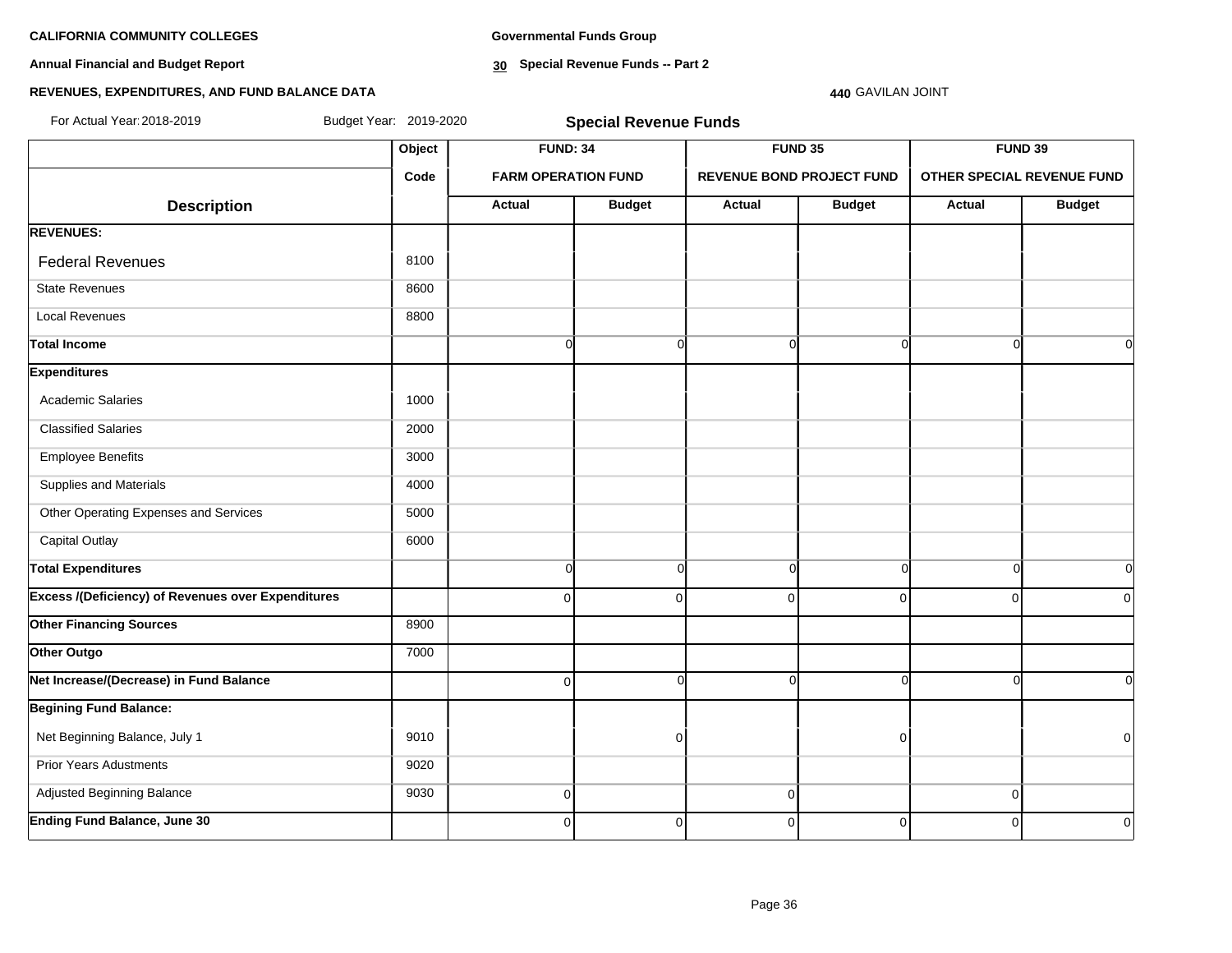**Annual Financial and Budget Report**

**Governmental Funds Group**

**40 Capital Projects Funds**

### **440** GAVILAN JOINT

### **REVENUES, EXPENDITURES, AND FUND BALANCE DATA**

| For Actual Year: 2018-2019                                | Budget Year: 2019-2020 |                 | <b>Capital Projects Funds</b>       |                |                                       |                                     |               |
|-----------------------------------------------------------|------------------------|-----------------|-------------------------------------|----------------|---------------------------------------|-------------------------------------|---------------|
|                                                           | Object                 | <b>FUND: 41</b> |                                     | <b>FUND 42</b> |                                       | FUND <sub>43</sub>                  |               |
|                                                           | Code                   |                 | <b>CAPITAL QUTLAY PROJECTS FUND</b> |                | <b>REVENUE BOND CONSTRUCTION FUND</b> | <b>GENERAL OBLIGATION BOND FUND</b> |               |
| <b>Description</b>                                        |                        | Actual          | <b>Budget</b>                       | Actual         | <b>Budget</b>                         | Actual                              | <b>Budget</b> |
| <b>REVENUES:</b>                                          |                        |                 |                                     |                |                                       |                                     |               |
| <b>Federal Revenues</b>                                   | 8100                   |                 |                                     |                |                                       |                                     |               |
| <b>State Revenues</b>                                     | 8600                   | 740,183         | 600,000                             |                |                                       |                                     |               |
| <b>Local Revenues</b>                                     | 8800                   | 806,115         |                                     | 38,126,923     | 210,000,000                           |                                     |               |
| <b>Total Income</b>                                       |                        | 1,546,298       | 600,000                             | 38,126,923     | 210,000,000                           | $\cap$                              | $\Omega$      |
| <b>Expenditures</b>                                       |                        |                 |                                     |                |                                       |                                     |               |
| <b>Academic Salaries</b>                                  | 1000                   | 230,069         |                                     |                |                                       |                                     |               |
| <b>Classified Salaries</b>                                | 2000                   | 33,196          |                                     |                |                                       |                                     |               |
| <b>Employee Benefits</b>                                  | 3000                   | 78,235          |                                     |                |                                       |                                     |               |
| Supplies and Materials                                    | 4000                   | 196             |                                     |                |                                       |                                     |               |
| Other Operating Expenses and Services                     | 5000                   | 112,544         | 600,000                             | 834,887        | 1,135,266                             |                                     |               |
| <b>Capital Outlay</b>                                     | 6000                   | 1,190,017       |                                     | 744,328        | 233,888,744                           |                                     |               |
| <b>Total Expenditures</b>                                 |                        | 1,644,257       | 600,000                             | 1,579,215      | 235,024,010                           | $\Omega$                            | $\Omega$      |
| <b>Excess /(Deficiency) of Revenues over Expenditures</b> |                        | (97, 959)       | $\Omega$                            | 36,547,708     | (25,024,010)                          | $\Omega$                            | $\Omega$      |
| <b>Other Financing Sources</b>                            | 8900                   | 5,115,346       |                                     |                |                                       |                                     |               |
| Other Outgo                                               | 7000                   | 1,284,257       |                                     | 11,168,026     |                                       |                                     |               |
| Net Increase/(Decrease) in Fund Balance                   |                        | 3,733,130       | ∩                                   | 25,379,682     | (25,024,010)                          | ∩                                   | $\Omega$      |
| <b>Begining Fund Balance:</b>                             |                        |                 |                                     |                |                                       |                                     |               |
| Net Beginning Balance, July 1                             | 9010                   | (2,240,242)     | 1,492,888                           | $\mathbf 0$    | 25,379,682                            |                                     | 0             |
| <b>Prior Years Adustments</b>                             | 9020                   |                 |                                     |                |                                       |                                     |               |
| Adjusted Beginning Balance                                | 9030                   | (2, 240, 242)   |                                     | $\Omega$       |                                       | $\mathbf 0$                         |               |
| <b>Ending Fund Balance, June 30</b>                       |                        | 1,492,888       | 1,492,888                           | 25,379,682     | 355,672                               | $\Omega$                            | 0             |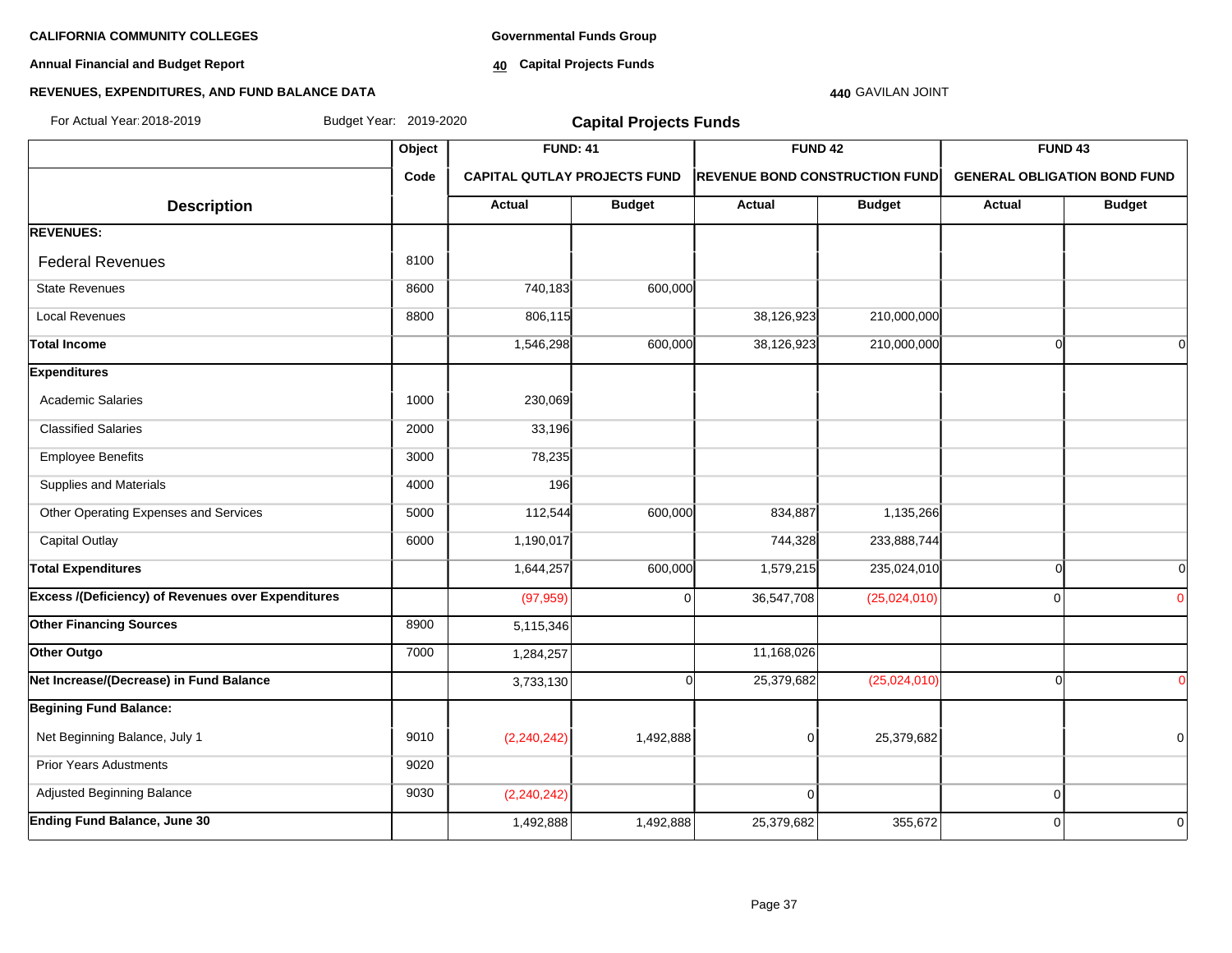**Proprietary Funds Group**

**Annual Financial and Budget Report**

**50 Enterprise Funds Group -- Part 1**

### **REVENUES, EXPENDITURES, AND FUND BALANCE DATA**

**440** GAVILAN JOINT

| For Actual Year: 2018-2019              | Budget Year: 2019-2020 |                       | <b>Enterprise Funds</b> |                       |                |                |                        |
|-----------------------------------------|------------------------|-----------------------|-------------------------|-----------------------|----------------|----------------|------------------------|
|                                         | Object                 | <b>FUND: 51</b>       |                         | <b>FUND 52</b>        |                | <b>FUND 53</b> |                        |
|                                         | Code                   | <b>BOOKSTORE FUND</b> |                         | <b>CAFETERIA FUND</b> |                |                | <b>FARM OPERATIONS</b> |
| <b>Description</b>                      |                        | <b>Actual</b>         | <b>Budget</b>           | <b>Actual</b>         | <b>Budget</b>  | <b>Actual</b>  | <b>Budget</b>          |
| <b>REVENUES:</b>                        |                        |                       |                         |                       |                |                |                        |
| <b>Local Revenues</b>                   | 8800                   |                       |                         |                       |                |                |                        |
| <b>Other Financing Sources</b>          | 8900                   |                       |                         |                       |                |                |                        |
| <b>Total Income</b>                     |                        | $\Omega$              | $\Omega$                | $\Omega$              | ∩              | $\Omega$       | $\Omega$               |
| <b>Cost of Sales</b>                    | 5890                   |                       |                         |                       |                |                |                        |
| <b>Gross Profit or Loss</b>             |                        | $\Omega$              | $\Omega$                | $\Omega$              |                | $\Omega$       | $\Omega$               |
| <b>Expenditures</b>                     |                        |                       |                         |                       |                |                |                        |
| <b>Academic Salaries</b>                | 1000                   |                       |                         |                       |                |                |                        |
| <b>Classified Salaries</b>              | 2000                   |                       |                         |                       |                |                |                        |
| <b>Employee Benefits</b>                | 3000                   |                       |                         |                       |                |                |                        |
| Supplies and Materials                  | 4000                   |                       |                         |                       |                |                |                        |
| Other Operating Expenses and Services   | 5000                   |                       |                         |                       |                |                |                        |
| <b>Capital Outlay</b>                   | 6000                   |                       |                         |                       |                |                |                        |
| <b>Total Expenditures</b>               |                        | $\Omega$              | $\Omega$                | $\overline{0}$        | $\Omega$       | $\Omega$       | $\Omega$               |
| <b>Net Profit or Loss</b>               |                        | $\Omega$              | $\Omega$                | $\overline{0}$        | $\Omega$       | $\mathbf 0$    | $\Omega$               |
| Other Outgo                             | 7000                   |                       |                         |                       |                |                |                        |
| Net Increase/(Decrease) in Fund Balance |                        | $\mathbf 0$           | $\Omega$                | $\overline{0}$        |                | $\Omega$       | $\overline{0}$         |
| <b>Begining Fund Balance:</b>           |                        |                       |                         |                       |                |                |                        |
| Net Beginning Balance, July 1           | 9010                   |                       | $\Omega$                |                       | ŋ              |                | $\mathbf 0$            |
| <b>Prior Years Adustments</b>           | 9020                   |                       |                         |                       |                |                |                        |
| Adjusted Beginning Balance              | 9030                   | $\mathbf 0$           |                         | $\Omega$              |                | 0              |                        |
| <b>Ending Fund Balance, June 30</b>     |                        | $\Omega$              | $\mathbf{0}$            | $\Omega$              | $\overline{0}$ | $\Omega$       | $\mathbf 0$            |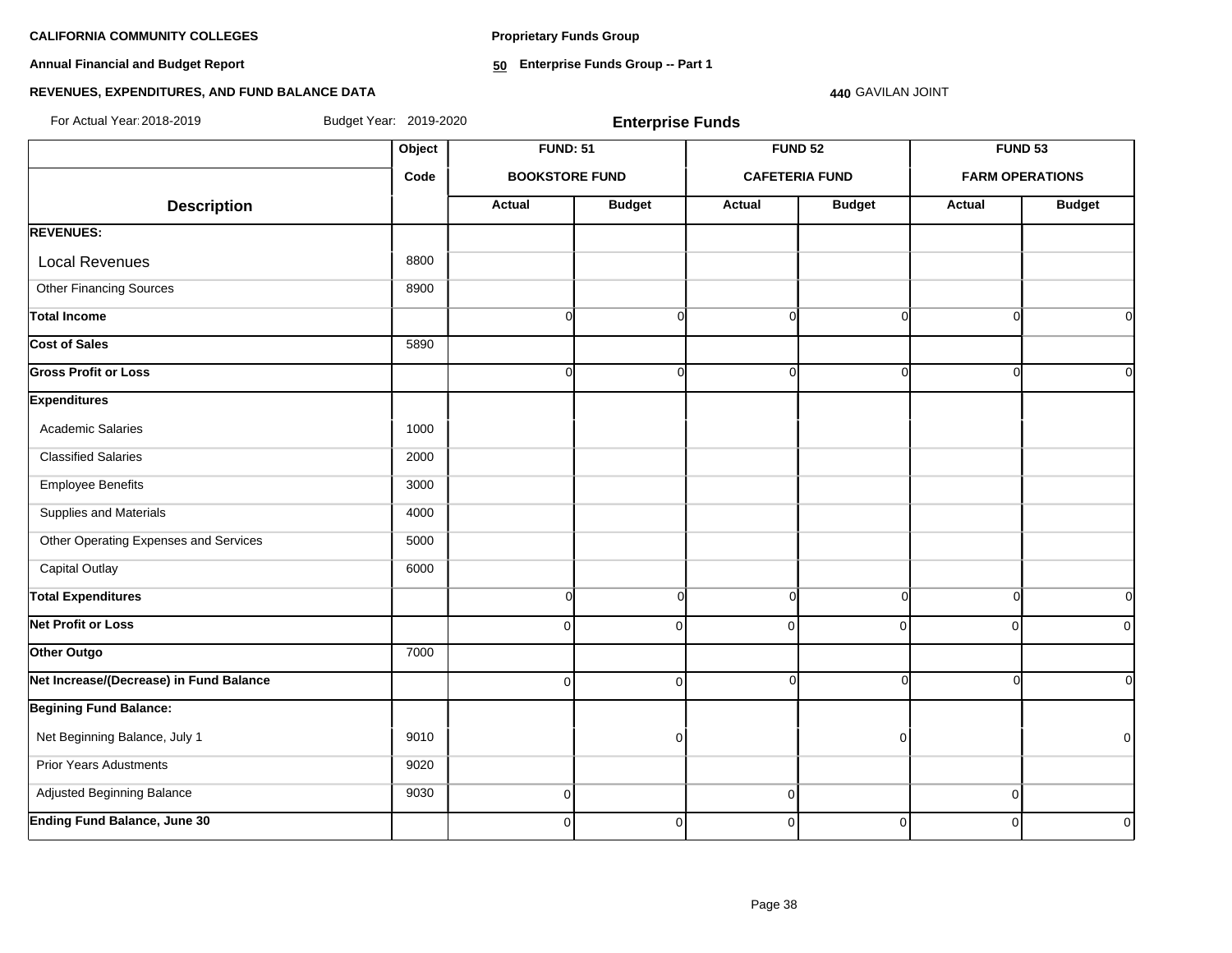**Proprietary Funds Group**

**Annual Financial and Budget Report**

**50 Enterprise Funds Group -- Part 2**

### **REVENUES, EXPENDITURES, AND FUND BALANCE DATA**

**440** GAVILAN JOINT

| For Actual Year: 2018-2019              | Budget Year: 2019-2020 |                       | <b>Enterprise Funds</b> |  |  |
|-----------------------------------------|------------------------|-----------------------|-------------------------|--|--|
|                                         | Object                 | <b>FUND: 59</b>       |                         |  |  |
|                                         | Code                   | OTHER ENTERPRISE FUND |                         |  |  |
| <b>Description</b>                      |                        | <b>Actual</b>         | <b>Budget</b>           |  |  |
| <b>REVENUES:</b>                        |                        |                       |                         |  |  |
| <b>Local Revenues</b>                   | 8800                   |                       |                         |  |  |
| <b>Other Financing Sources</b>          | 8900                   |                       |                         |  |  |
| <b>Total Income</b>                     |                        | $\Omega$              | O                       |  |  |
| <b>Cost of Sales</b>                    | 5890                   |                       |                         |  |  |
| <b>Gross Profit or Loss</b>             |                        | U                     | U                       |  |  |
| <b>Expenditures</b>                     |                        |                       |                         |  |  |
| Academic Salaries                       | 1000                   |                       |                         |  |  |
| <b>Classified Salaries</b>              | 2000                   |                       |                         |  |  |
| <b>Employee Benefits</b>                | 3000                   |                       |                         |  |  |
| Supplies and Materials                  | 4000                   |                       |                         |  |  |
| Other Operating Expenses and Services   | 5000                   |                       |                         |  |  |
| <b>Capital Outlay</b>                   | 6000                   |                       |                         |  |  |
| <b>Total Expenditures</b>               |                        | $\Omega$              | 0                       |  |  |
| <b>Net Profit or Loss</b>               |                        | $\Omega$              | $\Omega$                |  |  |
| Other Outgo                             | 7000                   |                       |                         |  |  |
| Net Increase/(Decrease) in Fund Balance |                        | $\mathbf 0$           | $\Omega$                |  |  |
| <b>Begining Fund Balance:</b>           |                        |                       |                         |  |  |
| Net Beginning Balance, July 1           | 9010                   |                       | $\Omega$                |  |  |
| <b>Prior Years Adustments</b>           | 9020                   |                       |                         |  |  |
| Adjusted Beginning Balance              | 9030                   | 0                     |                         |  |  |
| <b>Ending Fund Balance, June 30</b>     |                        | $\Omega$              | $\mathbf{0}$            |  |  |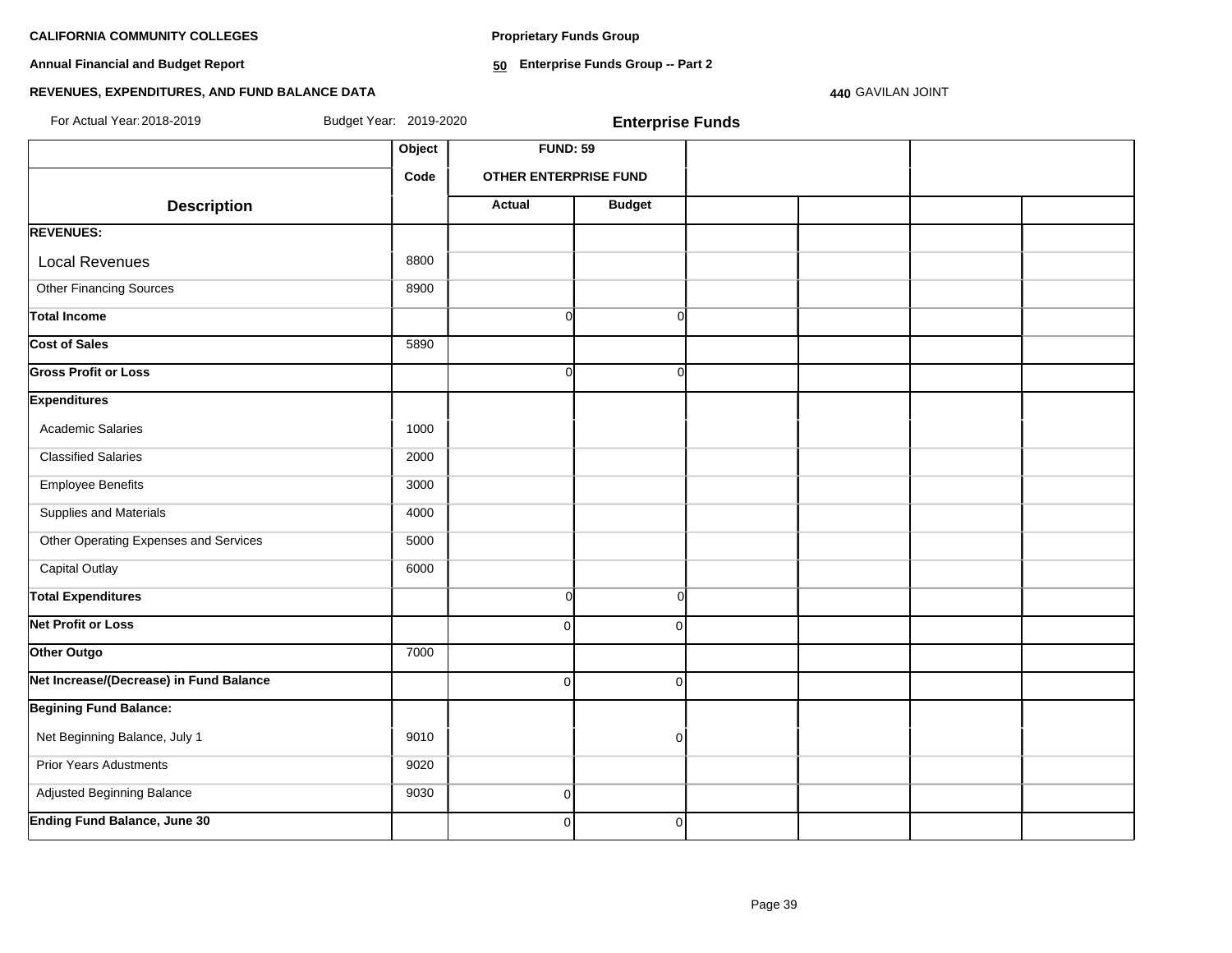**Annual Financial and Budget Report**

**Proprietary Funds Group**

**60 Enterprise Funds Group** 

### **440** GAVILAN JOINT

### **REVENUES, EXPENDITURES, AND FUND BALANCE DATA**

| For Actual Year: 2018-2019              | Budget Year: 2019-2020 |                            | <b>Internal Service Funds</b> |                |                                     |  |
|-----------------------------------------|------------------------|----------------------------|-------------------------------|----------------|-------------------------------------|--|
|                                         | Object                 | <b>FUND: 61</b>            |                               |                | FUND <sub>69</sub>                  |  |
|                                         | Code                   | <b>SELF-INSURANCE FUND</b> |                               |                | <b>OTHER INTERNAL SERVICES FUND</b> |  |
| <b>Description</b>                      |                        | Actual                     | <b>Budget</b>                 | <b>Actual</b>  | <b>Budget</b>                       |  |
| <b>REVENUES:</b>                        |                        |                            |                               |                |                                     |  |
| <b>Local Revenues</b>                   | 8800                   | 64,401                     |                               |                |                                     |  |
| <b>Other Financing Sources</b>          | 8900                   |                            |                               |                |                                     |  |
| <b>Total Income</b>                     |                        | 64,401                     | $\overline{0}$                | $\Omega$       | ΩI                                  |  |
| <b>Expenditures</b>                     |                        |                            |                               |                |                                     |  |
| <b>Academic Salaries</b>                | 1000                   | 171,681                    |                               |                |                                     |  |
| <b>Classified Salaries</b>              | 2000                   |                            |                               |                |                                     |  |
| <b>Employee Benefits</b>                | 3000                   | 67,607                     |                               |                |                                     |  |
| Supplies and Materials                  | 4000                   |                            |                               |                |                                     |  |
| Other Operating Expenses and Services   | 5000                   | 308,283                    |                               |                |                                     |  |
| <b>Capital Outlay</b>                   | 6000                   |                            |                               |                |                                     |  |
| <b>Total Expenditures</b>               |                        | 547,571                    | $\overline{0}$                | $\Omega$       | $\Omega$                            |  |
| Net Profit or Loss                      |                        | (483, 170)                 | $\mathbf 0$                   | $\mathbf{0}$   | $\Omega$                            |  |
| Other Outgo                             | 7000                   |                            |                               |                |                                     |  |
| Net Increase/(Decrease) in Fund Balance |                        | (483, 170)                 | $\pmb{0}$                     | $\cap$         | $\Omega$                            |  |
| <b>Begining Fund Balance:</b>           |                        |                            |                               |                |                                     |  |
| Net Beginning Balance, July 1           | 9010                   | 121,610                    | (361, 560)                    |                | $\mathbf 0$                         |  |
| <b>Prior Years Adustments</b>           | 9020                   |                            |                               |                |                                     |  |
| Adjusted Beginning Balance              | 9030                   | 121,610                    |                               | $\overline{0}$ |                                     |  |
| <b>Ending Fund Balance, June 30</b>     |                        | (361, 560)                 | (361, 560)                    | $\overline{0}$ | $\mathbf 0$                         |  |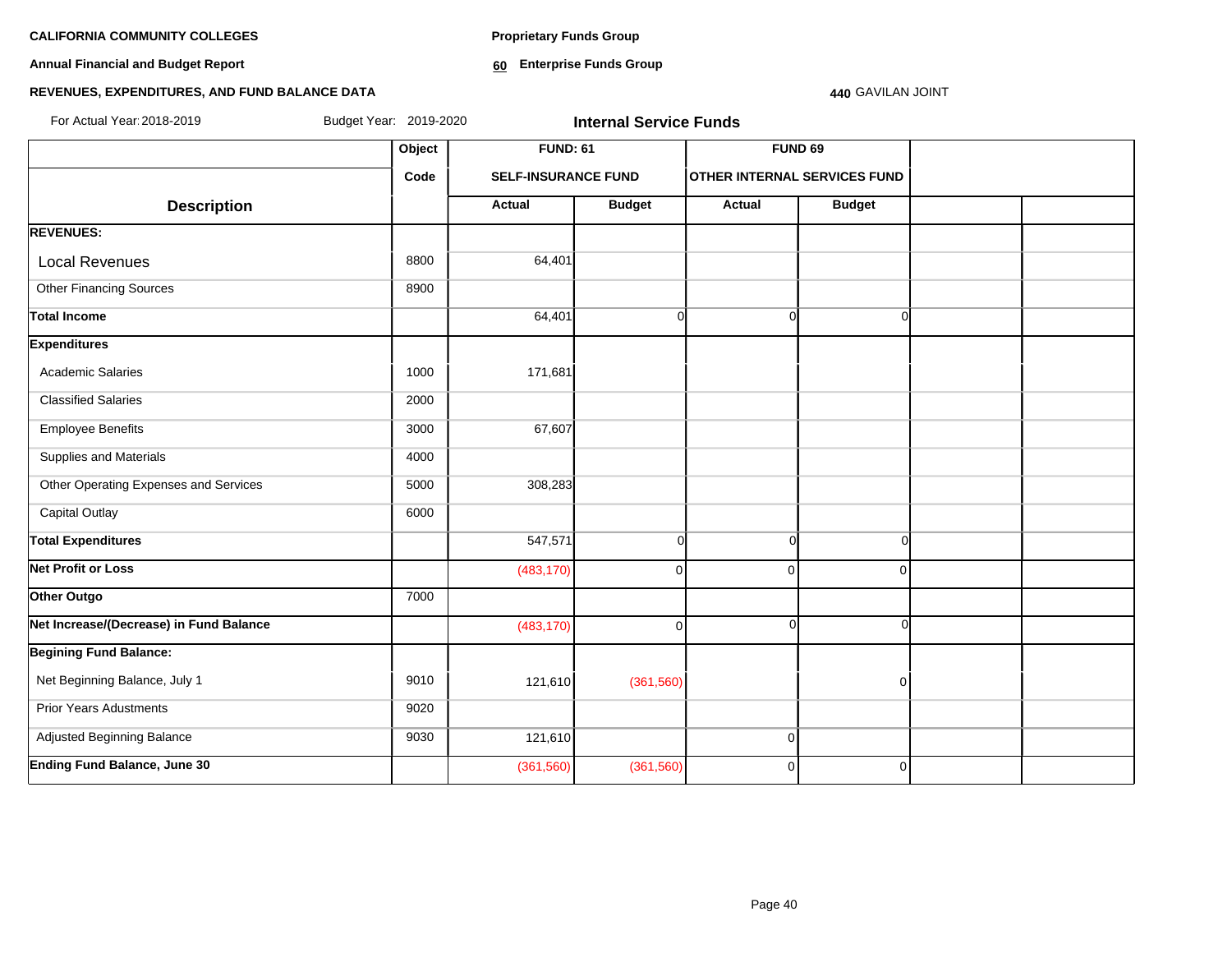**Annual Financial and Budget Report**

**Fiduciary Funds Group**

**70 Fiduciary Funds Group -- Part 1**

### **440** GAVILAN JOINT

### **REVENUES, EXPENDITURES, AND FUND BALANCE DATA**

| For Actual Year: 2018-2019                                | Budget Year: 2019-2020 |                                       | <b>Fiduciary Funds Group</b> |                |                                                                                     |                    |                |
|-----------------------------------------------------------|------------------------|---------------------------------------|------------------------------|----------------|-------------------------------------------------------------------------------------|--------------------|----------------|
|                                                           | Object                 | <b>FUND: 71</b>                       |                              | <b>FUND 72</b> |                                                                                     | FUND <sub>73</sub> |                |
|                                                           | Code                   | <b>ASSOCIATED STUDENTS TRUST FUND</b> |                              |                | <b>REPRESENTATION FEE TRUST</b><br><b>BODY CENTER FEE TRUST FUND</b><br><b>FUND</b> |                    |                |
| <b>Description</b>                                        |                        | <b>Actual</b>                         | <b>Budget</b>                | <b>Actual</b>  | <b>Budget</b>                                                                       | <b>Actual</b>      | <b>Budget</b>  |
| <b>REVENUES:</b>                                          |                        |                                       |                              |                |                                                                                     |                    |                |
| <b>Federal Revenues</b>                                   | 8100                   |                                       |                              |                |                                                                                     |                    |                |
| <b>State Revenues</b>                                     | 8600                   |                                       |                              |                |                                                                                     |                    |                |
| <b>Local Revenues</b>                                     | 8800                   | 110,715                               | 80,000                       |                |                                                                                     | 54,368             | 87,291         |
| <b>Total Income</b>                                       |                        | 110,715                               | 80,000                       | $\Omega$       | $\Omega$                                                                            | 54,368             | 87,291         |
| <b>Expenditures</b>                                       |                        |                                       |                              |                |                                                                                     |                    |                |
| <b>Academic Salaries</b>                                  | 1000                   |                                       |                              |                |                                                                                     |                    |                |
| <b>Classified Salaries</b>                                | 2000                   |                                       |                              |                |                                                                                     | 8,196              |                |
| <b>Employee Benefits</b>                                  | 3000                   |                                       |                              |                |                                                                                     | 4,024              | 35,991         |
| Supplies and Materials                                    | 4000                   | 20,219                                | 12,000                       |                |                                                                                     |                    |                |
| Other Operating Expenses and Services                     | 5000                   | 126,555                               | 417,003                      |                |                                                                                     | 45,963             | 51,300         |
| <b>Capital Outlay</b>                                     | 6000                   |                                       |                              |                |                                                                                     |                    |                |
| <b>Total Expenditures</b>                                 |                        | 146,774                               | 429,003                      | $\Omega$       | $\Omega$                                                                            | 58,183             | 87,291         |
| <b>Excess /(Deficiency) of Revenues over Expenditures</b> |                        | (36,059)                              | (349,003)                    | $\overline{0}$ | $\Omega$                                                                            | (3,815)            | $\overline{0}$ |
| <b>Other Financing Sources</b>                            | 8900                   |                                       |                              |                |                                                                                     |                    |                |
| Other Outgo                                               | 7000                   | 14,228                                | 9,900                        |                |                                                                                     |                    |                |
| Net Increase/(Decrease) in Fund Balance                   |                        | (50, 287)                             | (358, 903)                   | $\Omega$       | ∩                                                                                   | (3,815)            | ΩI             |
| <b>Begining Fund Balance:</b>                             |                        |                                       |                              |                |                                                                                     |                    |                |
| Net Beginning Balance, July 1                             | 9010                   | 404,393                               | 354,106                      |                | $\overline{0}$                                                                      | 29,027             | 25,212         |
| <b>Prior Years Adustments</b>                             | 9020                   |                                       |                              |                |                                                                                     |                    |                |
| Adjusted Beginning Balance                                | 9030                   | 404,393                               |                              | $\overline{0}$ |                                                                                     | 29,027             |                |
| Ending Fund Balance, June 30                              |                        | 354,106                               | (4,797)                      | $\overline{0}$ | $\overline{0}$                                                                      | 25,212             | 25,212         |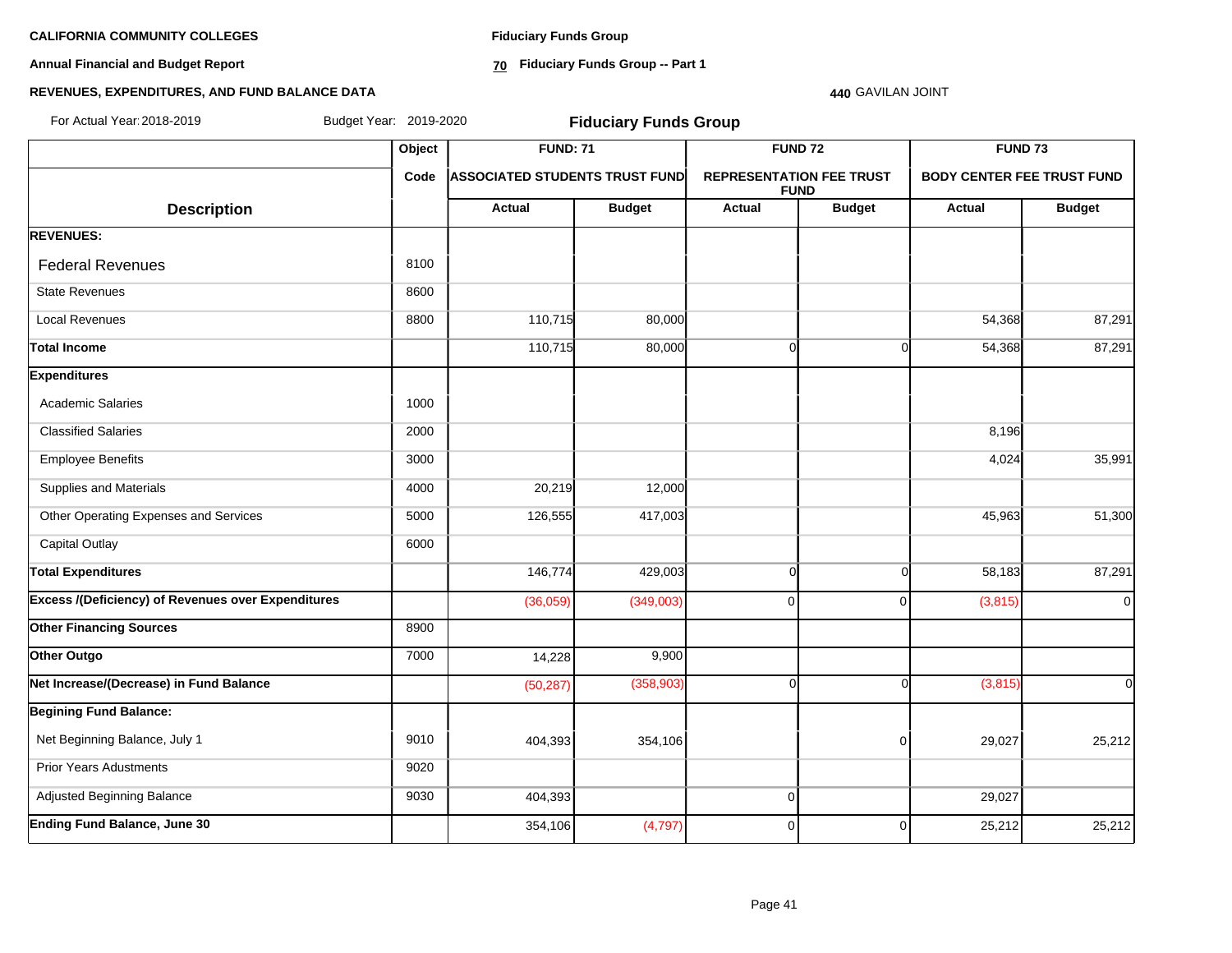**Annual Financial and Budget Report**

**Fiduciary Funds Group**

**70 Fiduciary Funds Group -- Part 2**

**440** GAVILAN JOINT

### **REVENUES, EXPENDITURES, AND FUND BALANCE DATA**

**Object FUND: 74 FUND 75 FUND 76 Code FINANCIAL AID TRUST FUND SCHOLARSHIP & LOAN TRUST FUND INVESTMENT TRUST FUND Description Actual Budget Actual Budget Actual Budget REVENUES: Federal Revenues 6,500,000** 8100 8100 6,112,005 6,500,000 State Revenues 8600 Local Revenues 8800 Total Income 6,112,005**| 6,500,000| 0| 0 Expenditures** Academic Salaries 1000 Classified Salaries 2000 Employee Benefits 3000 Supplies and Materials 4000 Other Operating Expenses and Services 5000 Capital Outlay **6000 Total Expenditures** 0 0 0 0 0 0 **Excess /(Deficiency) of Revenues over Expenditures** (  $\begin{bmatrix} 6,112,005 & 6,500,000 & 0 \end{bmatrix}$  0 0 0 0 0 0 0 0 0 0 **Other Financing Sources** 8900 13,230 **Other Outgo** 6,113,661 **Net Increase/(Decrease) in Fund Balance** 11,574 6,500,000 0 0 0 0 **Begining Fund Balance:** Net Beginning Balance, July 1 9010 0 11,574 0 0 Prior Years Adustments 9020 Adjusted Beginning Balance 9030 0 0 0 **Ending Fund Balance, June 30** 11,574 6,511,574 0 0 0 0 For Actual Year:2018-2019 Budget Year: 2019-2020 **Fiduciary Funds Group**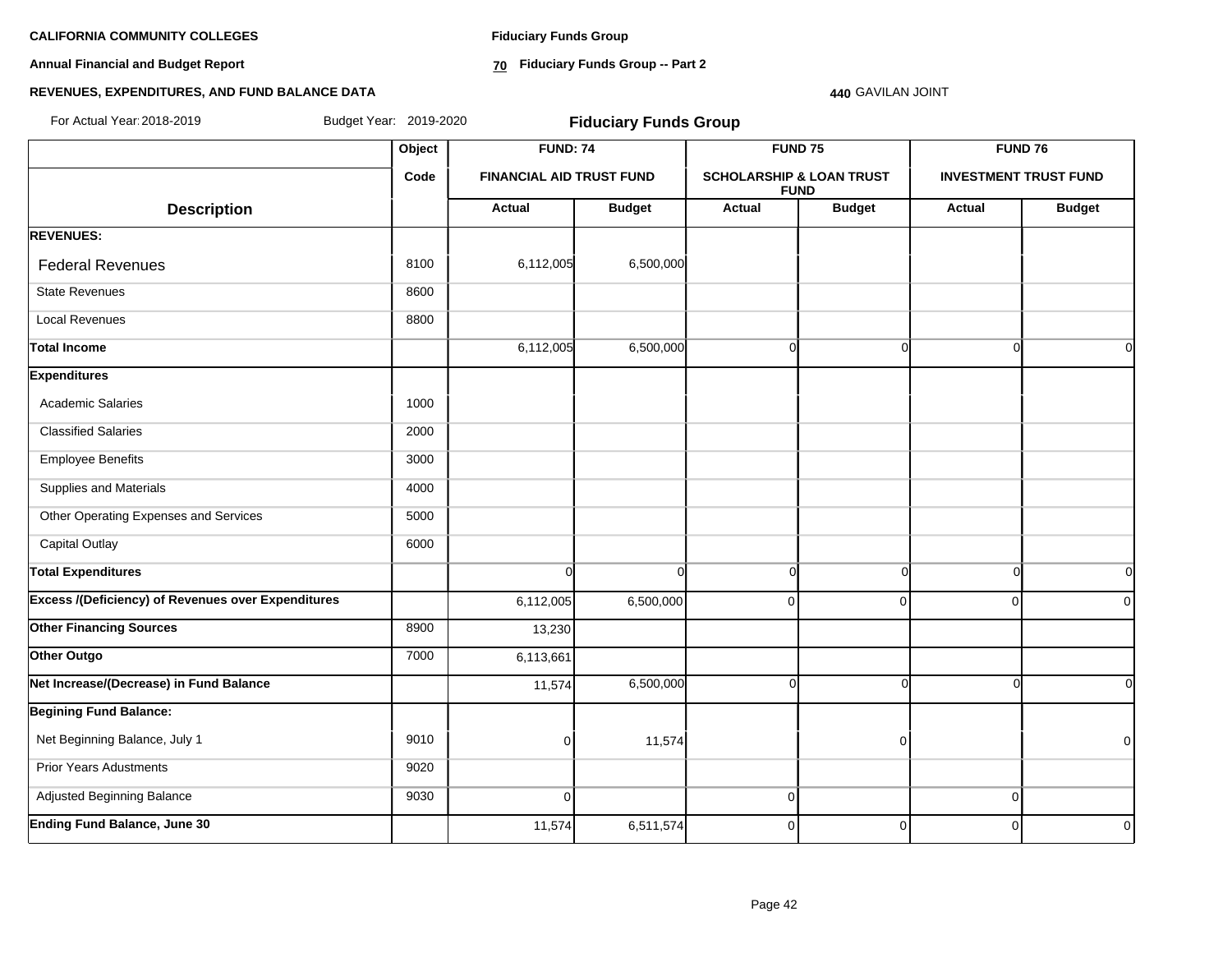**Annual Financial and Budget Report**

**Fiduciary Funds Group**

**70 Fiduciary Funds Group -- Part 3**

**440** GAVILAN JOINT

### **REVENUES, EXPENDITURES, AND FUND BALANCE DATA**

| For Actual Year: 2018-2019                                | Budget Year: 2019-2020 |                | <b>Fiduciary Funds Group</b>     |                          |                |
|-----------------------------------------------------------|------------------------|----------------|----------------------------------|--------------------------|----------------|
|                                                           | Object                 |                | <b>FUND: 77</b>                  | <b>FUND 79</b>           |                |
|                                                           | Code                   |                | DEFERRED COMPENSATION TRUST FUND | <b>OTHER TRUST FUNDS</b> |                |
| <b>Description</b>                                        |                        | Actual         | <b>Budget</b>                    | <b>Actual</b>            | <b>Budget</b>  |
| <b>REVENUES:</b>                                          |                        |                |                                  |                          |                |
| <b>Federal Revenues</b>                                   | 8100                   |                |                                  |                          |                |
| <b>State Revenues</b>                                     | 8600                   |                |                                  |                          |                |
| <b>Local Revenues</b>                                     | 8800                   |                |                                  |                          |                |
| <b>Total Income</b>                                       |                        | $\overline{0}$ | $\overline{0}$                   | $\mathbf 0$              | 0l             |
| <b>Expenditures</b>                                       |                        |                |                                  |                          |                |
| <b>Academic Salaries</b>                                  | 1000                   |                |                                  |                          |                |
| <b>Classified Salaries</b>                                | 2000                   |                |                                  |                          |                |
| <b>Employee Benefits</b>                                  | 3000                   |                |                                  |                          |                |
| Supplies and Materials                                    | 4000                   |                |                                  |                          |                |
| Other Operating Expenses and Services                     | 5000                   |                |                                  |                          |                |
| <b>Capital Outlay</b>                                     | 6000                   |                |                                  |                          |                |
| <b>Total Expenditures</b>                                 |                        | $\overline{0}$ | $\overline{0}$                   | $\mathbf 0$              | 0l             |
| <b>Excess /(Deficiency) of Revenues over Expenditures</b> |                        | $\Omega$       | $\Omega$                         | $\Omega$                 | $\Omega$       |
| <b>Other Financing Sources</b>                            | 8900                   |                |                                  |                          |                |
| Other Outgo                                               | 7000                   |                |                                  |                          |                |
| Net Increase/(Decrease) in Fund Balance                   |                        | 0              | $\Omega$                         | $\Omega$                 | ΩI             |
| <b>Begining Fund Balance:</b>                             |                        |                |                                  |                          |                |
| Net Beginning Balance, July 1                             | 9010                   |                | $\overline{0}$                   |                          | $\overline{0}$ |
| <b>Prior Years Adustments</b>                             | 9020                   |                |                                  |                          |                |
| Adjusted Beginning Balance                                | 9030                   | $\overline{0}$ |                                  | $\mathbf 0$              |                |
| <b>Ending Fund Balance, June 30</b>                       |                        | $\overline{0}$ | $\overline{0}$                   | $\mathbf 0$              | $\mathbf 0$    |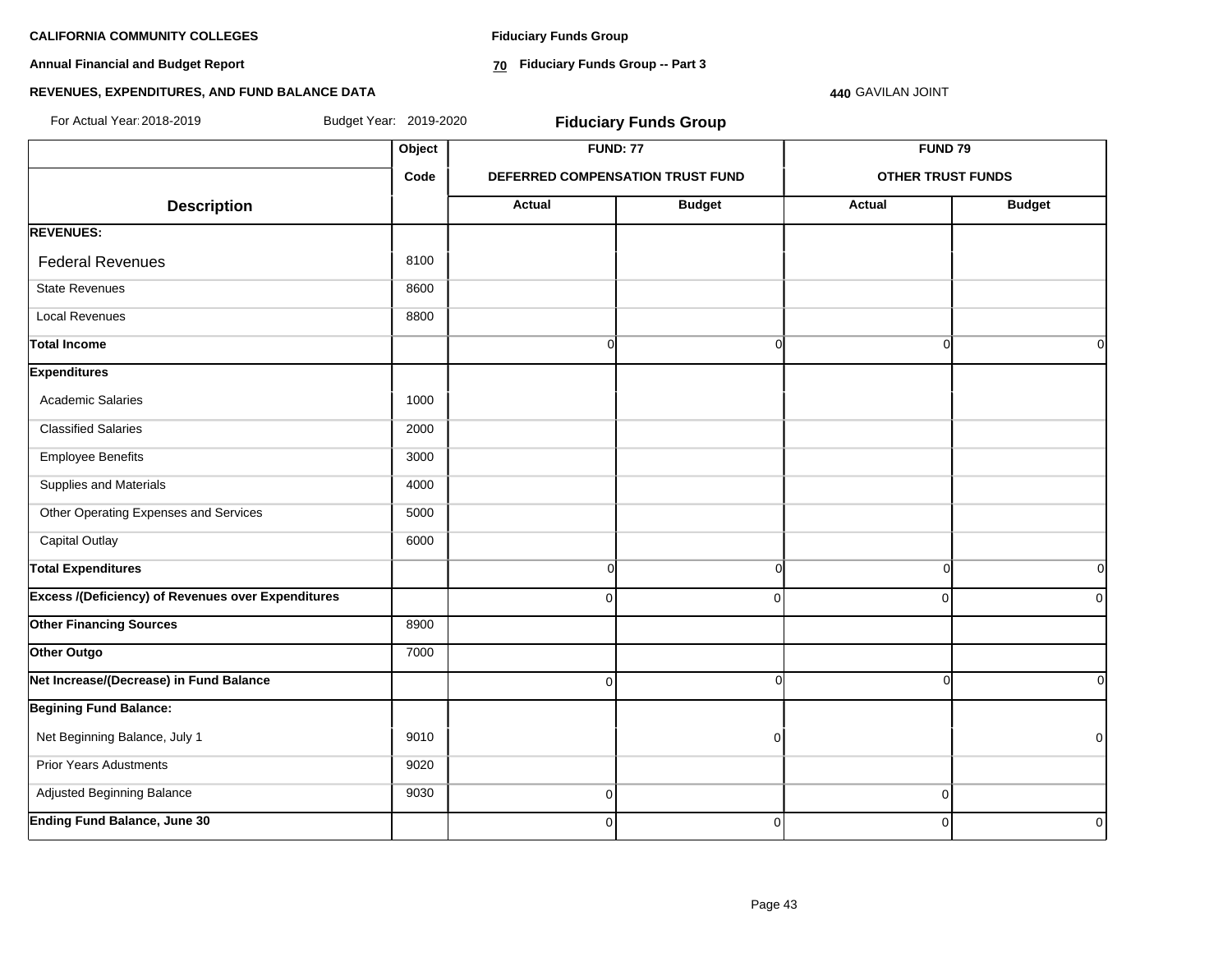**Interfund Transfer Report**

### **Annual Financial and Budget Report**

### **SUPPLEMENTAL DATA**

| <b>For Actual Year:</b> | 2018-2019                                |                   | District ID: 440<br>Name: GAVILAN JOINT |                    |
|-------------------------|------------------------------------------|-------------------|-----------------------------------------|--------------------|
| <b>Fund</b>             |                                          | Fund              |                                         | Amount             |
| Number In               | <b>Fund Name</b>                         | <b>Number Out</b> | <b>Fund Name</b>                        | <b>Transferred</b> |
| 12                      | <b>IRESTRICTED SUBFUND</b>               | 11                | <b>IUNRESTRICTED SUBFUND</b>            | 1,502,199          |
| 74                      | <b>ISTUDENT FINANCIAL AID TRUST FUND</b> | 12                | <b>IRESTRICTED SUBFUND</b>              | 13,230             |
| 41                      | <b>I</b> CAPITAL OUTLAY PROJECTS FUND    | 42                | <b>IREVENUE BOND CONSTRUCTION FUND</b>  | 5,115,346          |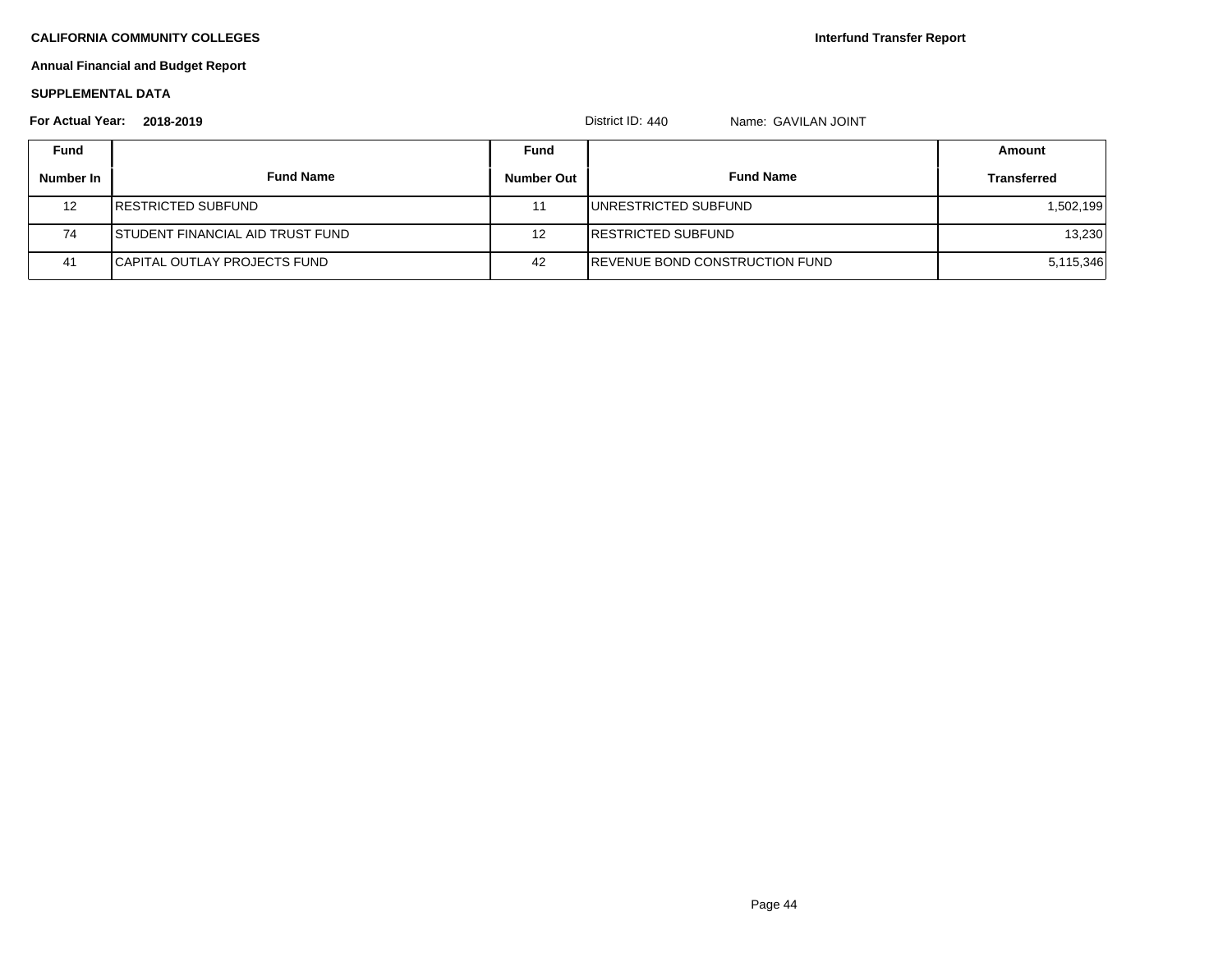|  | ORNIA COMMUNITY COLLEGES |  |  |
|--|--------------------------|--|--|
|--|--------------------------|--|--|

**CALIFORNIA COMMUNITY COLLEGES Receipt and Expenditures of Lottery Proceeds** 

**SUPPLEMENTAL DATA** L10 GENERAL FUND

| <b>Annual Financial and Budget Report</b> | <b>Lottery Actual Report</b> |
|-------------------------------------------|------------------------------|
|-------------------------------------------|------------------------------|

For Actual Year: 2018-2019 Budget Year: 2019-2020 District ID: 440 Name: GAVILAN JOINT

| <b>Activity Classification</b>        | <b>Activity Code</b> | <b>Unrestricted</b>           |                   |                | <b>Restricted Prop 20</b> |                  |             |
|---------------------------------------|----------------------|-------------------------------|-------------------|----------------|---------------------------|------------------|-------------|
| Lottery Adjustments and Proceeds:     |                      |                               |                   |                |                           |                  |             |
| Net Beginning Balance, July 1         | 9010                 |                               |                   |                |                           |                  |             |
| Adjustments                           | 9020                 |                               |                   |                |                           |                  |             |
| Adjusted Beginning Balance            | 9030                 |                               | $\overline{0}$    |                |                           | $\Omega$         |             |
| Actual Fiscal Year Data               |                      |                               |                   |                |                           |                  |             |
| State Lottery Proceeds:               | 8681                 |                               | 663,105           |                |                           | 284,561          |             |
|                                       |                      |                               |                   |                |                           | Instructional    |             |
|                                       |                      | Instructional & Institutional |                   |                |                           | <b>Materials</b> |             |
|                                       |                      | Unrestricted                  |                   |                |                           | Propostition 20  | Total       |
|                                       |                      | Instructional                 | Support           | Support        |                           |                  |             |
|                                       |                      | Activities                    | <b>Activities</b> | Activities     | Total                     | Instructional    |             |
|                                       |                      | (AC 0100-5900)                | (AC 6000-6700)    | (AC 6800-7390) | Unrestricted              | (AC 0100-4900)   |             |
| <b>Expenditures</b>                   |                      |                               |                   |                |                           |                  |             |
| <b>Academic Salaries</b>              | 1000                 |                               | 327,183           |                | 327,183                   |                  | 327,183     |
| <b>Classified Salaries</b>            | 2000                 |                               | 208,816           |                | 208,816                   |                  | 208,816     |
| <b>Employee Benefits</b>              | 3000                 |                               | 127,106           |                | 127,106                   |                  | 127,106     |
| <b>Supplies &amp; Materials</b>       | 4000                 |                               |                   |                |                           |                  |             |
| Software                              | 4100                 |                               |                   |                | $\mathbf 0$               |                  | $\mathbf 0$ |
| Books, Magazines, & Periodicals       | 4200                 |                               |                   |                | $\Omega$                  |                  | $\mathbf 0$ |
| Instructional Supplies & Materials    | 4300                 |                               |                   |                | $\mathbf 0$               | 114,678          | 114,678     |
| Noninstructional Supplies & Mtrls     | 4400                 |                               |                   |                | $\Omega$                  |                  | $\mathbf 0$ |
| <b>Total Supplies and Materials</b>   |                      | $\overline{0}$                | $\overline{0}$    | $\overline{0}$ | $\Omega$                  | 114,678          | 114,678     |
| Other Operating Expenses and Services | 5000                 |                               |                   |                | $\Omega$                  | 53,674           | 53,674      |
| <b>Capital Outlay</b>                 | 6000                 |                               |                   |                |                           |                  |             |
| <b>Library Books</b>                  | 6300                 |                               |                   |                | 0                         | 116,209          | 116,209     |
| Equipment                             | 6400                 |                               |                   |                |                           |                  |             |
| Equipment - Additional                | 6410                 |                               |                   |                | 0                         |                  | $\mathbf 0$ |
| Equipment - Replacement               | 6420                 |                               |                   |                | 0                         |                  | $\mathbf 0$ |
| <b>Total Capital Outlay</b>           |                      | $\mathbf 0$                   | $\overline{0}$    | $\mathbf 0$    | $\overline{0}$            | 116,209          | 116,209     |
| Other Outgo                           | 7000                 |                               |                   |                | 0                         |                  | $\mathbf 0$ |
| <b>Total Expenditures</b>             |                      | $\overline{0}$                | 663,105           | $\overline{0}$ | 663,105                   | 284,561          | 947,666     |
| <b>Ending Balance</b>                 |                      |                               |                   |                | $\overline{0}$            | $\overline{0}$   | $\mathbf 0$ |
|                                       |                      |                               |                   |                |                           |                  |             |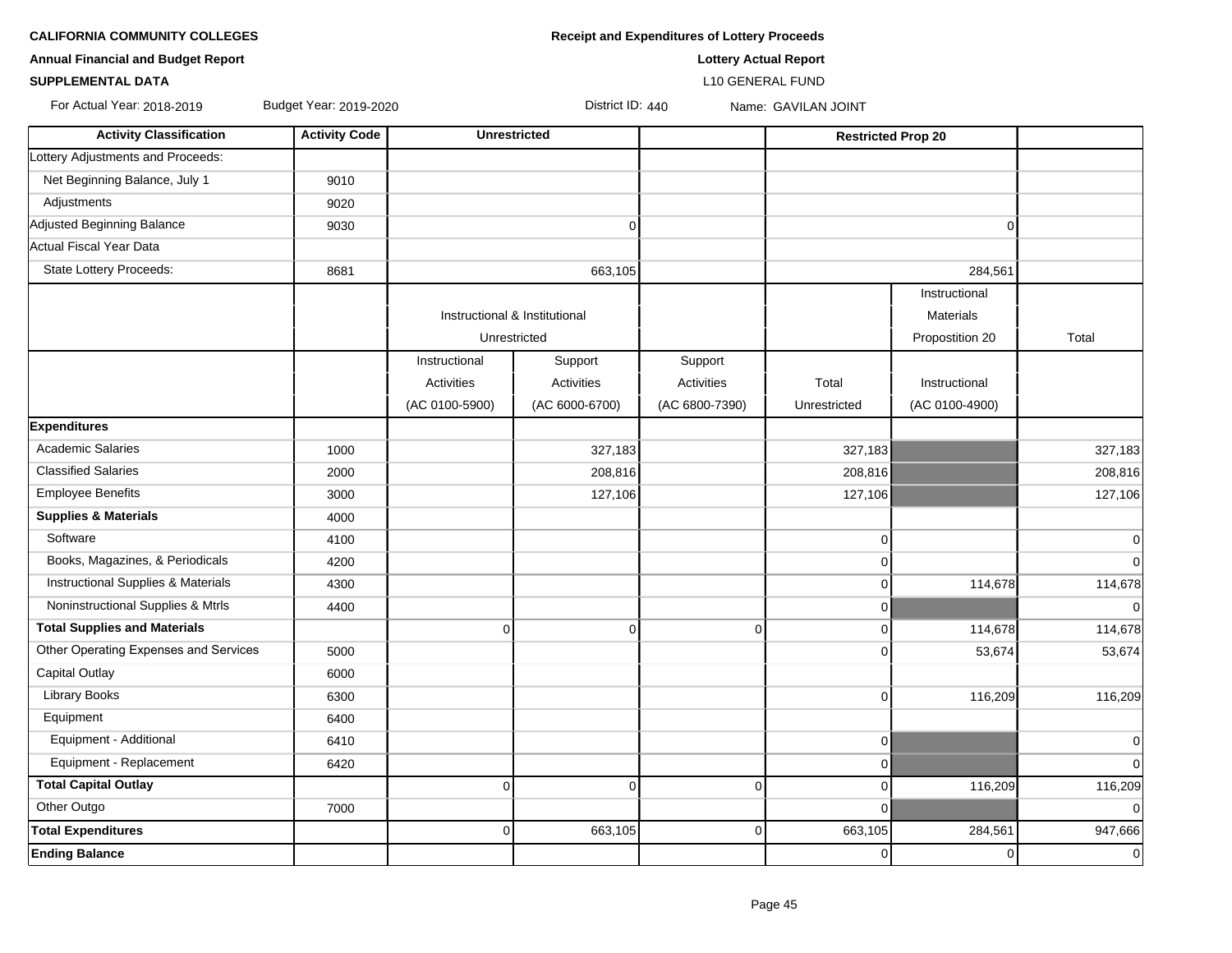**CALIFORNIA COMMUNITY COLLEGES Receipt and Expenditures of Lottery Proceeds** 

**Annual Financial and Budget Report Lottery Budget Report**

### **SUPPLEMENTAL DATA** L10 GENERAL FUND

For Actual Year: 2018-2019 Budget Year: 2019-2020 District ID: 440 Name: GAVILAN JOINT

| <b>Activity Classification</b>        | <b>Activity Code</b> | <b>Unrestricted</b>                      |                   |                   | <b>Restricted Prop 20</b> |                        |              |
|---------------------------------------|----------------------|------------------------------------------|-------------------|-------------------|---------------------------|------------------------|--------------|
| Lottery Adjustments and Proceeds:     |                      |                                          |                   |                   |                           |                        |              |
| Net Beginning Balance, July 1         | 9010                 |                                          |                   |                   |                           |                        |              |
| Adjustments                           | 9020                 |                                          |                   |                   |                           |                        |              |
| Adjusted Beginning Balance            | 9030                 |                                          | $\mathbf 0$       |                   |                           | $\overline{0}$         |              |
| Budget Fiscal Year Data               |                      |                                          |                   |                   |                           |                        |              |
| State Lottery Proceeds:               | 8681                 |                                          | 900,000           |                   |                           | 100,718                |              |
|                                       |                      |                                          |                   |                   |                           | Instructional          |              |
|                                       |                      | <b>Instructional &amp; Institutional</b> |                   |                   |                           | <b>Materials</b>       |              |
|                                       |                      | <b>Unrestricted</b>                      |                   |                   |                           | <b>Propostition 20</b> | <b>Total</b> |
|                                       |                      | Instructional                            | <b>Support</b>    | <b>Support</b>    |                           |                        |              |
|                                       |                      | <b>Activities</b>                        | <b>Activities</b> | <b>Activities</b> | <b>Total</b>              | <b>Instructional</b>   |              |
|                                       |                      | (AC 0100-5900)                           | (AC 6000-6700)    | (AC 6800-7390)    | Unrestricted              | (AC 0100-4900)         |              |
| <b>Expenditures</b>                   |                      |                                          |                   |                   |                           |                        |              |
| <b>Academic Salaries</b>              | 1000                 |                                          |                   |                   | $\overline{0}$            |                        | $\mathbf 0$  |
| <b>Classified Salaries</b>            | 2000                 |                                          |                   |                   | $\overline{0}$            |                        | $\mathbf 0$  |
| <b>Employee Benefits</b>              | 3000                 |                                          |                   |                   | $\overline{0}$            |                        | $\mathbf 0$  |
| <b>Supplies &amp; Materials</b>       | 4000                 |                                          |                   |                   |                           |                        |              |
| Software                              | 4100                 |                                          |                   |                   | $\overline{0}$            |                        | $\mathbf 0$  |
| Books, Magazines, & Periodicals       | 4200                 |                                          |                   |                   | $\Omega$                  |                        | $\pmb{0}$    |
| Instructional Supplies & Materials    | 4300                 |                                          | 450,000           |                   | 450,000                   |                        | 450,000      |
| Noninstructional Supplies & Mtrls     | 4400                 |                                          |                   |                   | $\overline{0}$            |                        | $\pmb{0}$    |
| <b>Total Supplies and Materials</b>   |                      | $\overline{0}$                           | 450,000           | $\overline{0}$    | 450,000                   | $\overline{0}$         | 450,000      |
| Other Operating Expenses and Services | 5000                 |                                          | 450,000           |                   | 450,000                   |                        | 450,000      |
| <b>Capital Outlay</b>                 | 6000                 |                                          |                   |                   |                           |                        |              |
| <b>Library Books</b>                  | 6300                 |                                          |                   |                   | $\Omega$                  | 100,718                | 100,718      |
| Equipment                             | 6400                 |                                          |                   |                   |                           |                        |              |
| Equipment - Additional                | 6410                 |                                          |                   |                   | $\overline{0}$            |                        | $\mathbf 0$  |
| Equipment - Replacement               | 6420                 |                                          |                   |                   | $\overline{0}$            |                        | $\mathbf 0$  |
| <b>Total Capital Outlay</b>           |                      | $\overline{0}$                           | $\Omega$          | $\mathbf 0$       | $\overline{0}$            | 100,718                | 100,718      |
| Other Outgo                           | 7000                 |                                          |                   |                   | $\Omega$                  |                        | $\mathbf 0$  |
| <b>Total Expenditures</b>             |                      | $\Omega$                                 | 900,000           | $\mathbf 0$       | 900,000                   | 100,718                | 1,000,718    |
| <b>Ending Balance</b>                 |                      |                                          |                   |                   | $\overline{0}$            | $\overline{0}$         |              |
|                                       |                      |                                          |                   |                   |                           |                        |              |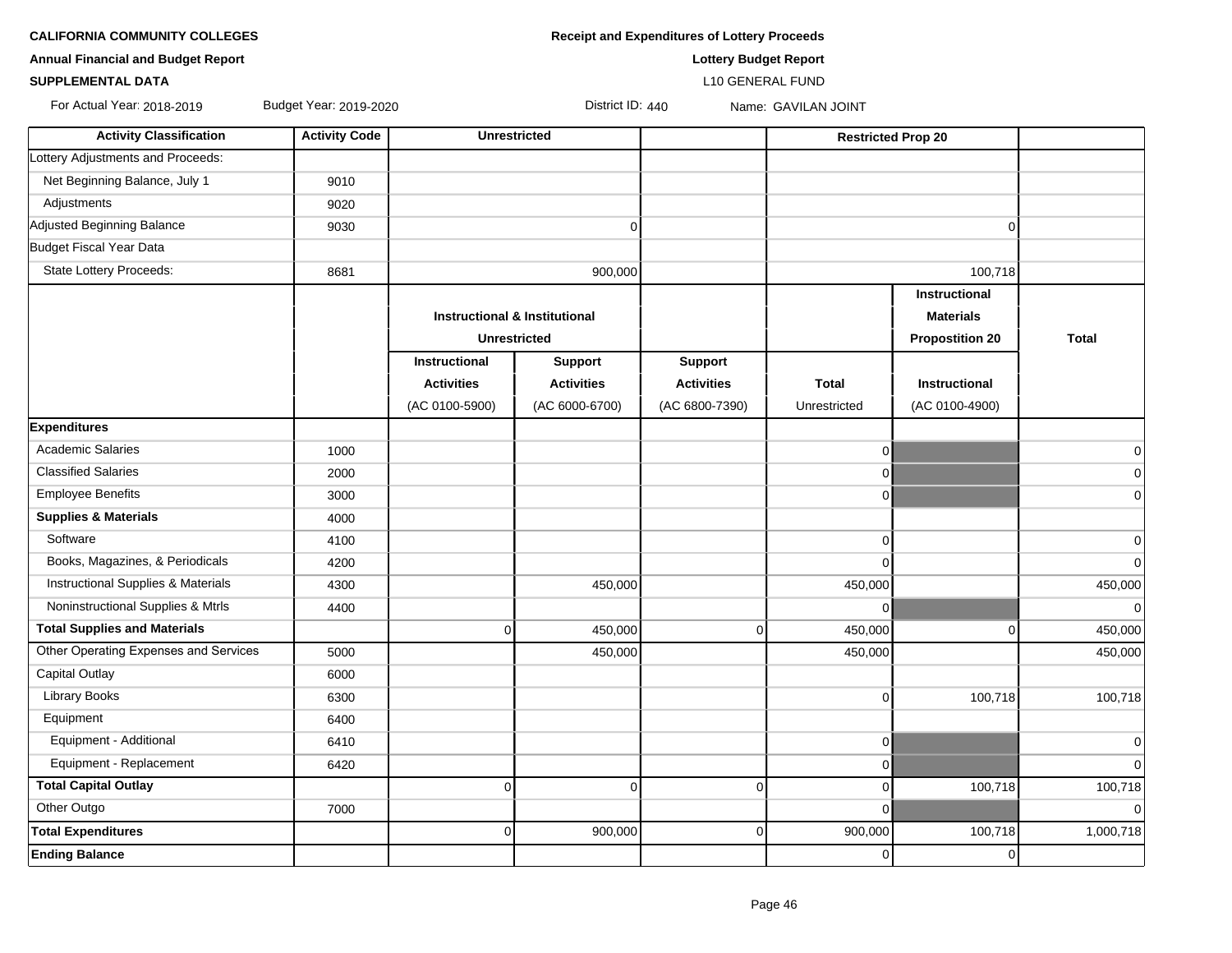### **Annual Financial and Budget Report**

For Actual Year: 2018-2019 **District ID: 440** Name: GAVILAN JOINT

**EPA Revenue** 1,889,169

|                                 |                 | <b>Salaries and</b> | <b>Operating</b> | Capital    |              |
|---------------------------------|-----------------|---------------------|------------------|------------|--------------|
|                                 | <b>Activity</b> | <b>Benefits</b>     | <b>Expenses</b>  | Outlay     |              |
| <b>Activity Classification</b>  | Code            | (Obj 1000-3000)     | (Obj 4000-5000)  | (Obj 6000) | <b>Total</b> |
| <b>Instructional Activities</b> | 0100-5900       | .889.169 <b>I</b>   |                  |            | 889,169.     |
| <b>TOTAL</b>                    |                 | 1,889,169           | ΟI               | 01         | 889,169.     |